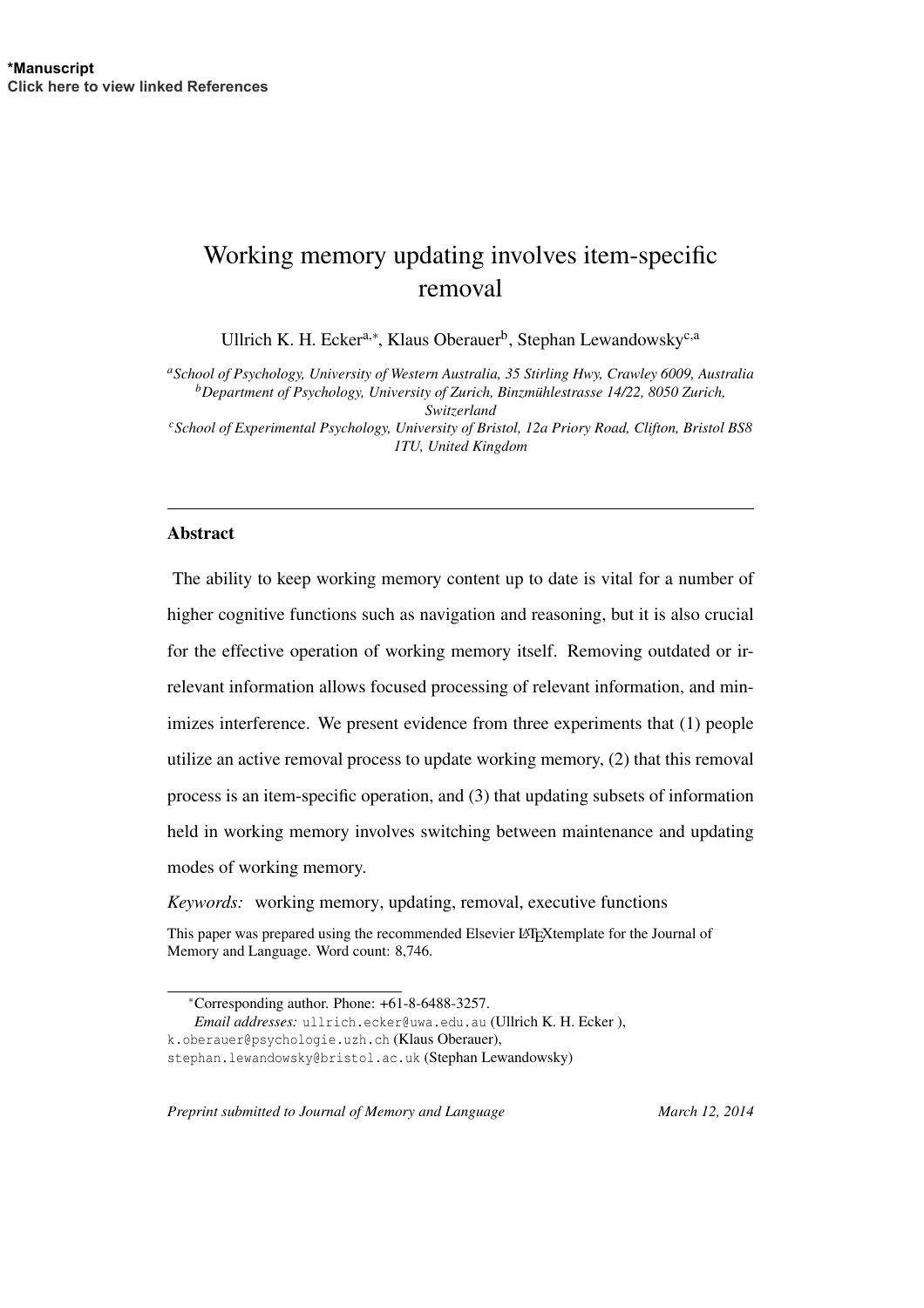## 1. Introduction

Working memory (WM) is a severely capacity-limited system serving the configuration, manipulation, and maintenance of mental representations in support of ongoing cognition (Baddeley, 1986; Cowan, 1999; Oberauer, 2009). The flexible configuration of representations relies on ad-hoc integration of item and context information. For example, memorizing a telephone number requires the binding of digits to serial positions, and maintaining an accurate representation of one's environment while navigating traffic requires binding of shape, color, and dynamic location information over time (Oberauer, 2005; Wilhelm et al., 2013, also see Ecker et al., 2013).

Because of WM's capacity limitations, a fundamental requirement for its smooth operation is a mechanism that ensures outdated and no-longer-relevant information is discarded. Without such a mechanism, clutter from irrelevant information would prevent access to relevant information and would thus ultimately render efficient cognitive processing impossible.

Traditionally, a temporal decay mechanism has been proposed to serve this 'housekeeping' function (Baddeley, 2000; Barrouillet et al., 2007). However, supported by the growing evidence that WM representations do not, in fact, decay (Berman et al., 2009; Jalbert et al., 2011; Lewandowsky et al., 2009; Oberauer & Lewandowsky, 2008, 2013), we recently suggested that no-longer-relevant information is discarded by an active removal process (Ecker et al., in press).

In Ecker et al. (in press), we argued that this removal process is the central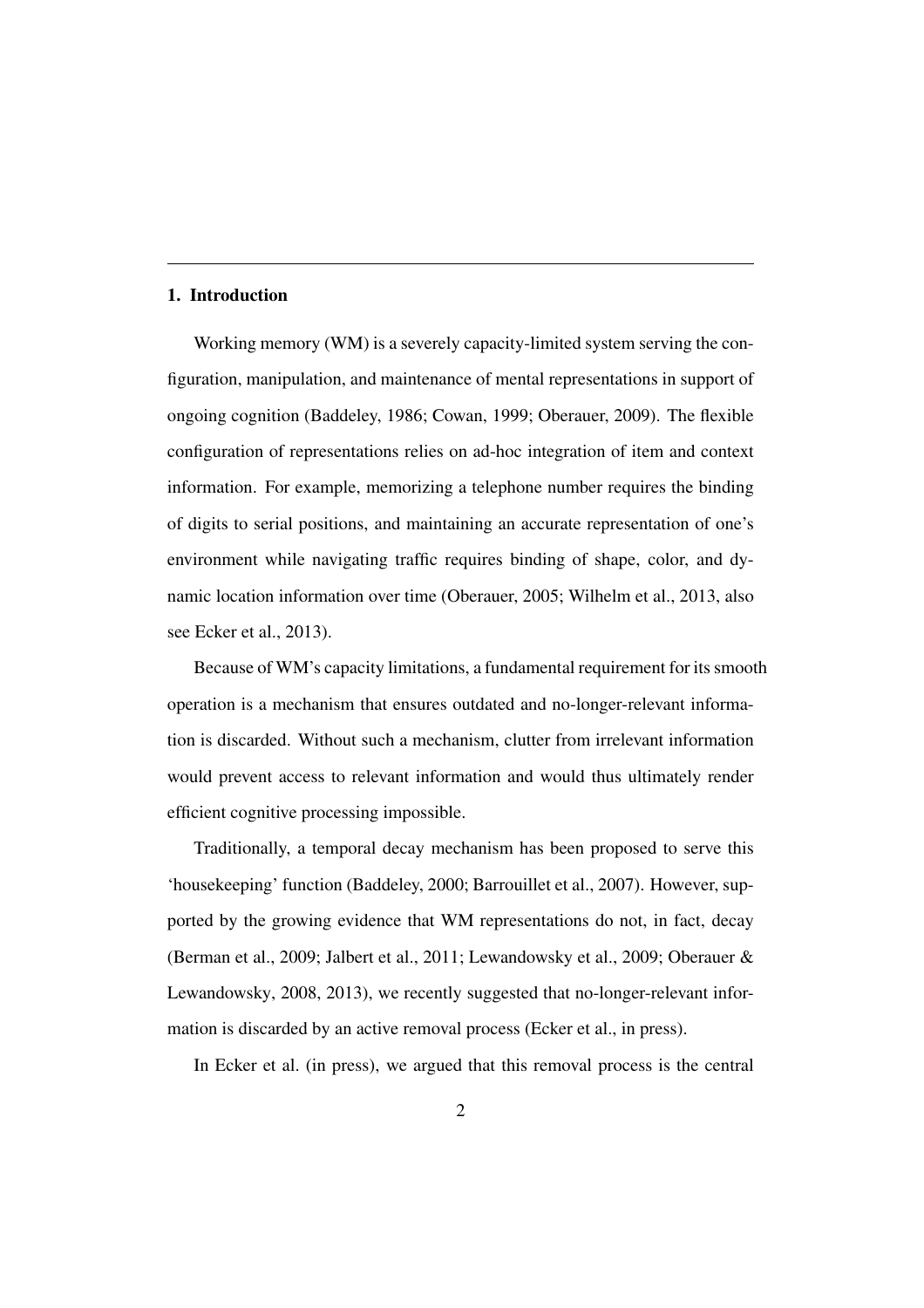component of WM updating, as for example when the operands "8" and "3" must be replaced by their product "24" during mental arithmetic. Updating WM is a process that is essential for maintaining a focus on relevant information and replacing outdated with current information, and is thus crucial for mental arithmetic, reading comprehension, navigation, and reasoning (Carretti et al., 2005; Chen & Li, 2007; Garavan, 1998; Gugerty, 1997). By definition, WM updating involves the substitution of outdated by new information and may thus be described as a two-component process: outdated information is removed and updated information is encoded to replace it (Ecker et al., 2010, also see Artuso & Palladino, 2011).

To investigate this proposed decomposition, Ecker et al. (in press) introduced a novel updating task that allowed the experimental separation of removal and encoding processes. Previous investigations of WM updating, using traditional WM updating tasks, focused either on the effectiveness of WM updating (e.g., Friedman et al., 2006) or its overall duration (Artuso & Palladino, 2011; Kessler & Meiran, 2008). Traditional WM updating tasks present a set of to-be-remembered items (e.g., the letters B-K-F) and then repeatedly replace one or more items (e.g., B-H-F . . . W-H-J, and so on) for participants to keep track of before they recall the most recent set at the end of a trial. In tasks of that type, removal of outdated items can only begin when the new items are presented. The time to update WM will thus include both time for removal and time for encoding. The novel task used by Ecker et al. (in press) presented a cue, indicating which item was about to be replaced, before presenting the new to-be-encoded stimulus. This allowed partic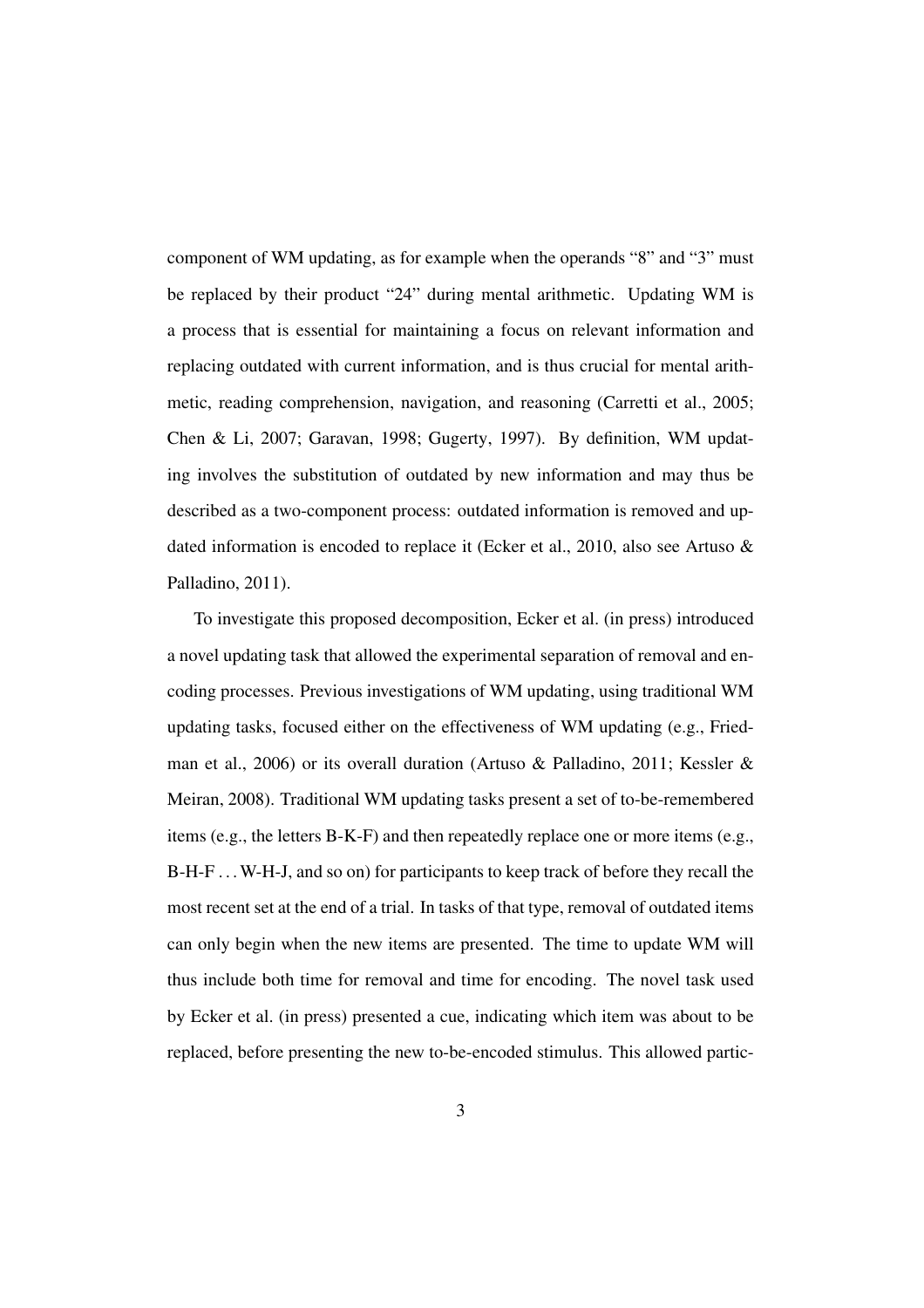ipants to use the cue-target interval (CTI) to selectively remove an outdated item from the memory set. Varying this CTI thus varied the time available for removal. Ecker et al. (in press) found that longer CTIs led to faster updating, and argued that people used those long CTIs for removal, thus supporting the notion of a twostage updating process comprising removal and encoding operations. Additional evidence for a removal process came from trials in which the to-be-replaced item in WM was similar, or even identical, to the new item replacing it. Ecker et al. (in press) found that with a short CTI, similarity or identity between the old and the new item reduced updating RTs, but these RT benefits were strongly reduced with a long CTI. This finding provides additional evidence that the long CTI was used for removing the old item, and not just to search for the to-be-updated item in the list (e.g., cf. Lange et al., 2011).

In the present paper, we present further evidence that an active removal process is central to WM updating, and expand on the previous work by demonstrating that (1) this removal operation is item-specific and goes beyond finding a to-beupdated item, and (2) how the removal process fits into a recent computational model of WM updating, which assumes that updating subsets of information held in working memory involves switching between maintenance and updating modes of working memory (cf. Kessler & Oberauer, in press).

We begin by revisiting a finding from the literature that suggests the involvement of multiple process in WM updating. Kessler & Meiran (2008) used an updating task that presented *n* items in a set of frames, and substituted between 1 and *n* items repeatedly with new items. The authors measured the time it took their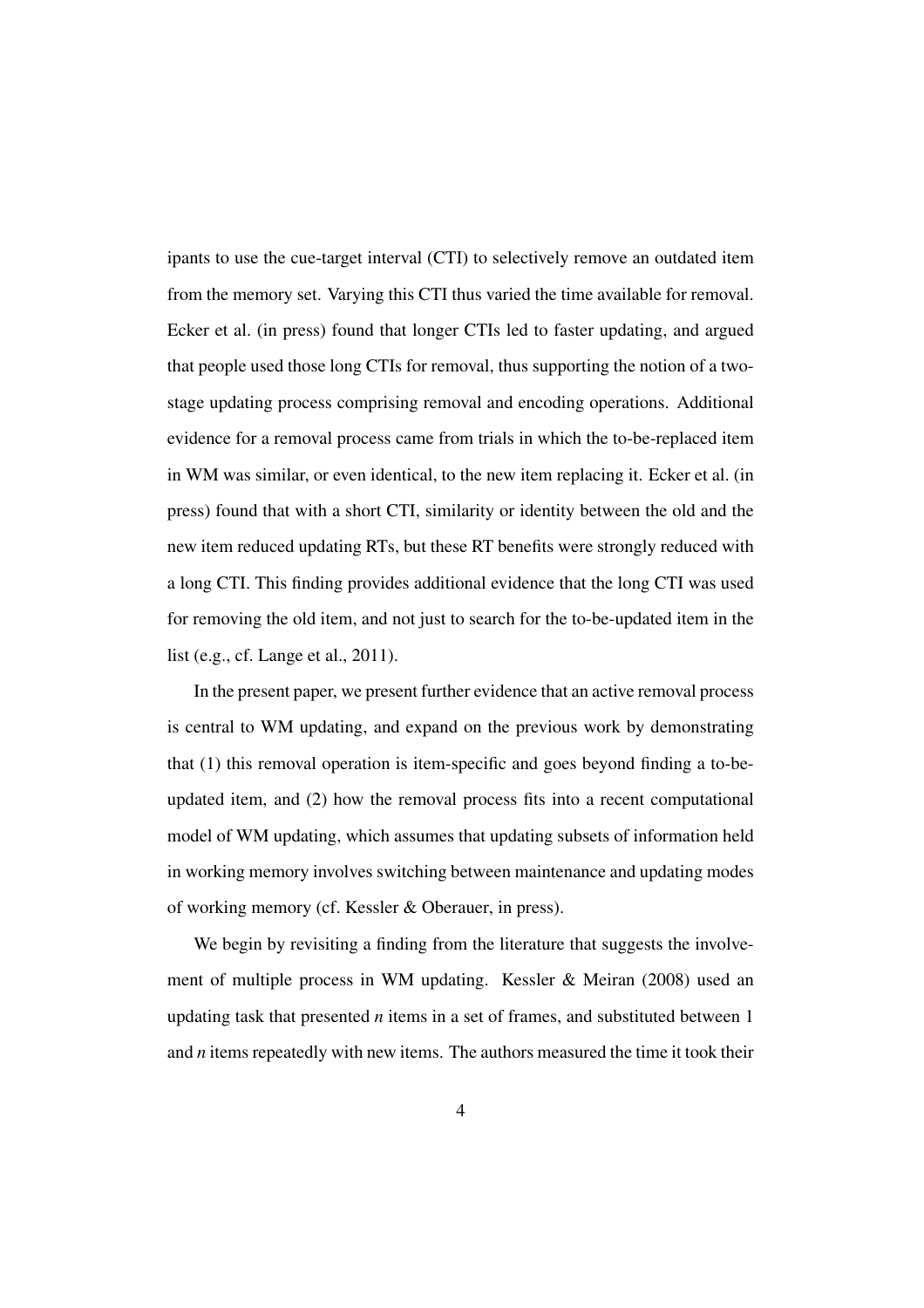participants to complete this updating process, and found (in their Experiment 3) that updating RTs increased with the number of to-be-updated items up to  $n - 1$ items, but that updating was much faster again when all *n* items were replaced on a given updating step. Thus, updating latencies depended in a non-monotonic fashion on the number of to-be-updated items.

Kessler & Meiran (2008) explained this non-monotonicity by proposing a distinction between local and global updating processes. Local updating refers to changes made to individual items, whereas global updating refers to the integration of all items in the current memory set after individual items were updated. The authors argued that partial updates require a complex sequence of (1) "unbinding" of the integrated representation of the previous memory set, (2) substitution of some but not all items (i.e., the actual local updating), followed by (3) re-binding the new set as part of the global updating process. In contrast, when the entire set is updated, steps (1) and (2) can be omitted, the old set is simply discarded and a new memory set is encoded and bound.

Our interpretation of the non-monotonicity of updating latencies is a specific instantiation of the ideas of Kessler & Meiran (2008), in light of the results of Ecker et al. (in press) and in the context of the SOB (serial order in a box) model of WM (Farrell & Lewandowsky, 2002; Lewandowsky & Farrell, 2008; Oberauer et al., 2012). SOB computationally implements the informational integration that is key to WM processing in a two-layered neural network that associates items (represented in one layer) with positional context markers (represented in the second layer) via Hebbian learning. To this end, the two layers are connected by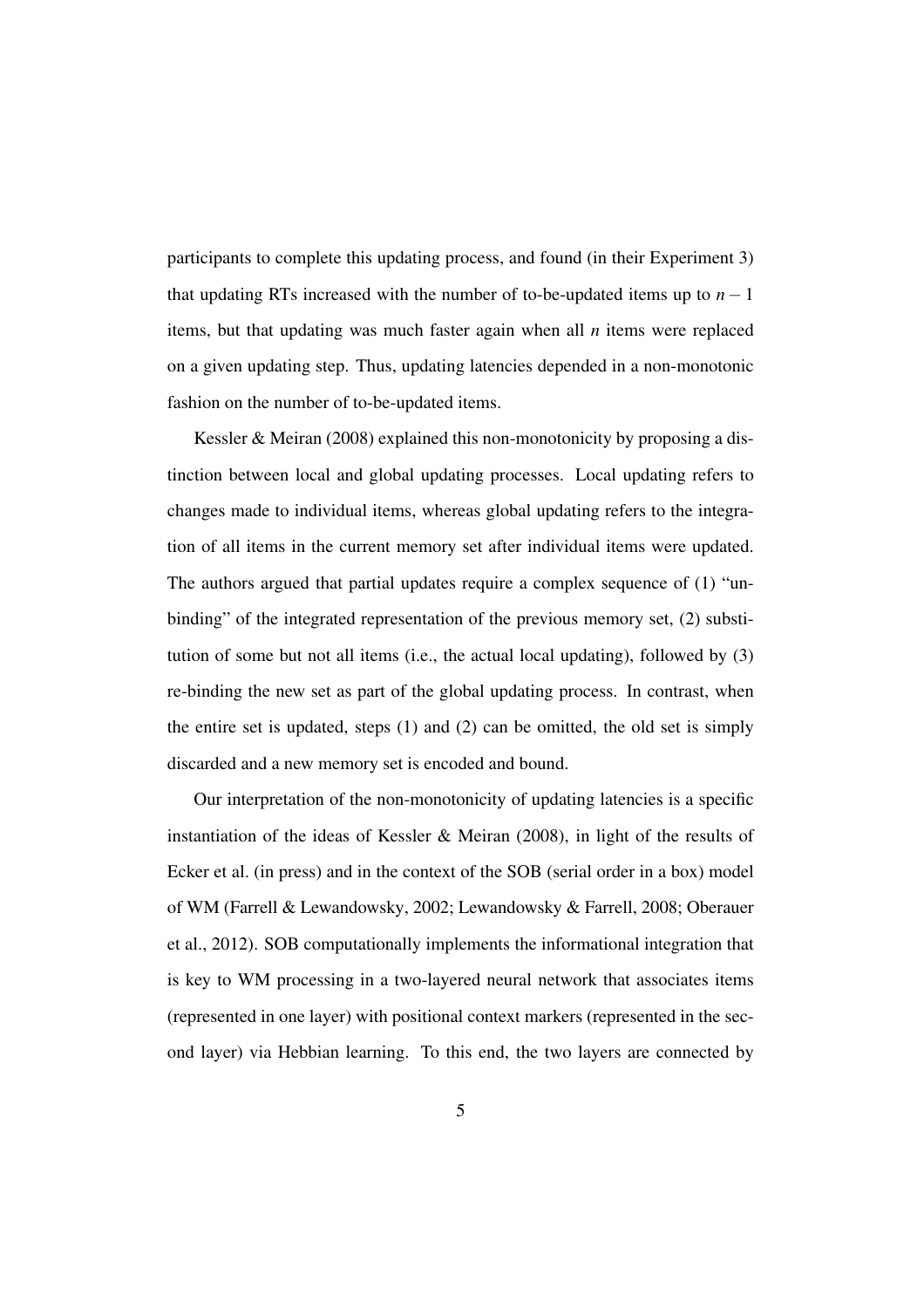a weight matrix that is continuously adjusted by the learning algorithm. For instance, in an updating task such as the one by Kessler & Meiran (2008), SOB would associate each item to its frame through Hebbian learning. Forgetting in SOB occurs purely because of interference (there is no temporal decay mechanism). Interference from outdated information is prevented by an active removal mechanism (see in particular Oberauer et al., 2012). Removal of a specific item in SOB involves cuing the item with its position marker to retrieve it and then "unlearning" the association between the item and its position via Hebbian antilearning (cf. Anderson, 1991; Lewandowsky, 1999). Thus, the removal of outdated and the encoding of new information is accomplished by two separate processes in SOB.

Kessler & Meiran (2008)'s notion of unbinding refers in SOB to the unlearning of selected items from their position markers. Like encoding of an item into the network (Jolicoeur & Dell'Acqua, 1998), the act of removing an individual item takes time (cf. Fawcett & Taylor, 2008; Oberauer, 2001). By contrast, wholesale removal of an entire memory set can be achieved in SOB by simply resetting the entire weight matrix, which we assume to be a very rapid process. It follows that updating an entire memory set does not require active, item-wise removal, and updating RT will mainly comprise the time needed for encoding the new memory set. This explains why updating an entire memory set is faster than partial updating of just one or two items within a larger set. This distinction between partial, item-wise updating and complete updating of an entire memory set is supported by neuro-cognitive evidence for selective recruitment of a neural network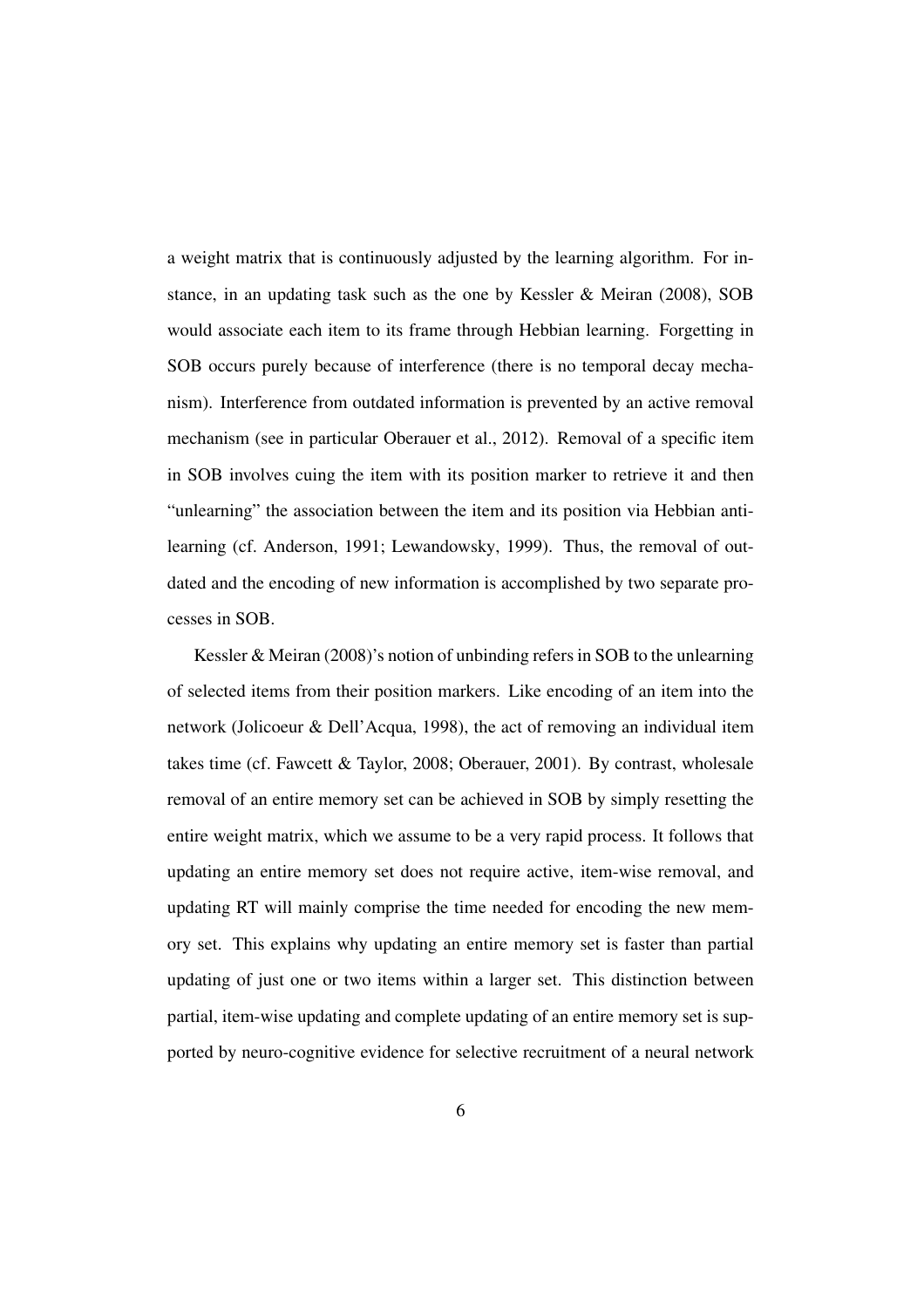by partial updating as opposed to total set replacement (Murty et al., 2011).

The active removal process described by Ecker et al. (in press) is therefore only utilized during partial updates, not complete updates, which can be achieved more efficiently by 'wiping' memory (i.e., in SOB terms, by resetting the weight matrix). It follows that bringing forward the removal process by providing a cue with a sufficiently large CTI should reduce updating RTs for partial updates because the time can be used for unbinding of those representations—but not for updates of the entire set —because 'wiping' takes very little time and hence there is little to be gained by a longer CTI. Our notion of active item-wise removal thus predicts that the non-monotonicity of updating RTs observed by Kessler & Meiran (2008) should replicate with a short CTI, but should disappear with a long CTI. With a long CTI we assume that for both partial and complete updates removal is largely complete before the new stimuli are presented, so that the updating RTs reflect primarily the time for encoding the new stimuli. To test this prediction, we used the updating paradigm introduced by Ecker et al. (in press), but modified it such that on each updating step, either 1, 2, or the total set of 3 items was updated.

## 2. Experiment 1

Based on the distinction between slow selective removal and fast wiping of memory, we predicted that longer CTIs should lead to a substantial time gain in partial updating, but little gain on updating steps replacing the entire memory set.

The updating task consisted of (1) an encoding stage, during which participants studied a set of three letters presented in individual frames, (2) an updating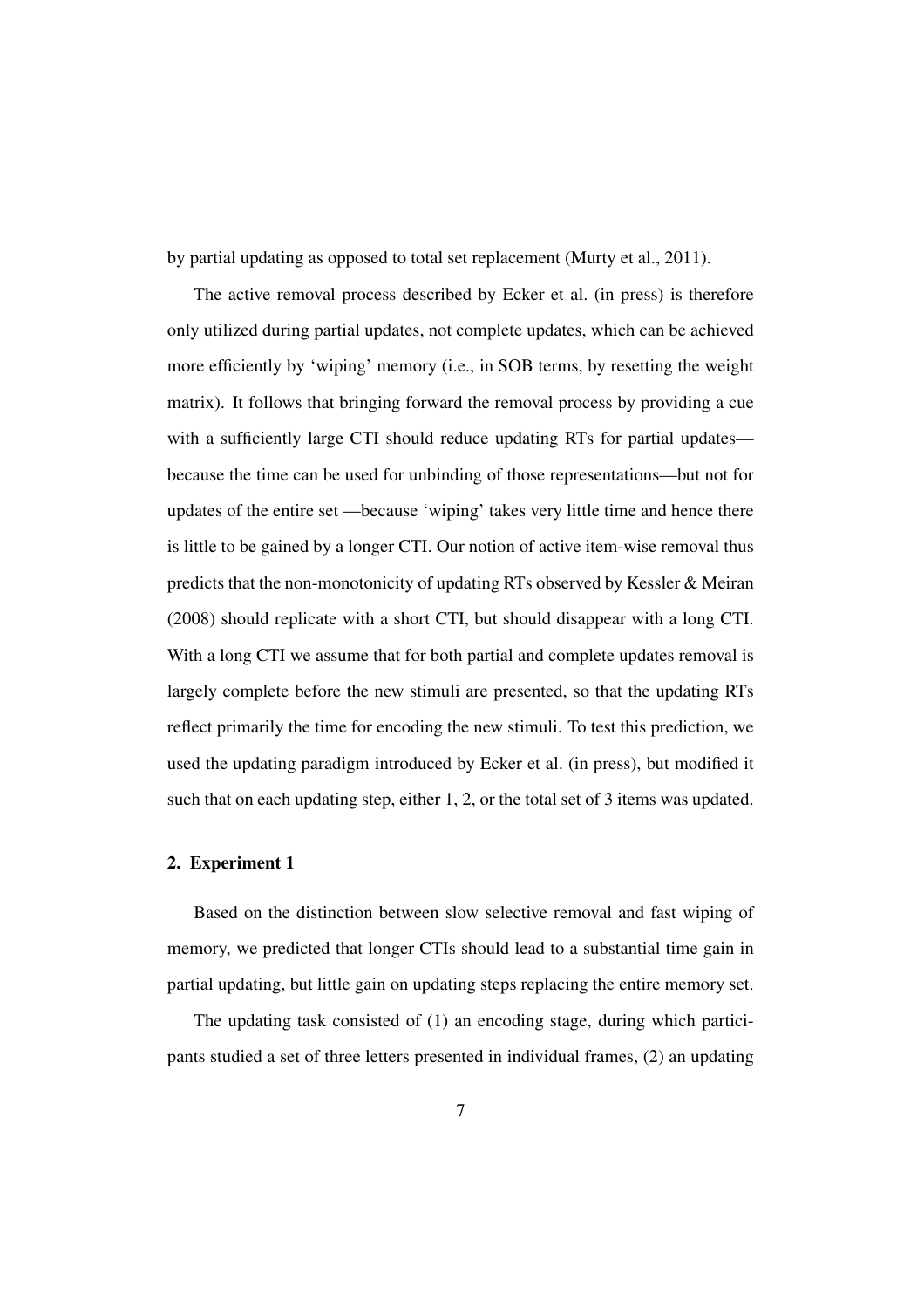stage with multiple successive updating steps, each replacing 1, 2, or 3 letters of the set, and (3) a final recall stage targeting all 3 items, the only purpose of which was to ensure that participants were consistently updating the memory set during stage 2. Before each updating step, a cue signaled which items were about to be updated. The duration of the cue (i.e., the CTI) was either long—presumably allowing for removal to take place—or short—allowing only enough time to focus attention on the to-be-updated frames without providing sufficient time to initiate the removal process.

## *2.1. Methods*

#### *2.1.1. Participants*

Seventy-four University of Western Australia undergraduates participated for partial course credit. Three participants were removed because of missing data  $(n = 1)$  or misunderstanding of task instructions  $(n = 2)$ ; two further participants were removed from the RT analyses because of outlying recall performance (see Results for details). The final sample for the main RT analysis thus comprised 69 participants (51 females, 18 males; mean age 20.8 years; age range 18-34 years).

## *2.1.2. Apparatus and Procedure*

The experiment was run with the aid of Matlab and the Psychophysics toolbox (Brainard, 1997). Participants were tested individually in booths, sitting about 70 cm from a 17-in. thin-film transistor monitor.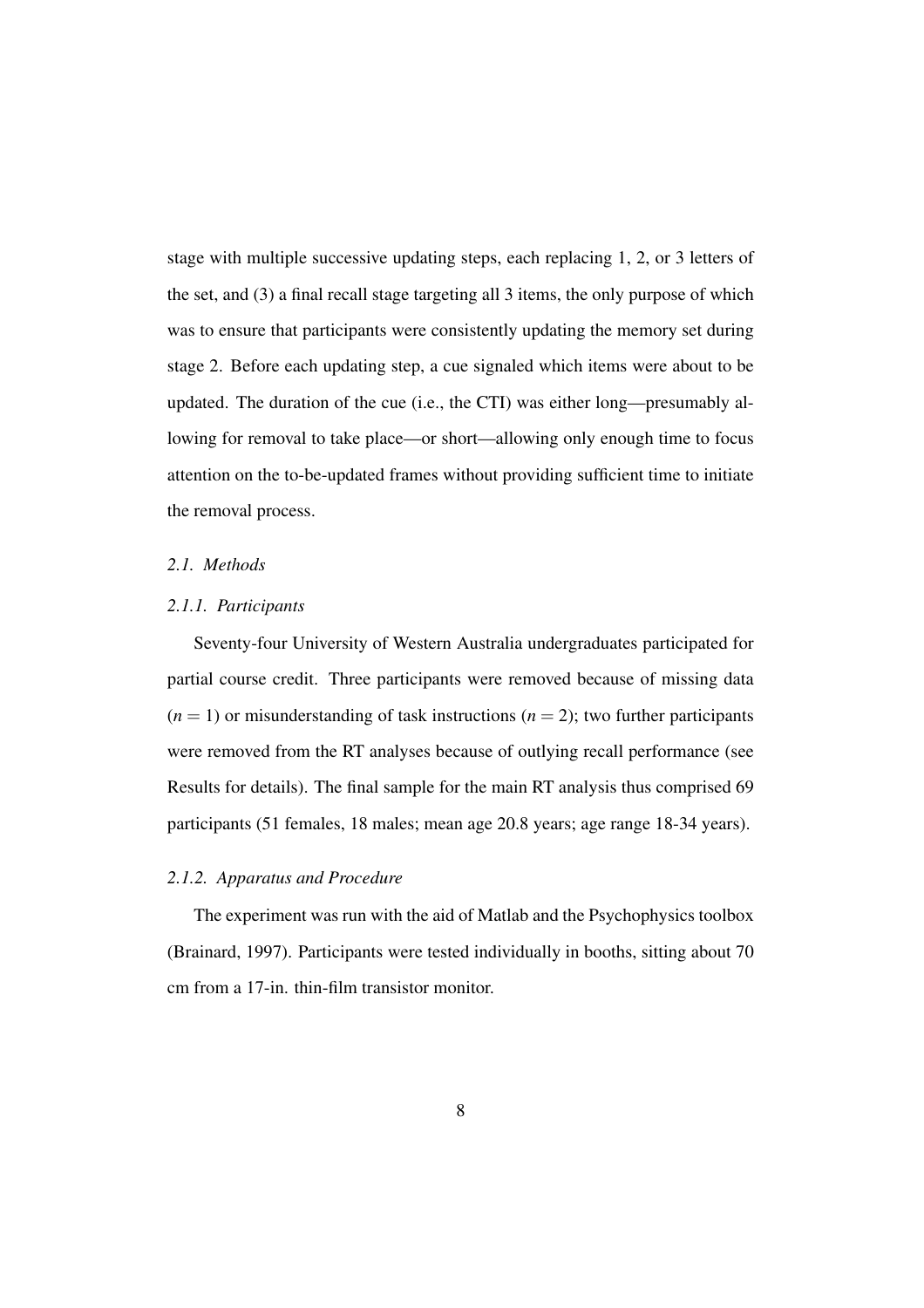#### *2.1.3. Stimuli, Design, and Procedure*

The letter updating task involved a single row of three black, rectangular frames. Following a fixation cross presented for one second, each trial began with the simultaneous 2-second presentation of 3 black consonants (ranging from B to Z) in the frames. The minimum alphabetic distance between the to-be-encoded letters was 2, to avoid sequences such as X, Y, Z.

A series of updating steps followed. On each step, new letter(s) were presented in 1, 2, or 3 frames. The to-be-updated frames at each step turned bold and red before the new content was displayed, potentially allowing participants to remove outdated memory content before encoding the new memoranda. The time between cue onset and onset of the new content (i.e., the CTI) was either short (i.e., 200 ms before presentation of the new items) or long (i.e., 1500 ms).

Participants pressed the space bar once they had encoded the new content, that is, as soon as they had updated their WM. The new memoranda remained on the screen until a response was made or the maximum updating time of 5 seconds was reached. After each updating step, the frames were blanked for 500 ms or 1800 ms in the long and short CTI condition, respectively, ensuring equal retention intervals in both conditions (i.e.,  $500 \text{ ms} + 1500 \text{ ms}$  in the long CTI condition and 1800 ms + 200 ms in the short CTI condition).

The number of updating steps varied from 1 to 21; the sequence finished with a constant probability of 10% after each updating step. This resulted in an unpredictable number of updating steps, and because each step was equally likely to be the last, participants had an equal incentive to carry out each updating step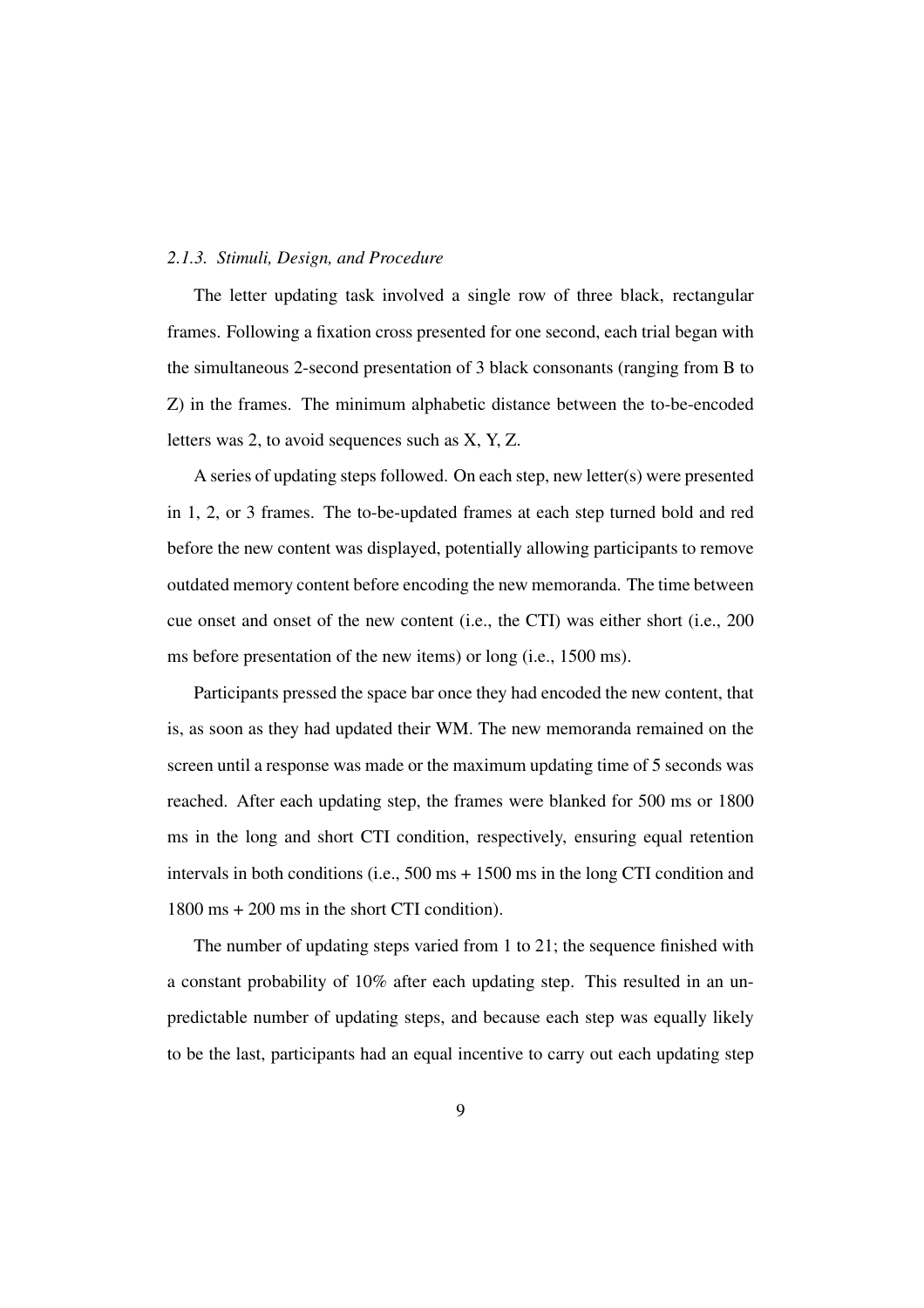independent of the duration of the sequence. Sequences had a mean number of about 9 updating steps. The number of to-be-updated frames and CTI duration were chosen randomly at each step.

After the updating phase of each trial, participants recalled the current contents of all frames. Recall was prompted by blue question marks appearing one-by-one in each frame in random order. Probes remained on the screen until a response was given, or until the maximum response time of 5 seconds per frame was reached. After recall of all three frames, feedback ("x out of 3 correct") was given. The blank-screen inter-trial interval was 2.5 seconds. A representative (albeit short) trial sequence is shown in Figure 1.

In sum, the experiment comprised a total of 3 (number of updated frames: 1 vs. 2 vs. 3)  $\times$  2 (cue-target interval: 200 vs. 1500 ms) conditions. There were 28 trials in total (plus 4 practice trials), yielding approximately 252 updating steps, or 42 per condition. Each trial took approximately 40 seconds, and the experiment took about 20 minutes.

#### [Figure 1 about here.]

# *2.2. Results*

#### *2.2.1. Recall accuracy analysis*

Recall accuracy was very high, as expected, with  $M = .96$  (*SD* = .04;  $N = 71$ ). Two outliers, falling more than 1.5 interquartile ranges below the first quartile, were removed for the RT analysis.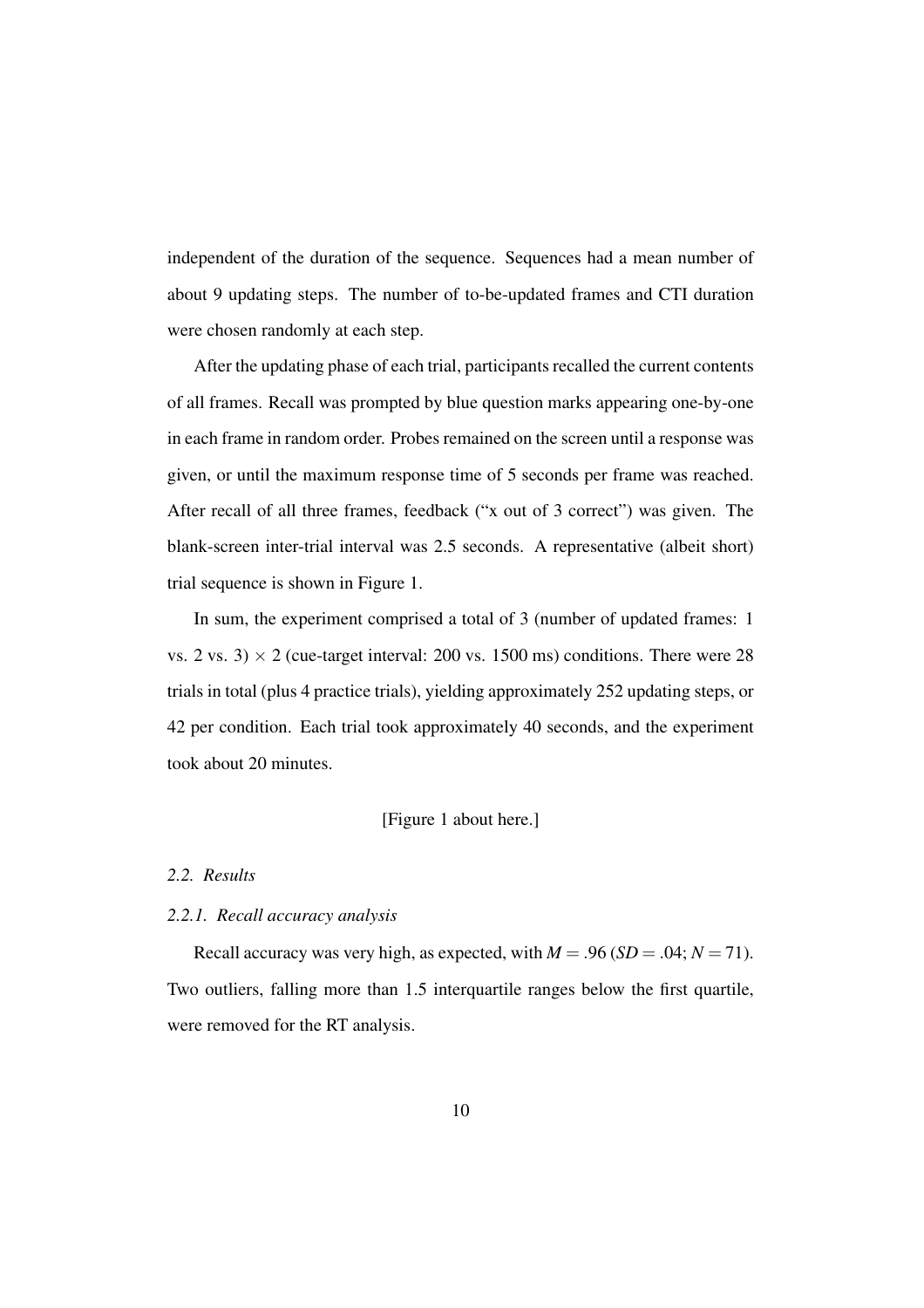#### *2.2.2. Updating RT analysis*

Updating response time data are shown in Figure 2.

A two-way repeated measures ANOVA on updating response times yielded a significant main effect of the number of updated frames,  $F(2,136) = 64.30$ , *MSE* = 0.03, *p* < .001,  $\eta_p^2 = 0.49$ , a significant main effect of CTI,  $F(1,68) =$ 281.68,  $MSE = 0.02$ ,  $p < .001$ ,  $\eta_p^2 = 0.81$ , as well as a significant interaction,  $F(2,136) = 109.55$ ,  $MSE = 0.01$ ,  $p < .001$ ,  $\eta_p^2 = 0.62$ . Planned contrasts showed that on average it took significantly longer to update two frames compared to one  $(1.44$  seconds vs. 1.26 seconds;  $F(1,68) = 146.29$ ,  $MSE = 0.02$ ,  $p < .001$ ) and that with 1 or 2 frames, updating took significantly longer with a short as compared to a long CTI (1.53 vs. 1.17 seconds;  $F(1,68) = 320.14$ ,  $MSE = 0.03$ ,  $p < .001$ . However, updating three frames was relatively quick (1.23 seconds), and CTI duration had a negligible impact on updating RT when all three frames were updated. While the CTI effect with three updated frames was statistically significant (arguably due to the large sample size and power; 1.26 vs. 1.20 seconds;  $F(1,68) = 13.59$ ,  $MSE = 0.01$ ,  $p < .001$ ), it was much smaller with three frames (53 ms) than with one or two frames (362 ms).

## [Figure 2 about here.]

## *2.3. Discussion*

The results of Experiment 1 support our hypothesis that partial updating of a memory set involves a process of active removal. Bringing forward this removal process by cueing the to-be-updated frames 1500 ms before presentation of the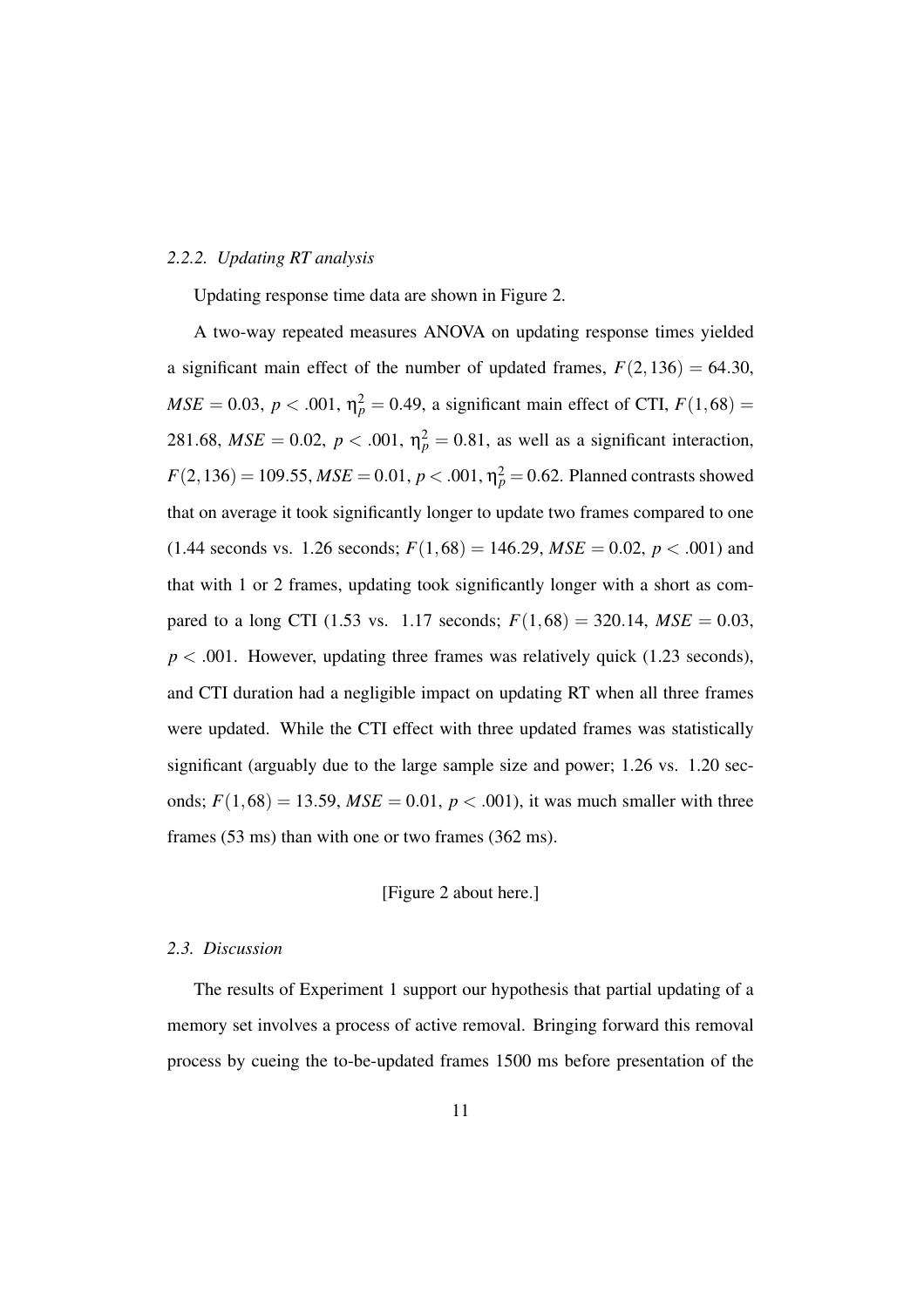new items sped up partial updating substantially. This time saving of roughly 300-400 ms can be interpreted as the time that is required to initiate item-wise removal, and at least partially remove information from WM. Based on previous research it is likely that near-complete removal takes a little more time (500-600 ms per item; cf. LaRocque et al., 2013; Oberauer, 2001).

In contrast, the opportunity to remove items from memory before presentation of new memoranda brought no substantial advantage when the entire memory set was updated. This finding supports our notion that memory can be cleared almost instantly, and that updating of an entire memory set does not require the timeconsuming selective removal process.

The speed-up induced by the long CTI did not increase with the number of to-be-updated items. This unexpected observation seems to imply that removing one item from WM takes as long as removing two items. There are two possible explanations. One is that removal of multiple items can occur in parallel. While this is a theoretical possibility, it is at odds with SOB's notion that items must be retrieved individually to be removed selectively through anti-learning.

The second explanation is that people use the CTI only to remove one item, even when two items are about to be updated. This might be an efficient strategy because item-specific removal is likely to require the focus of attention, and switching the focus of attention to a new item takes time (cf. Garavan, 1998; Oberauer, 2003). Thus, the most efficient use of the CTI might be to focus on the first to-be-removed item and remove it, then wait. As soon as the new item(s) are presented, one of them can immediately be encoded in the currently focused frame.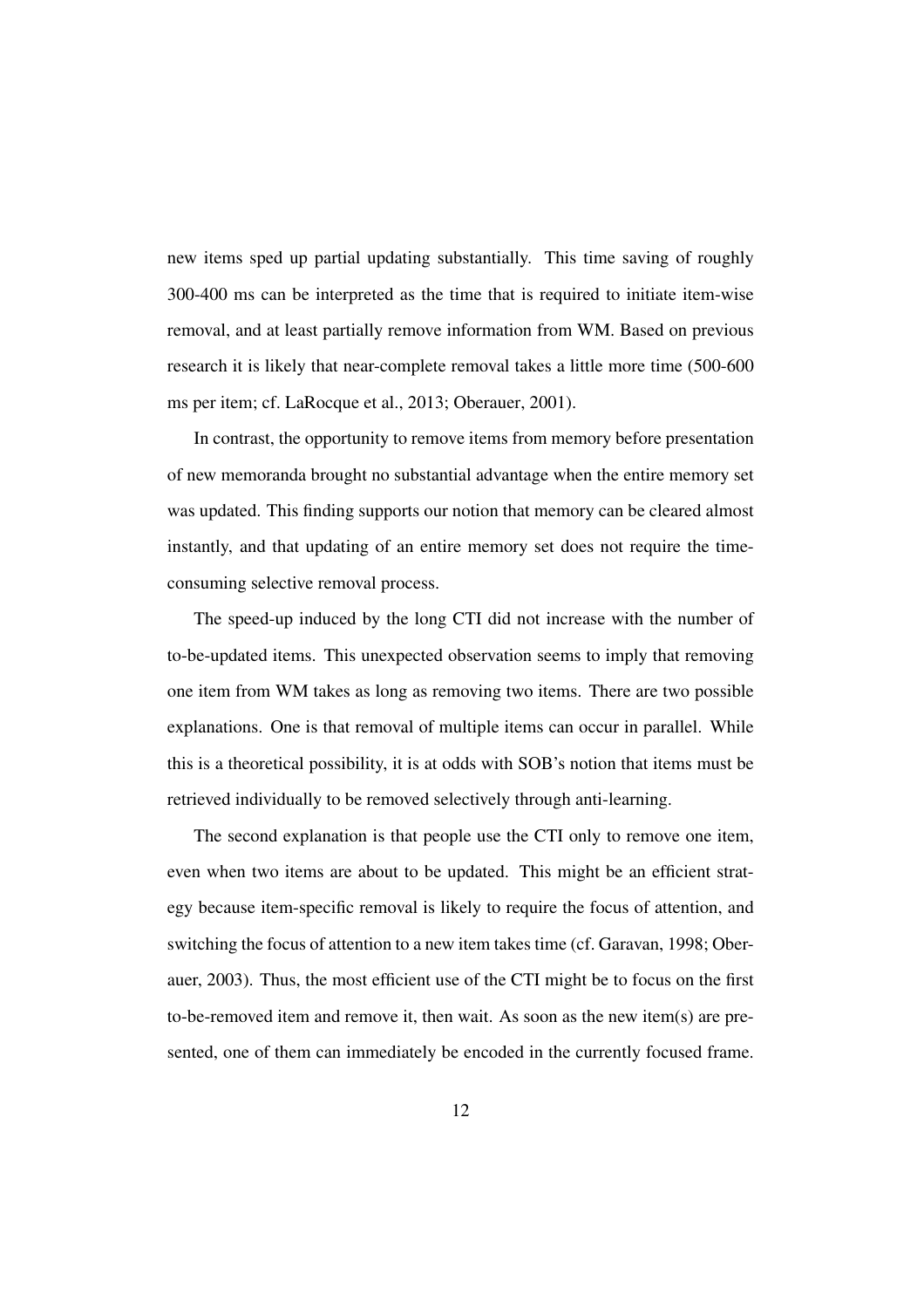Only then would the focus move on to the second to-be-updated frame (if there is one), remove the old item, and encode the new item.

This interpretation is in line with a recent proposal by Kessler & Oberauer (in press), which suggests that partial updating involves not only switching of the focus of attention between list positions, but also switching between two operating modes of WM, viz. maintenance and updating. Because this proposal is explored in our next experiment, we present it in some detail, considering first the situation in which there is no (or very little) pre-cued time for removal. In that situation participants are assumed to scan the items from the beginning of the list to the end  $(i.e., moving the focus of attention from frame to frame; cf. Farrell & Lelièvre,$ 2009) in the default maintenance mode (cf. O'Reilly, 2006). Hence, if the item in the first (i.e., left-most) frame is not updated, people stay in maintenance mode (M), perhaps refreshing the first item, before moving on to the next frame. As soon as a frame is encountered that requires updating, people switch to updating mode (U). Updating mode entails the active removal of the current item from WM (i.e., unbinding it from the currently-focused frame) and the encoding of its replacement by binding it to the same frame. Once updating is complete, people move on to the next frame. If the next frame is not updated, a switch back into maintenance (M) mode is required, whereas if a further update is required people remain in updating mode. It follows that updating frames 1 and 3 would require 3 mode switches from M to U and back; the sequence of modes while scanning the list from left to right would be (M)UMU, where the initial M in parentheses refers to the default mode at the outset. Updating frames 1 and 2 requires two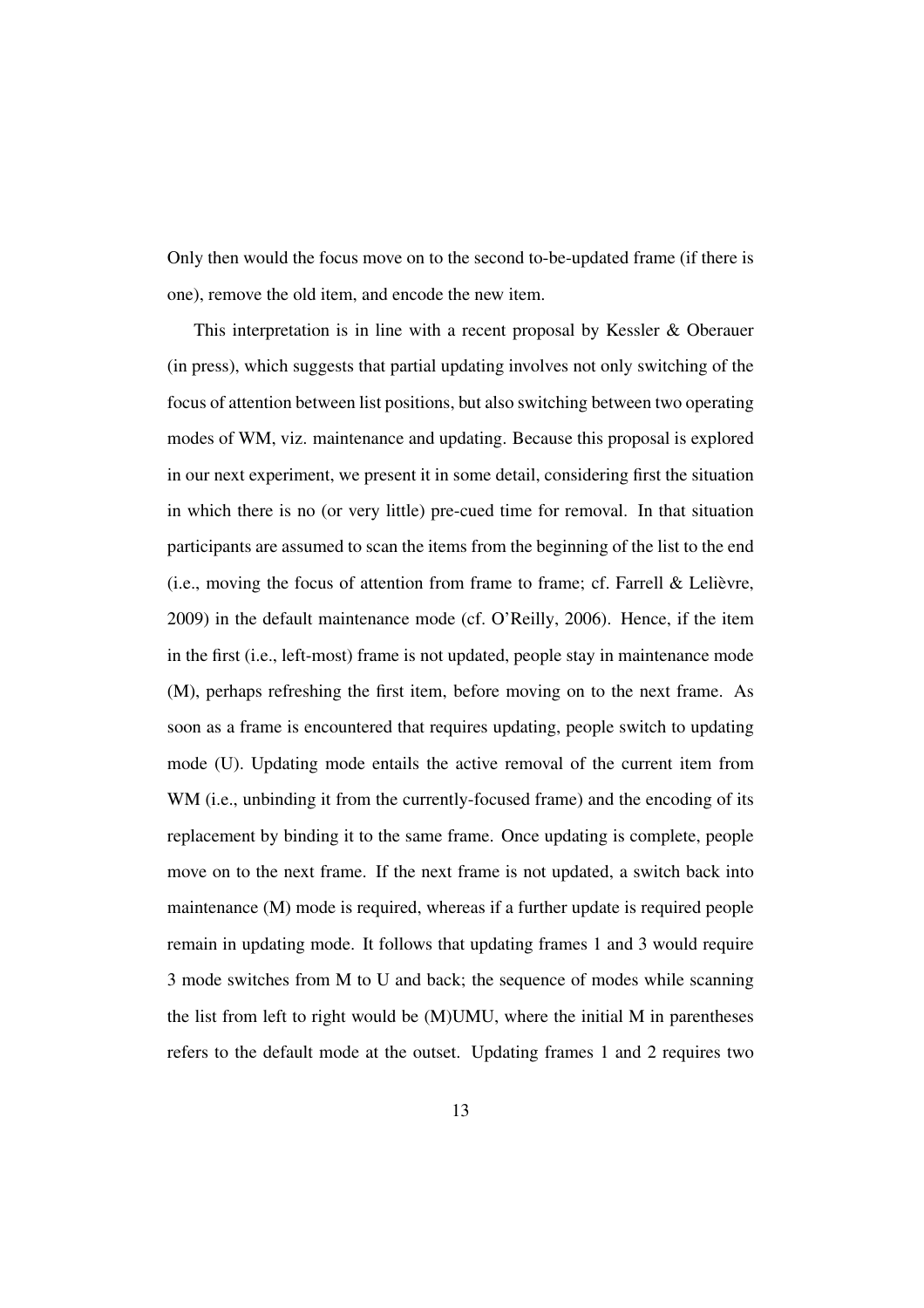mode switches, (M)UUM; and updating frames 2 and 3 requires only one mode switch, (M)MUU. In the case of 1-frame updates, updating frame 1, (M)UMM, and updating frame 2, (M)MUM, would both require two mode switches, but updating frame 3 would only require one switch, (M)MMU. Kessler & Oberauer (in press) implemented this notion as a regression model with two predictors, the number of mode switches needed when scanning from left to right, and the number of new items to encode. This model gave a satisfactory account of the mean RTs across conditions differing in the number of updated items and their position in the list.

What would this "scan-switch-removal" model predict for the situation in which there is a long CTI that permits removal ahead of presentation of the replacement item? The assumptions of the model, applied to the present paradigm, are illustrated in Figure 3. We would expect participants to use the long CTI to scan the list up to the first to-be-updated frame, switch to updating mode, remove the item in that frame, and then wait—rather than move on to the next frame—because this strategy would minimize the number of both focus and mode switches. For instance, consider an updating step in which the first and the third item need to be updated. If people used the CTI to remove both items, they would have to carry out three focus switches—to the first item, then on to the second, then to the third—and three mode switches—(M)UMU—during the CTI. Once the new content is presented, they would have to shift the focus of attention back to the first and then to the third frame to encode the new items, with a possible intermediate switch to the second frame to refresh its content, including additional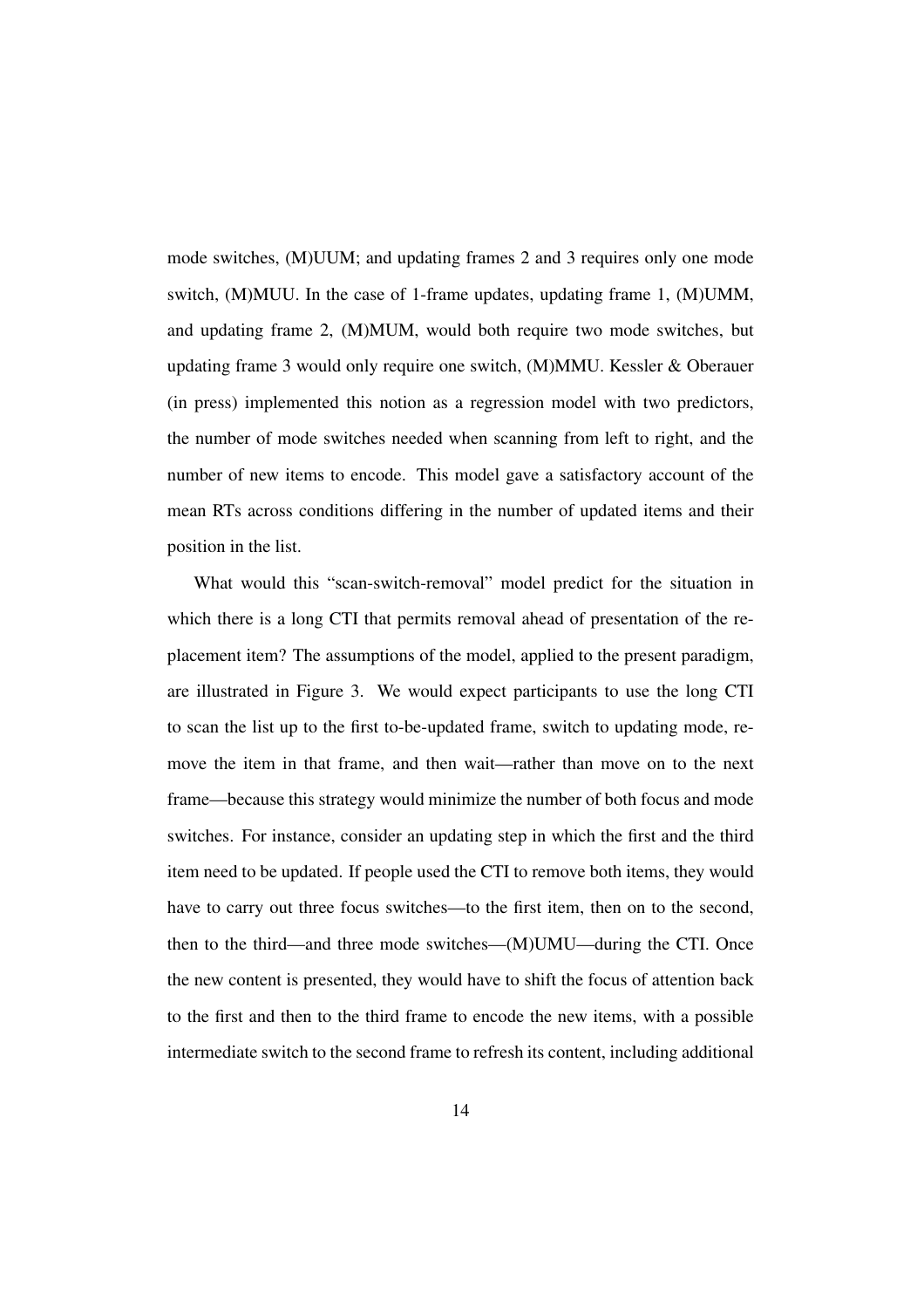mode switches. In total, people would do a minimum of five focus switches and a minimum of three mode switches. In contrast, with the 'remove-one-and-wait' strategy, people would only perform one focus switch (to the first frame) and one mode switch (from M to U) during the CTI. When the new content is presented, they would immediately encode the first new item in the first frame, then continue scanning through the list to complete the updating process, including two more focus switches and two more mode switches. Hence, this strategy would result in a net saving of at least two focus switches across the entire updating operation.

## [Figure 3 about here.]

To test the assumptions just presented, we applied an extended version of the regression model of Kessler & Oberauer (in press) to the mean RTs of Experiment 1. We coded the hypothetical processes required at each updating step with the following predictors: The number of new items to encode  $(E^1; 1-3)$ , the number of items still to be removed after the new items are presented (*R*; 0-2), and the number of mode switches required to complete a full forward scan of the memory set (*MS*; 0-3), as well as the number of focus switches (*FS*; 0-2). We also included a refresh (*RF*) predictor to code the number of non-updated, to-berefreshed items.<sup>2</sup> As explained in the Introduction, we assume that when all items

<sup>&</sup>lt;sup>1</sup>The *E* predictor is called item-position in Kessler & Oberauer (in press) because it reflects the number of new item-position bindings that need to be established.

<sup>2</sup>We note that the parameters are partially redundant; for example, for all partial updates, the number of focus switches in the long CTI condition is redundant with the sum of refresh and removal operations, while in the short CTI condition it is redundant with the sum of refresh and removal operations minus 1. This caused some singularities and hence model convergence failures. We nonetheless retained all parameters in order to test all identified model versions.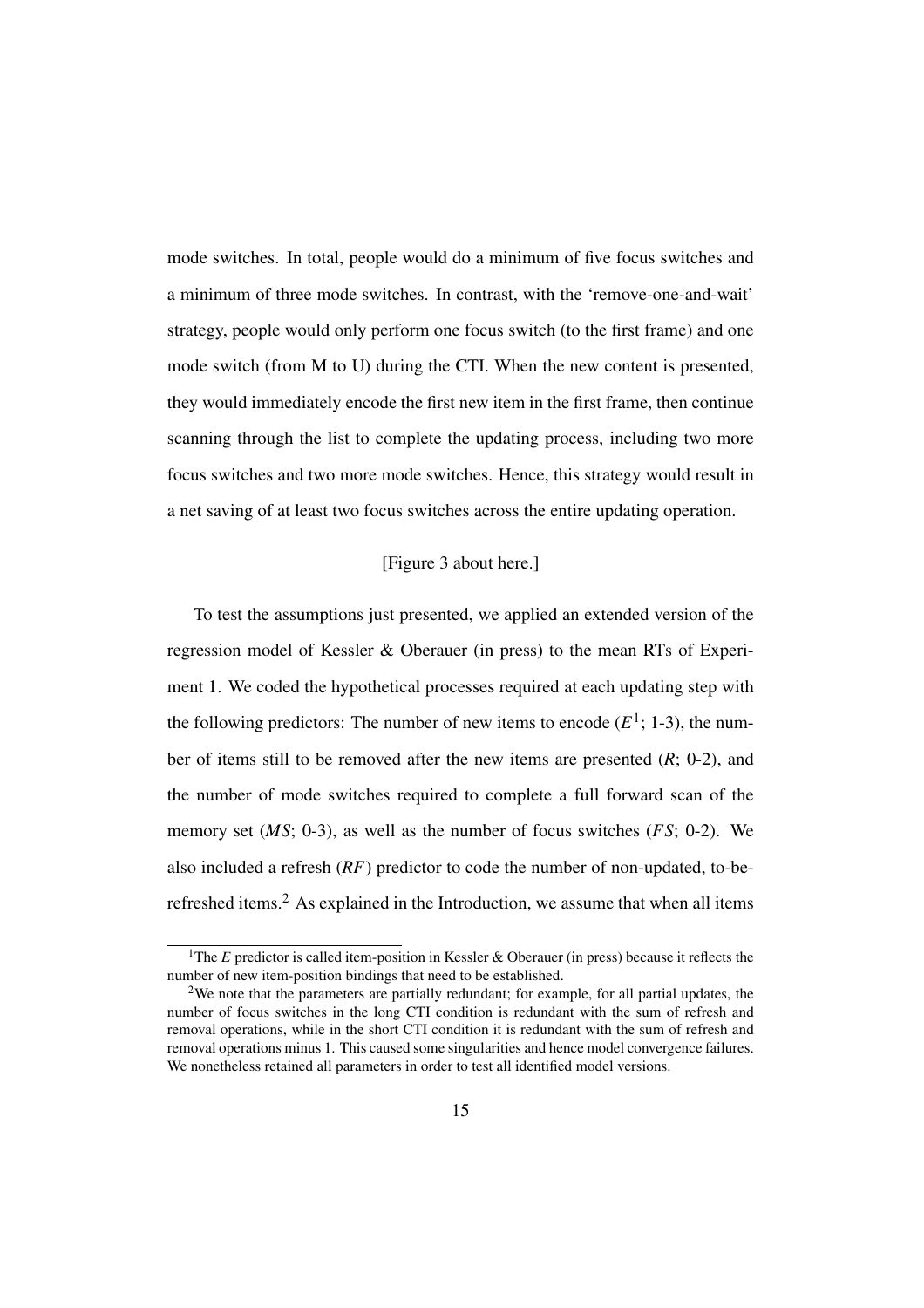are to be updated (UUU), people rapidly wipe out the entire content of WM, rather than removing items one by one. Therefore, the number of removals (*R*) was set to 0 for the UUU condition, and instead we introduced a separate 'wipe' predictor (*W*). The wipe predictor codes the operation of rapidly wiping the entire content of WM; this predictor was set to 1 for each updating step in which all three letters were to be updated, and to 0 for all other cases.

Importantly, the predictors code only the processes left to be done after the CTI, because all processes that can be completed within the CTI do not count towards the measured updating RT. Therefore, the predictors differed between the short and long CTI conditions. For example, with a long CTI, a double update of frames 2 and 3 would involve no refreshing or mode switching, and only one focus switch: Participants could use the CTI to refresh the first item, switch to updating mode, remove the letter in frame 2, then wait. Once the new items are presented, what is left to do is to encode the new letter in frame 2, perform a focus switch to frame 3, remove the old letter in frame 3, and encode the new letter in frame 3. Hence the predictor values are  $RF = MS = W = 0; FS = R = 1; E = 2$ . In contrast, with a short CTI, participants could do nothing but switching the focus of attention to the first list item during the CTI. Once the new items are presented, they would have to refresh the first item, switch into updating mode, perform two focus switches, remove two items, and encode the two replacement items  $(W = 0; RF = SW = 1; R = E = 2)$ . The complete set of model predictors for all conditions are given in Table 1.

[Table 1 about here.]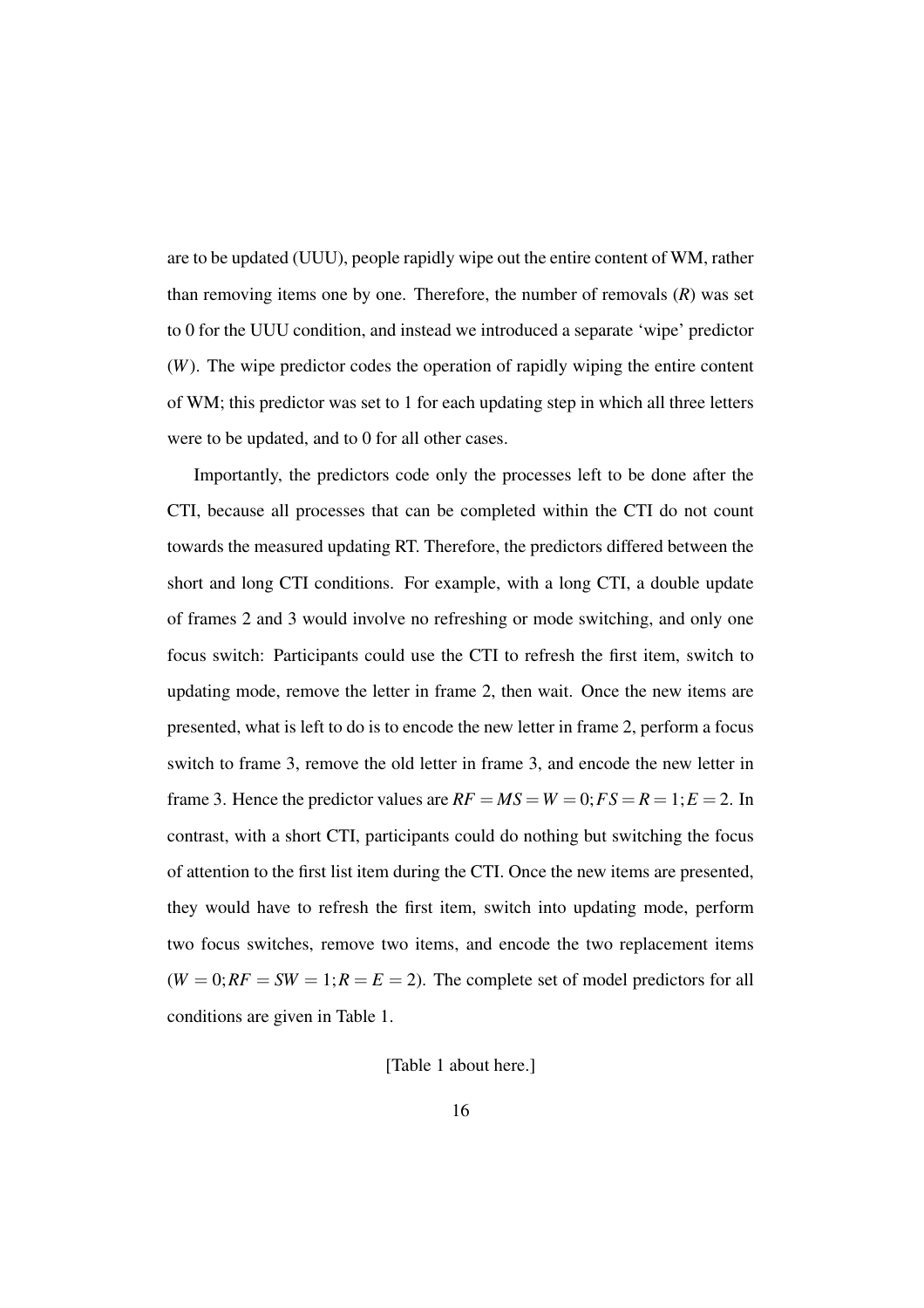Linear models combining these predictors were fit through multi-level mixedeffects regression to the data of Experiment 1 (more specifically, to the individual RTs from each trial). Mixed-effects modeling is a flexible analysis tool that can simultaneously account for predictor effects and individual differences in these effects; by entering all predictors simultaneously as both fixed and random effects, the model estimates the intercept and main effects—in this case, the effects of the number of removals, the number of mode switches, etc.—while at the same time allowing these to vary across subjects. We first tested all possible additive models, and then added singular interaction terms to the best-fitting candidates. Table 2 presents the model fits for the five best-fitting models<sup>3</sup>, based on *BIC*.

The modeling showed that both the mode switch and the removal predictor were included in the best fitting models. Based on *BIC*, the model achieving the best fit was (*SE*s in parentheses): Updating RT =  $704(40) + 156(14) \times E$  +  $87(7) \times R + 393(18) \times MS - 95(7) \times E \times MS$  ms, with a coefficient of determination  $COD = 0.437$  and a Bayes Information Criterion  $BIC = 23403$ . The bestfitting model without a removal parameter achieved a  $BIC = 23437$ ; which is 34 *BIC* units worse than the best-fitting model including removal. According to Raftery (1996) this difference in *BIC* values provides very strong evidence in favor of the removal model. Figure 4 shows the best-fitting model's fit to the data.

# [Table 2 about here.]

<sup>&</sup>lt;sup>3</sup>We limit the number of model fits presented due to space considerations; results from the full set of 80+ model tests are available from the first author on request. The fact that none of the reported models involve a focus switch predictor is due to the partial redundancy of parameters and should not be taken as evidence against the relevance of focus switching.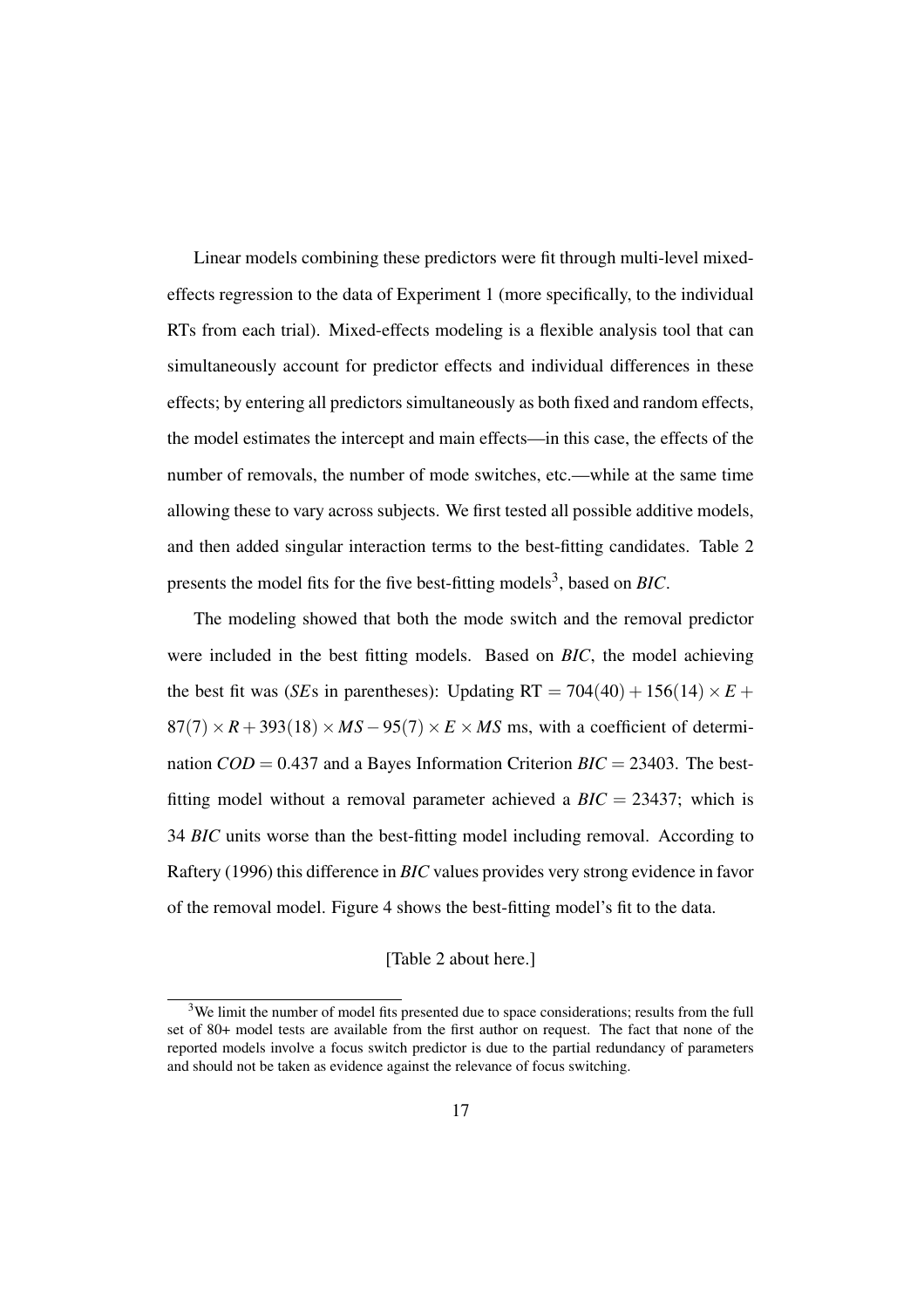## [Figure 4 about here.]

The best-fitting model suggests that mode-switching, item-removal, and encoding of new items all contributed significantly to updating latencies. The regression weights of the predictors provide estimates for the contribution of the corresponding processes to updating RTs. For instance, encoding of each new item is estimated to take 156 ms, removing an item is estimated to take 87 ms, and switching between maintenance and updating mode is estimated to take 393 ms.<sup>4</sup> The interaction reflects a reduction of mode switch cost by 95 ms for every tobe-encoded item. This could mean that switching from maintenance to updating mode (in order to encode a new item) is quicker than switching from updating to maintenance mode. In the task switching literature, such asymmetric switch costs are typically interpreted such that switching to the easier task takes longer than switching to the harder task (cf. Gilbert & Shallice, 2002; Schneider & Anderson, 2010). If maintenance is easier than updating, it would make sense to have maintenance as the default mode, and to have larger switch cost from updating to maintenance than vice versa. The fact that the wiping and refreshing parameters were not necessary for a good model fit implies that either participants did not wipe or refresh, or that the time required for these processes was so short that it was not measurably different from zero in our data, which seems plausible at least for the wiping process. The finding that the wiping predictor had no signifi-

<sup>&</sup>lt;sup>4</sup>This interpretation of the fixed effects estimates assumes discrete sequential processing stages. In reality, processing stages might partially overlap, and thus the duration of the processes might be longer than indicated here.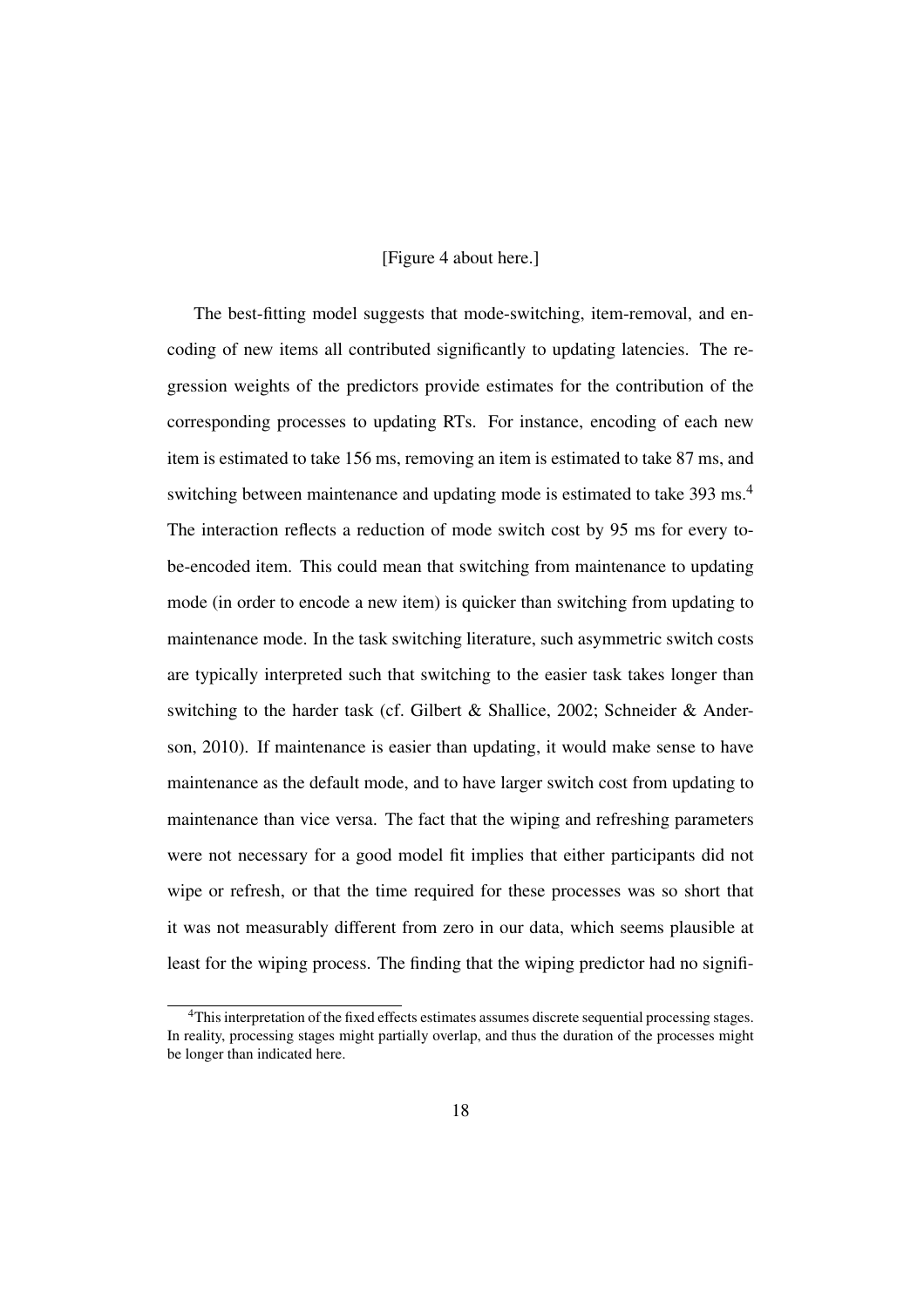cant regression weight should not be taken as evidence against the proposed rapid wiping process. This is because the rapid-wiping proposal is incorporated not only in the wiping predictor itself but also in how we coded the removal predictor. Specifically, we assumed no item-wise removal for the UUU conditions—without a quick wiping process, however, those conditions would require two (with a long CTI) or three (with a short CTI) removal operations.

A critic could argue that, if wiping memory is so much faster than removing individual items, it might be more efficient to wipe memory whenever updating is required, instead of relying on a slower, item-wise removal process. In response we note that in our paradigm, only new items are presented at each update step, whereas memorized items that are not being updated are not re-presented. Hence the task cannot be performed with indiscriminate wiping when fewer than 3 updates are required, because wiping would render information inaccessible that is still required for accurate retention. This situation mimics the real world where sometimes only certain aspects of an event are updated, while the constant aspects should still be maintained in memory.

To corroborate the assumption that only one item is removed during a long CTI, we additionally tested alternative versions of the best-fitting removal models, assuming that people can utilize the long CTI to remove multiple items. These models still assumed that participants completed a full scan through the list in both the short and long CTI conditions, including the associated mode and focus switching operations, but the removal predictor was set to 0 for all long-CTI conditions to reflect the assumption that all to-be-updated items were already re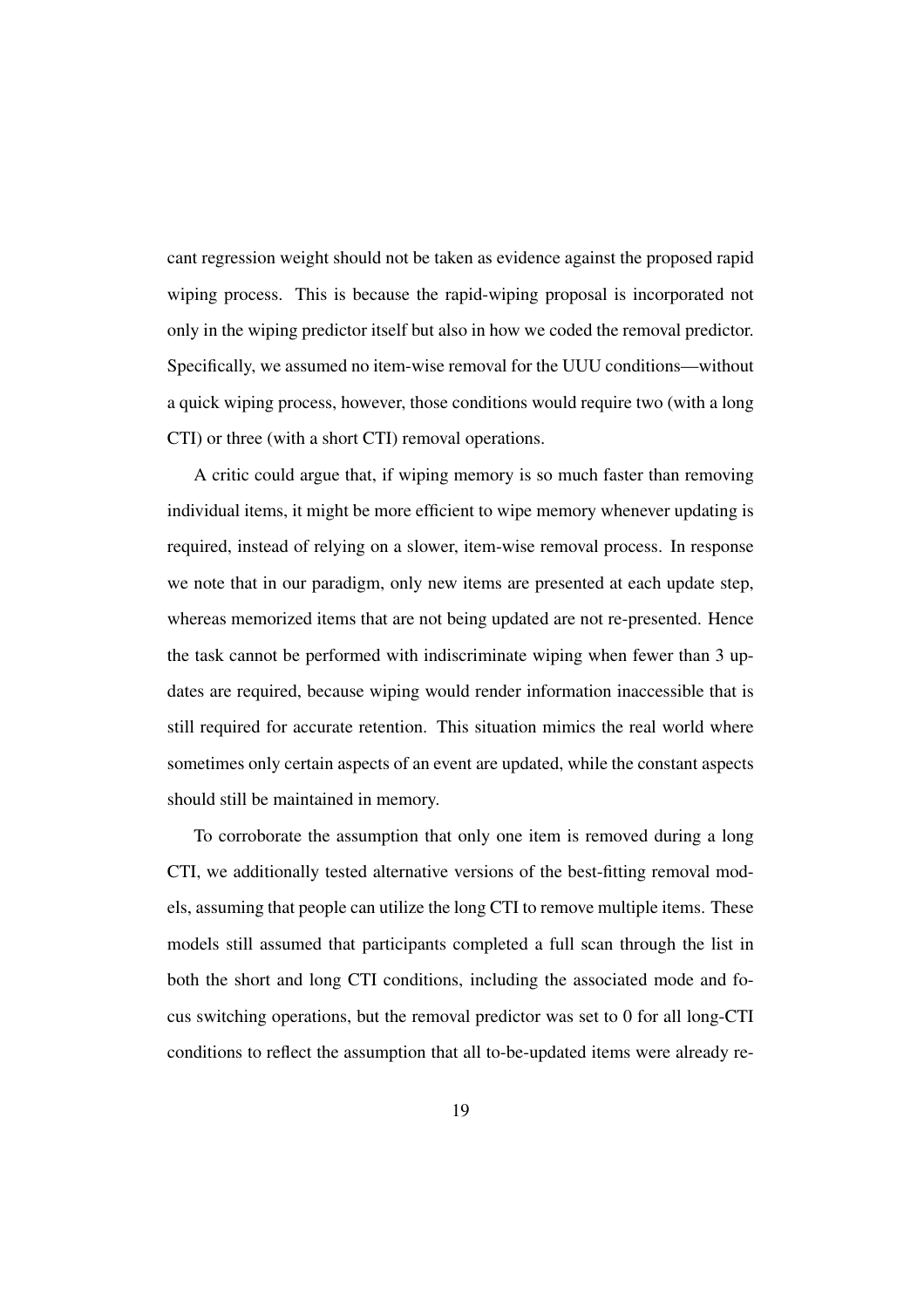moved during the CTI. These models achieved worse fits (with *BIC*s > 23551) than the removal models that assumed only one item to be removed during the long CTI.

# 3. Experiment 2

Experiment 1 suggested that people only remove one item during a long CTI, even when two items are marked as to-be updated. We argued this is efficient behavior as it minimizes focus switch and mode switch costs. Yet, an alternative hypothesis is that people would have removed more information had they had more time. Experiment 2 tested the idea that, with a sufficiently long CTI, people might remove more than one item, and thus show a larger gain in RTs from the long CTI in conditions that would benefit from the removal of more than one item. To this end, we added a third condition with a very long CTI to the design of Experiment 1, while omitting the full update condition, which according to our account does not involve removal. In addition, Experiment 2 provided a further opportunity to observe the robustness of our account of the intricacies of Experiment 1.

# *3.1. Methods*

## *3.1.1. Participants*

We tested 37 undergraduate students from the University of Western Australia, who received course credit. Three participants were removed from the main RT analyses because of outlying recall performance (see Results for details). The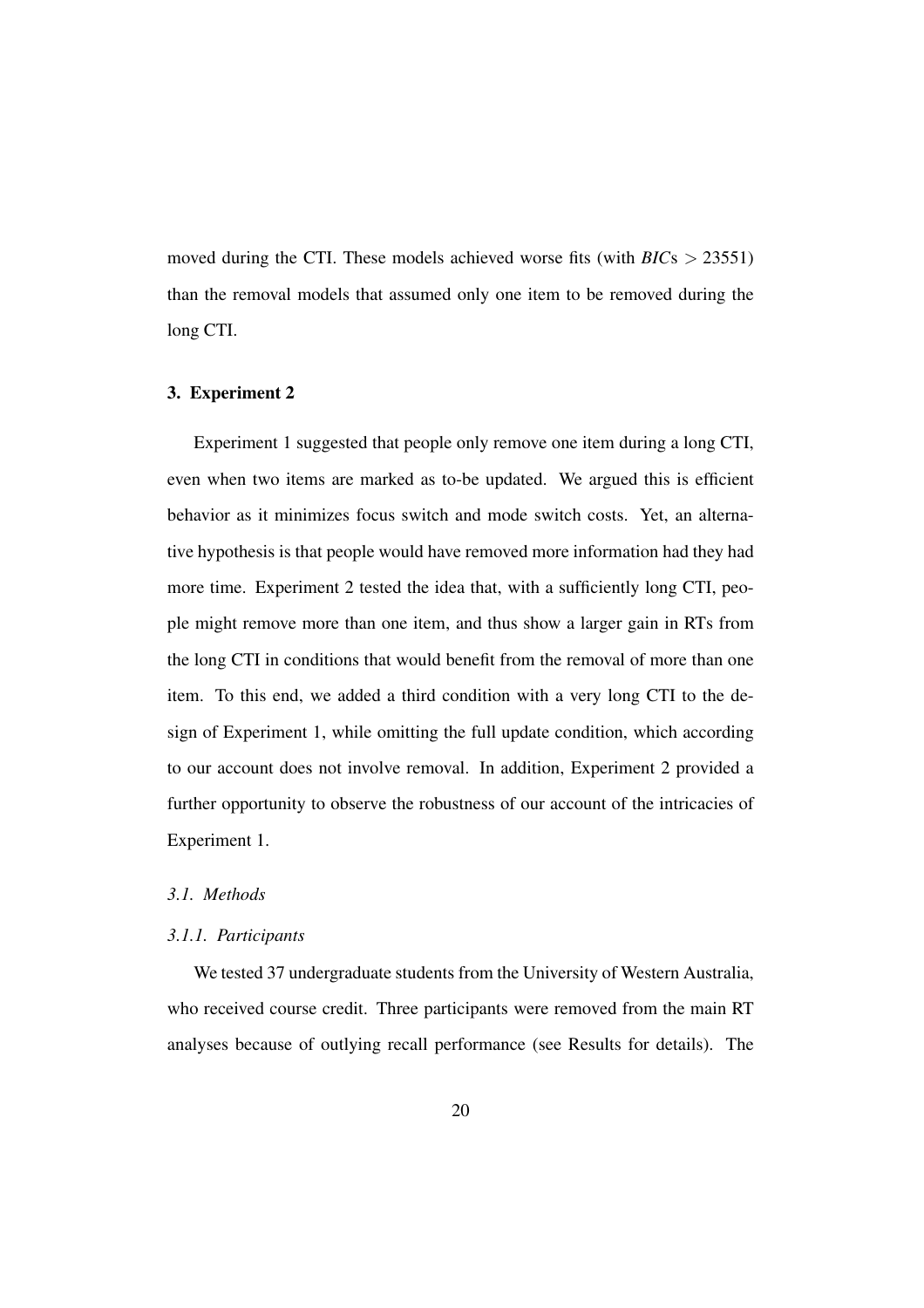final sample for the main RT analysis thus comprised 34 participants (20 females, 14 males; mean age 20.1 years; age range 17-31 years).

#### *3.1.2. Apparatus and Procedure*

Apparatus and procedure were identical to Experiment 1 except for the addition of a third, very-long (3000 ms) CTI condition, and the omission of the full update condition. Thus, the experiment comprised a total of 2 (number of updated frames: 1 vs. 2)  $\times$  3 (CTI: 200 vs. 1500 vs. 3000 ms) conditions. There were 15 trials in total (plus 4 practice trials), with an average of 9 updating steps per trial, yielding approximately 135 updating steps, or 22.5 per condition. Each trial took approximately 40 seconds, and the experiment took about 15 minutes.

## *3.2. Results*

#### *3.2.1. Recall accuracy analysis*

Recall accuracy was again very high, with  $M = .94$  (*SD* = .07;  $N = 37$ ). Three outliers, falling more than 1.5 interquartile ranges below the first quartile, were removed for the RT analysis.

## *3.2.2. Updating RT analysis*

Updating response time data are shown in Figure 5.

[Figure 5 about here.]

 $A$  2  $\times$  3 repeated measures ANOVA on updating RTs yielded a main effect of the number of updated frames,  $F(1,33) = 71.66$ ,  $MSE = 0.03$ ,  $p < .001$ ,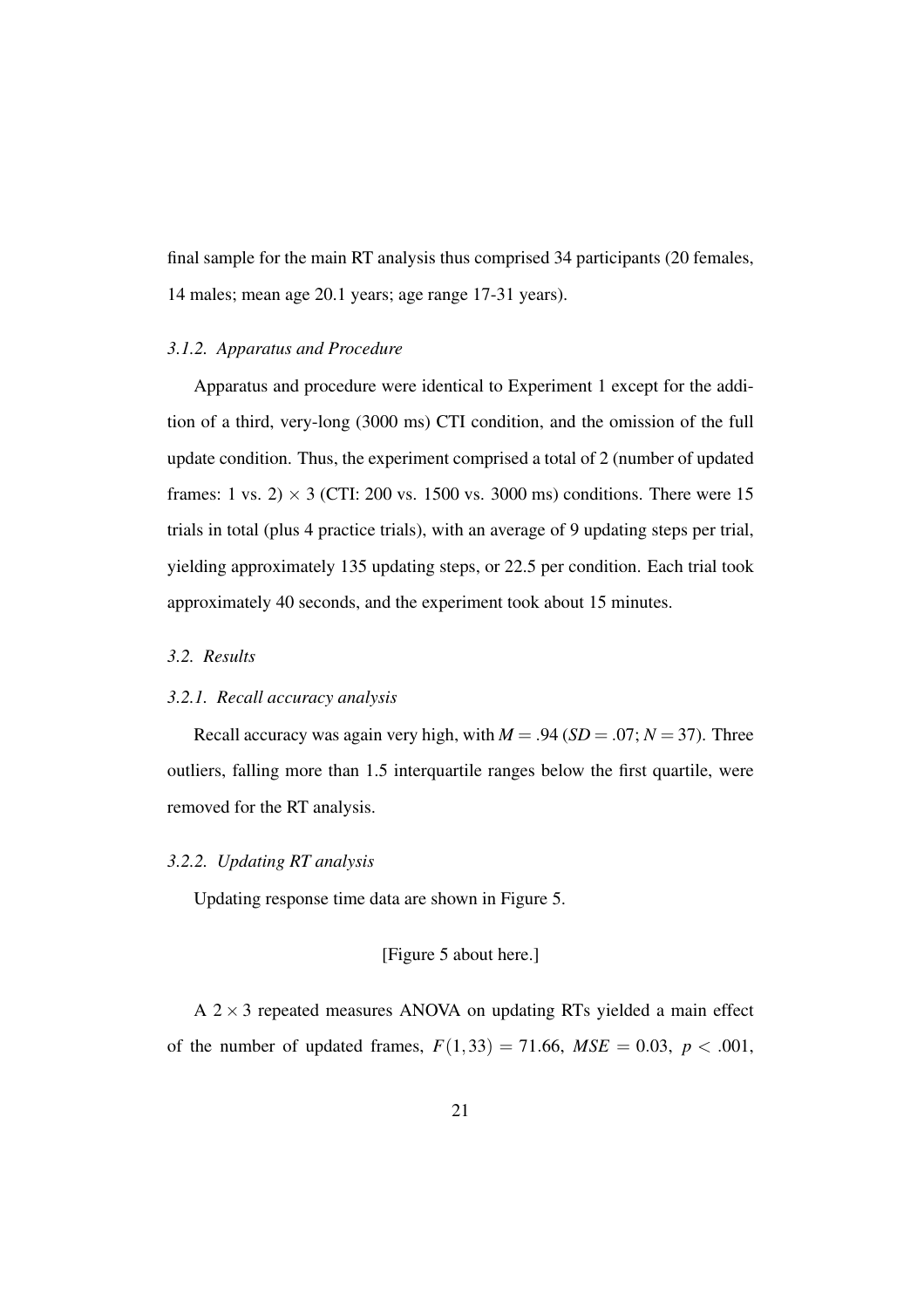$\eta_p^2 = 0.68$ , a main effect of CTI,  $F(2,66) = 167.88$ ,  $MSE = 0.02$ ,  $p < .001$ ,  $n_p^2 = 0.84$ , but no significant interaction,  $F(2,66) = 2.06$ ,  $MSE = 0.02$ ,  $p > .10$ ,  $\eta_p^2 = 0.06$ . Results showed that it took longer to update two frames than one, and that a longer CTI led to faster updating RTs. The effect of CTI was strong when comparing the short (200 ms) and long (1500 ms) conditions, but negligible when comparing long and very-long (3000 ms) conditions. The lack of interaction means that doubling the CTI still did not lead to a larger RT gain in the 2-frame updates compared to the 1-frame updates. Thus, it appears that even when given a 3000 ms headstart for removal, participants do not remove more than one item.

We applied the mixed effects regression model as specified in Experiment 1, but without the wiping parameter due to the absence of the full-set updating condition. As in Experiment 1, models featuring both a mode switch and a removal parameter achieved the best fits. As the long and very-long CTI conditions were coded identically, we additionally introduced a parameter *c* to account for the small observed RT difference between long and very-long CTI conditions (*c* was coded 1 in the very-long CTI conditions and 0 otherwise, and was added as a fixed effect only); this had only marginal impact. Table 3 presents the model fits for the five best-fitting models, based on *BIC*, plus the best-fitting model without removal, and the preferred model of Experiment 1.<sup>5</sup> We found that a simple model provided the best fit (*SE*s in parentheses): Updating RT  $= 901(53) + 131(15) \times R + 255(18) \times MS$  ms, with  $COD = 0.380, BIC = 6865$ .

<sup>5</sup>We limit the number of model fits presented due to space considerations; results from the full set of 60+ model tests are available from the first author on request.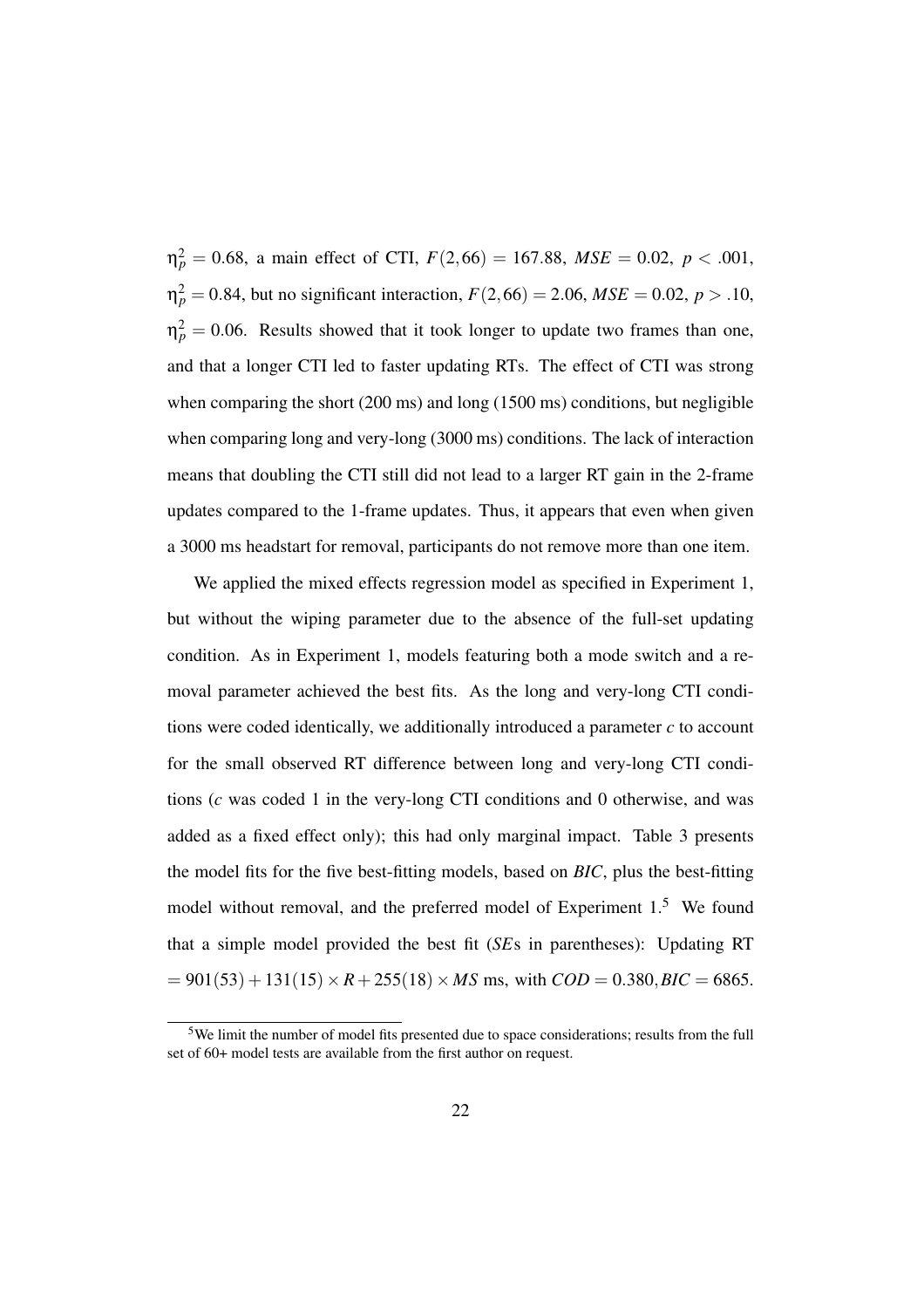The best removal-free model achieved *BIC* = 6905; again the loss of fit relative to the best model with removal (*BIC* difference = 40) is very strong evidence in favor of a model featuring a removal predictor. Figure 6 shows the best-fitting model's fit to the data.

#### [Table 3 about here.]

## [Figure 6 about here.]

To again corroborate the notion of one-item removal during a long CTI, we additionally tested alternative versions of the best-fitting removal models, assuming that people can utilize the long CTI to remove multiple items. As in Experiment 1, these models achieved worse fits (with *BIC*s > 6951) than the removal models assuming one-item removal during the long CTI.

#### *3.3. Discussion*

The results from Experiment 2 again suggested that in the present task people only removed one item in anticipation of an update, even when this update concerned more than one item, and even when participants arguably had sufficient time (3 seconds) to perform two removal operations. This supports our notion that people avoid focus switching and mode switching when removing information from WM during updating. The modeling of the Experiment 2 data was broadly consistent with the modeling in Experiment 1, in that again models featuring both removal and mode-switching parameters achieved the best fits to the data. Differences between the modeling in Experiment 1 and the modeling in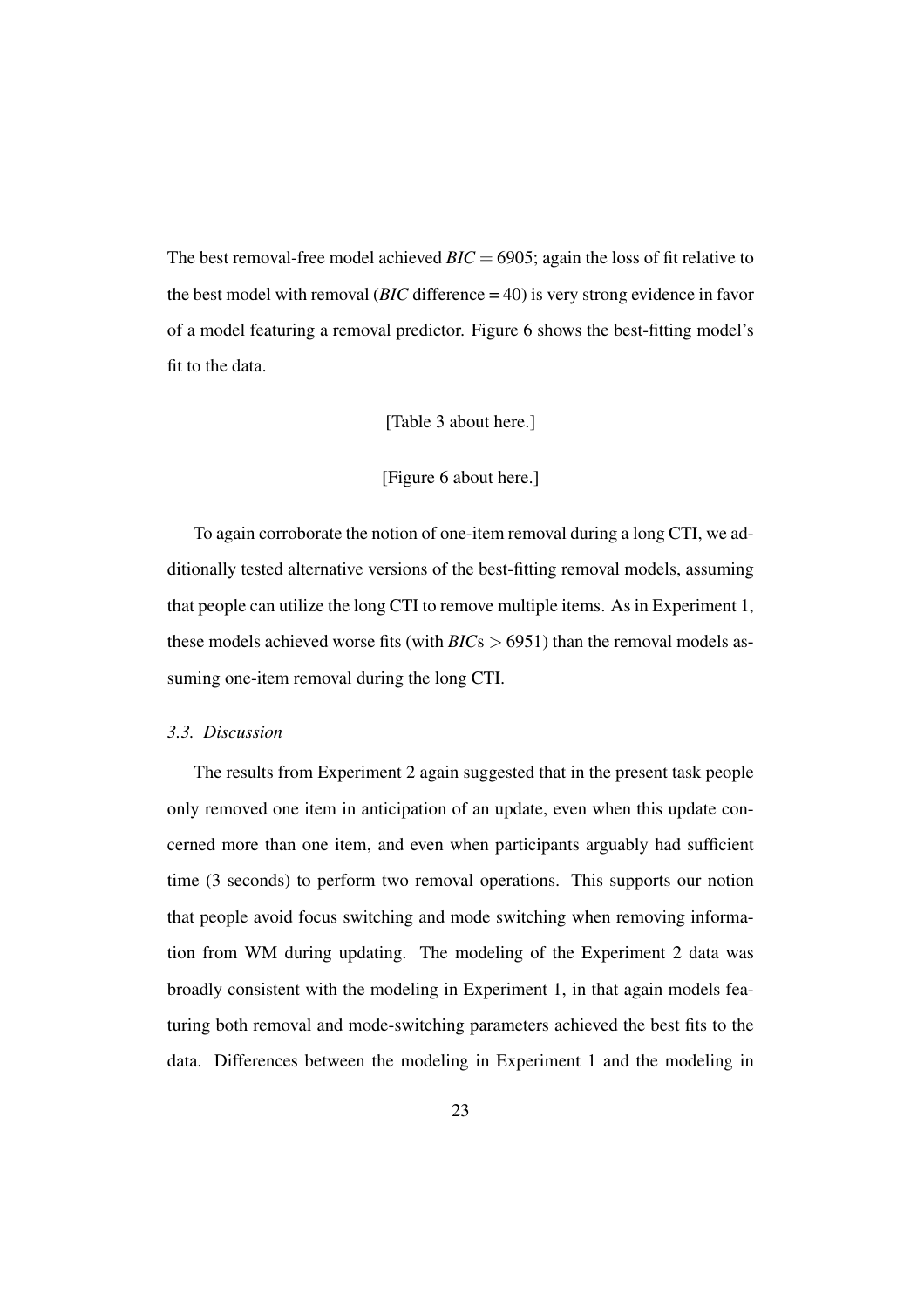Experiment 2 resulted mainly from the differences related to experimental design differences, viz. the full-set updating condition in Experiment 1 and the very-long CTI condition in Experiment 2. We highlight the fact, however, that when ignoring the experiment-specific model versions including *W* and *c* predictors, the modeling was remarkably consistent across experiments, with variants of a core model featuring removal and mode-switching supported by both *BIC* and *AIC* fit indices. The only notable difference between experiments was that the encoding predictor carried somewhat less weight in Experiment 2.

Our emphasis on the similarities in the modeling of Experiments 1 and 2 was buttressed by the results of an across-experiment modeling analysis. To this end, we restricted the modeling to the conditions shared by both experiments (i.e., we excluded the full-update and very-long CTI conditions from the data of Experiments 1 and 2, respectively). The data from both experiments were captured well by the same simple model with removal and mode-switching predictors. This model achieved the best fit (based on *BIC*) out of all possible models for both Experiments 1 and 2 (*SE*s in parentheses; Experiment 1: Updating RT  $= 914(34) + 114(12) \times R + 247(13) \times MS$  ms, with  $COD = 0.433$ ,  $BIC = 16921$ ; Experiment 2: Updating  $RT = 915(54) + 103(19) \times R + 282(20) \times MS$  ms, with  $COD = 0.382, BIC = 5084.$ 

To further corroborate the somewhat counterintuitive conclusion that people remove only one old item before receiving the new content, even if they have 3 seconds for removal, we designed another experiment. This final experiment was based on Ecker et al. (in press)'s Experiment 1. That experiment investigated the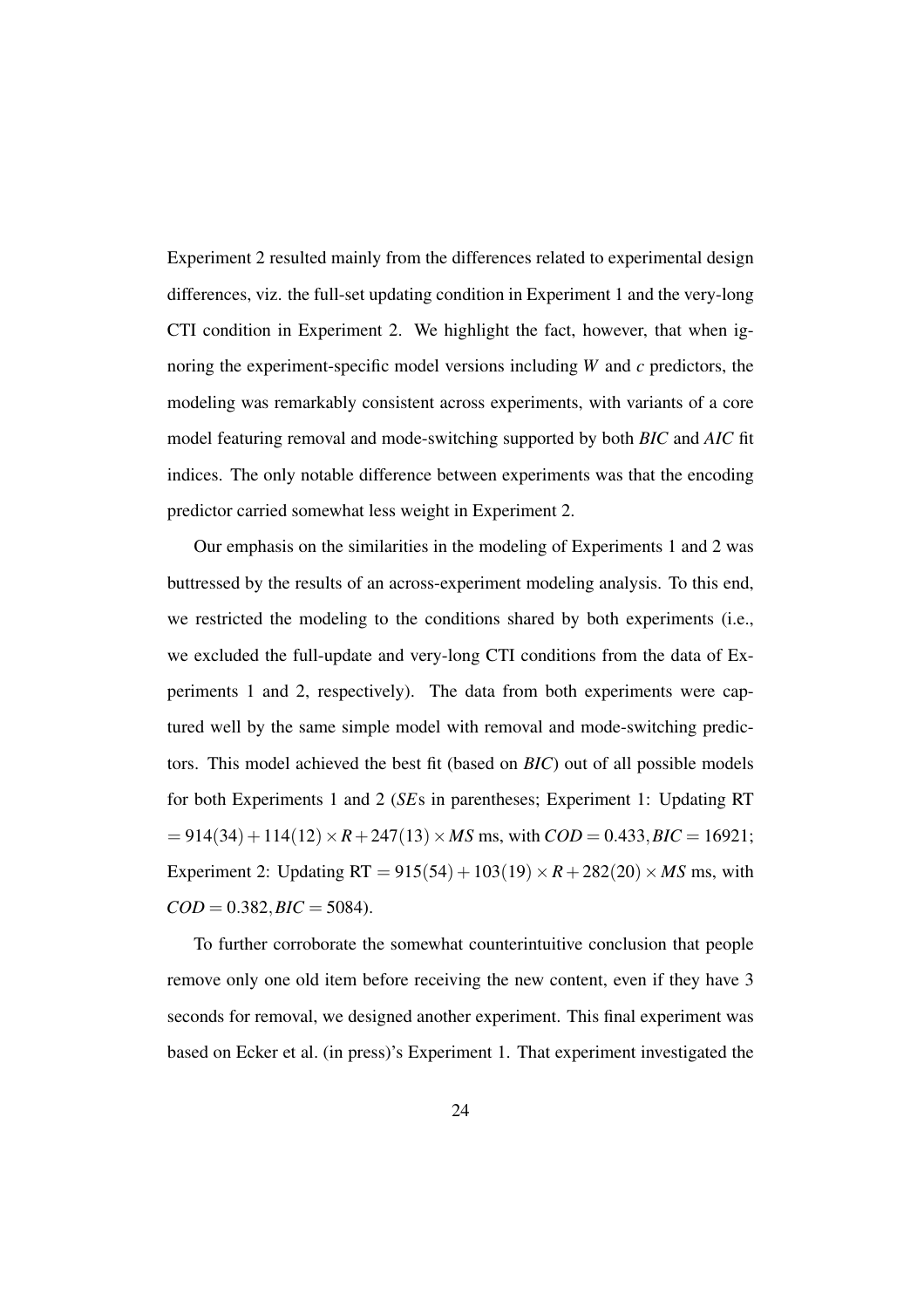effects of occasional item repetitions in an updating task equivalent to the task used here. In repetition trials the new letter presented for updating matched the old letter in the same frame. In that case, there is no item substitution, and hence no need for actual updating. Accordingly, Ecker et al. (in press) found that updating steps with an item repetition were markedly faster than those presenting an actually new item. More importantly, Ecker et al. (in press) demonstrated that the opportunity to remove a to-be-updated item during a long CTI virtually eliminated this item repetition benefit in updating RTs. In other words, updating RTs are short when an item is repeated in the same frame (as replacing an item with itself does not actually require any updating), but this repetition benefit is eliminated if the to-be-replaced item is removed from WM before the new (identical) item is presented.

In the present context, this observation leads to the following prediction: If people use a long CTI to only remove one item even when two items are marked as to-be updated, then a long CTI should abolish the item-repetition benefit for the removed item but not for the non-removed item. Further assuming that in the present paradigm, people scan their memory set in forward order (i.e., starting with frame-1, ending with frame-3) and remove only the first—that is, the left-most—to-be-substituted item, the repetition benefit should be present for the right-most item in both short and long CTI conditions, but should occur for the left-most item only in the short but not the long CTI condition. For instance, if the current memory set is B-C-D, and the first and third frame are cued as to-beupdated, then a long CTI would be used to remove B but not D. If the new items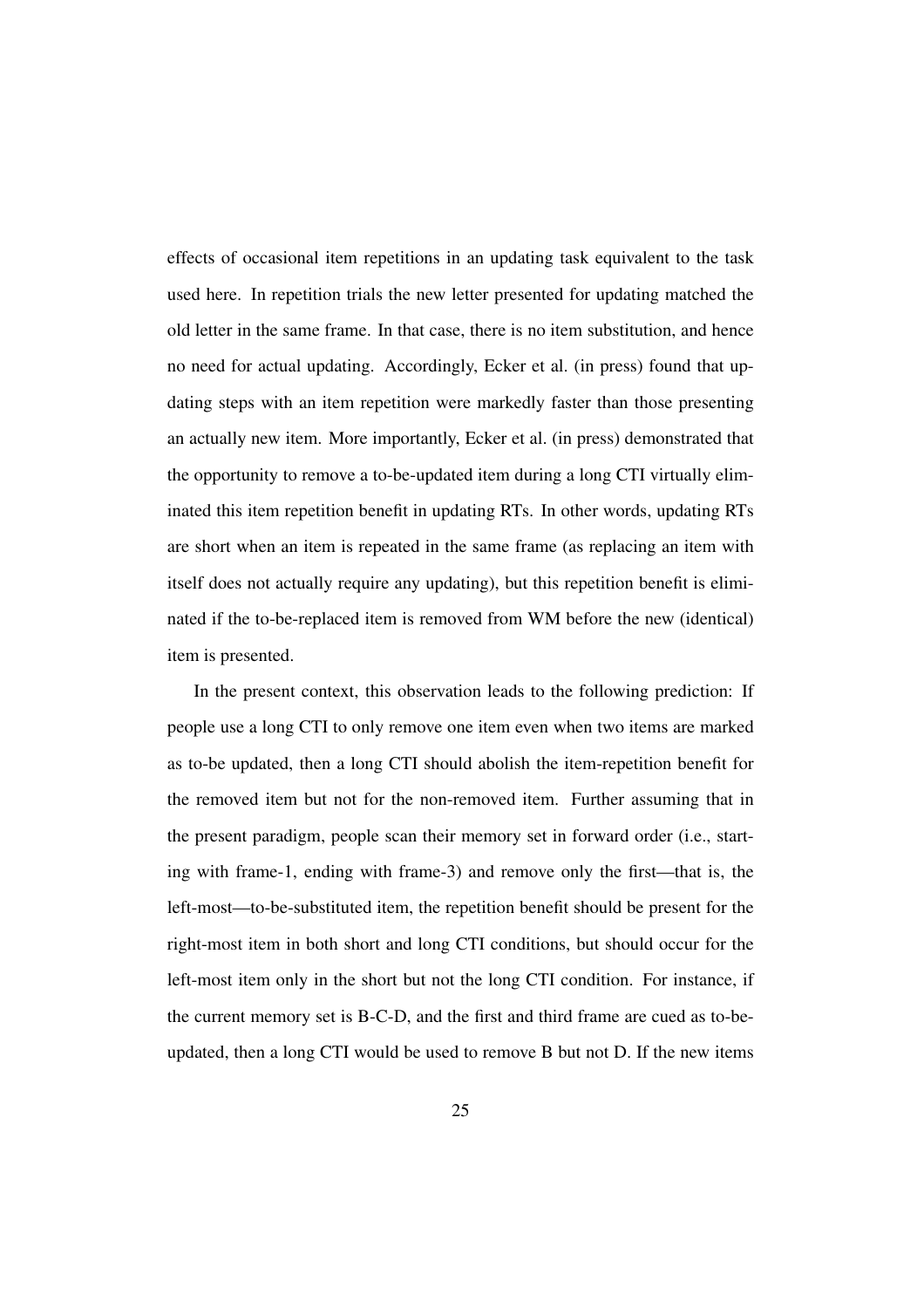presented after the CTI are B-()-N, there would be no repetition benefit for the repeated B, compared to a condition where the new items are G-()-N. In contrast, if the new items are F-()-D, there would still be a repetition benefit for the repeated D, compared to a condition where the new items are F-()-G. The purpose of Experiment 3 was to test this precise prediction of a highly specific interaction between CTI duration and repetition condition.

## 4. Experiment 3

Experiment 3 modified the updating task used in the present Experiment 1 in the following ways: (1) Each updating step updated two frames; (2) occasionally (20% of updating steps), a single item repeated across two successive updating steps involving its specific frame (as in Experiment 1 of Ecker et al., in press). As two frames were updated but only one item (occasionally) repeated, the repetition could occur either in the left or the right updated frame. To reiterate, if only the content of the first (i.e., left-most) frame is removed during a long CTI, then a long CTI should only lead to a reduction of the expected repetition benefit for the left but not the right updated frame.

# *4.1. Methods*

#### *4.1.1. Participants*

We tested 43 undergraduate students from the University of Western Australia, who received course credit. One participant was removed for not following task instructions; three participants were additionally removed from the main RT anal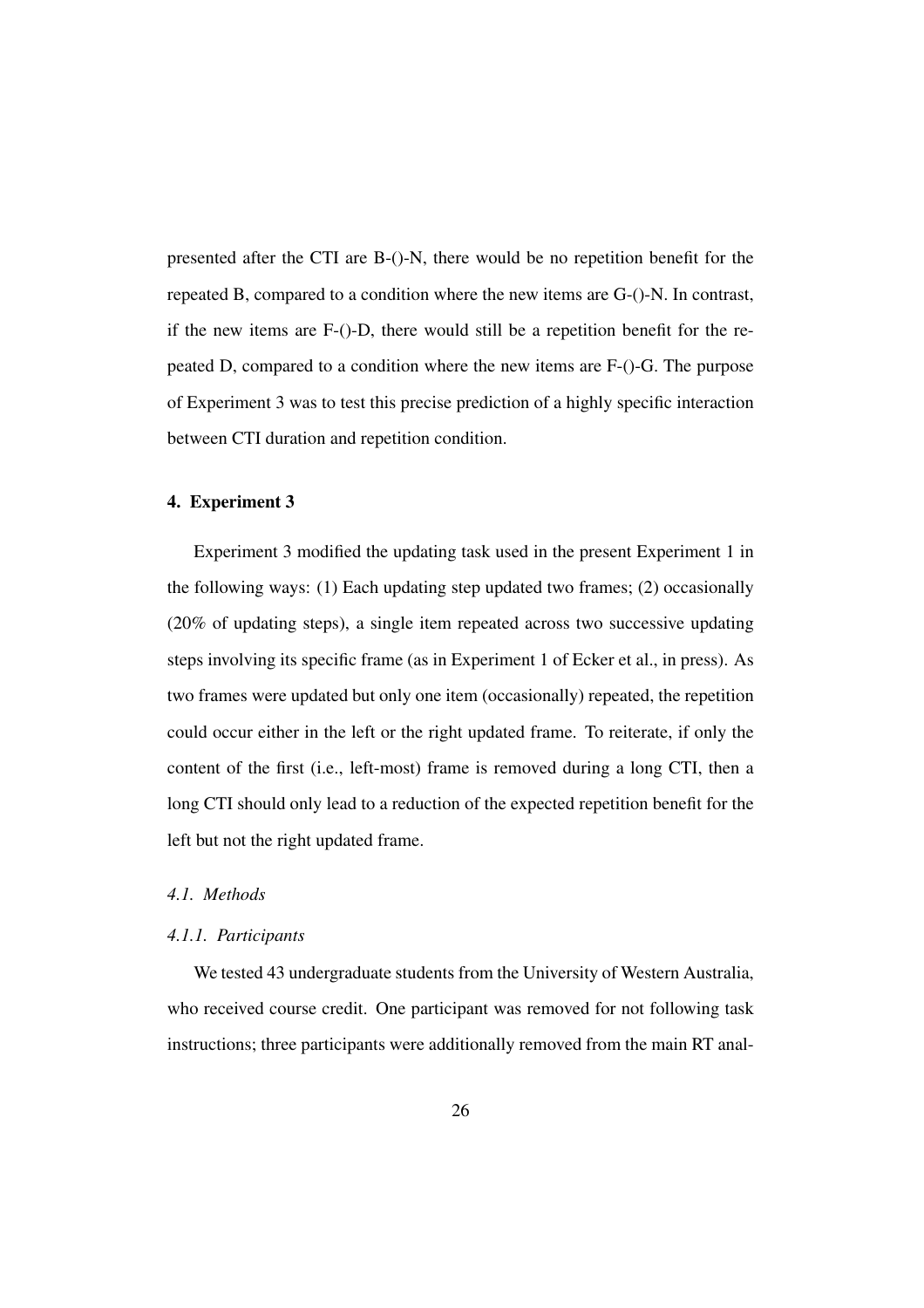yses because of outlying recall performance (see Results for details). One participant had missing data, but the number of correctly completed trials (36) was deemed sufficient to retain the participant's data.<sup>6</sup> The final sample for the main RT analysis thus comprised 39 participants (29 females, 14 males; mean age 20.3 years; age range 18-29 years).

## *4.1.2. Apparatus and Procedure*

Apparatus and procedure were identical to Experiment 1 except for the constant updating of two frames, and the repetition of a single item on a random 20% of the updating steps. The experiment comprised a total of 3 (repetition: no-repetition vs. repetition-left vs. repetition-right)  $\times$  2 (CTI: 200 vs. 1500 ms) conditions. There were 70 trials in total (plus 4 practice trials), with an average of 9 updating steps per trial, yielding approximately 630 updating steps, or 252 per no-repetition condition, and 31.5 per repetition condition. Each trial took approximately 40 seconds, and the experiment took about 50 minutes.

#### *4.2. Results*

## *4.2.1. Recall accuracy analysis*

Recall accuracy was again very high, with  $M = .96$  (*SD* = .07;  $N = 42$ ). Three outliers falling more than 1.5 interquartile ranges below the first quartile were removed for the RT analysis.

<sup>6</sup>Excluding this participant did not affect the outcome.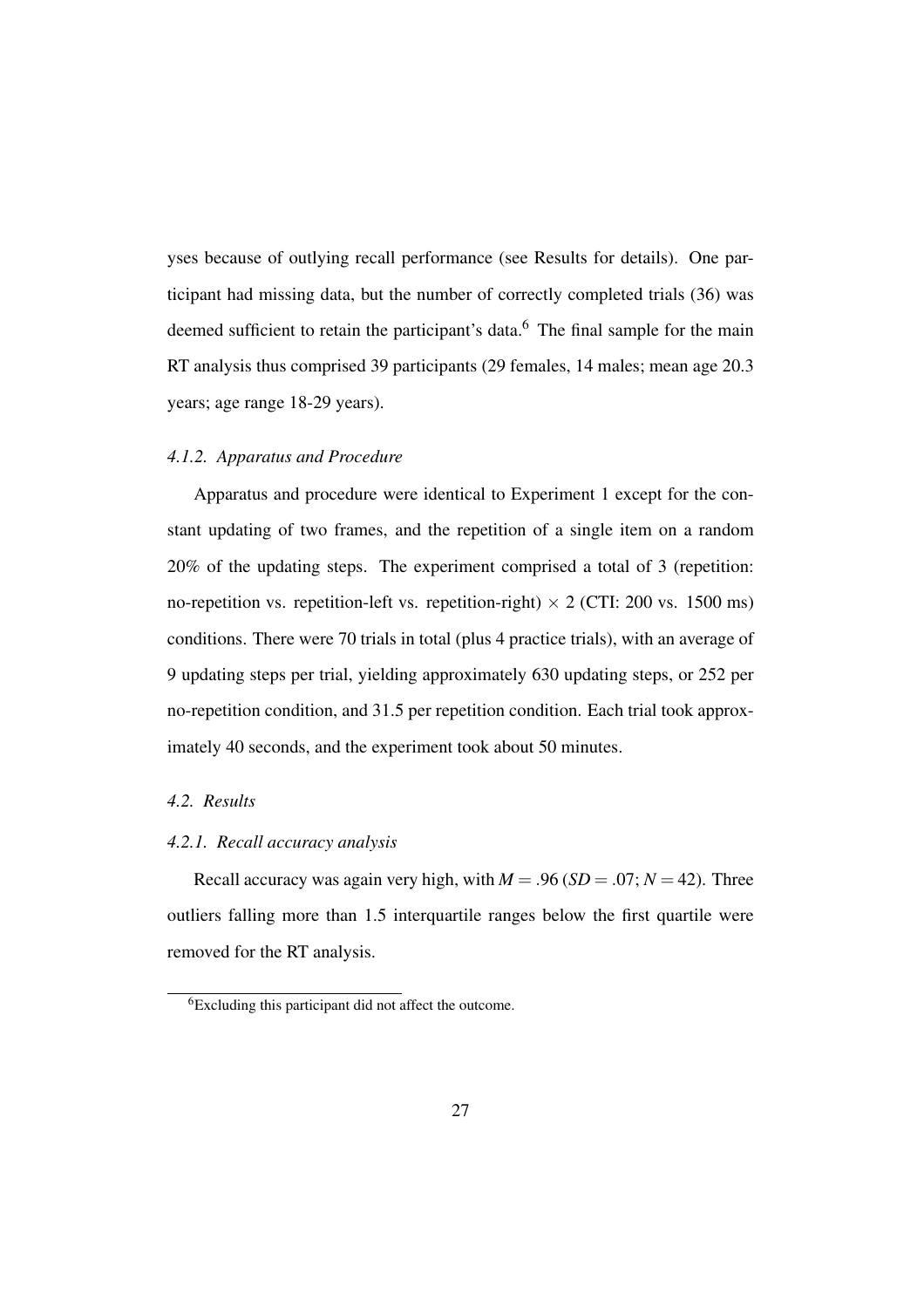#### *4.2.2. Updating RT analysis*

Updating response time data are shown in Figure 7.

## [Figure 7 about here.]

A  $3 \times 2$  repeated measures ANOVA on updating RTs yielded a main effect of repetition,  $F(2, 76) = 3.44$ ,  $MSE = 0.01$ ,  $p = .04$ ,  $\eta_p^2 = 0.08$ , a main effect of CTI,  $F(1,38) = 147.59$ ,  $MSE = 0.03$ ,  $p < .001$ ,  $\eta_p^2 = 0.80$ , as well as a significant interaction,  $F(2,76) = 4.60$ ,  $MSE = 0.01$ ,  $p = .01$ ,  $\eta_p^2 = 0.11$ . The observed interaction exactly mirrored the predicted pattern: Repetitions on the left incurred an RT benefit at the short CTI, but that repetition benefit was entirely abolished at the long CTI. Contrast analysis confirmed that the difference between no-repetition and repetition-left conditions was greater in the short compared to the long CTI condition (significant interaction contrast,  $F(1,38) = 7.47$ ,  $MSE = 0.005$ ,  $p = .01$ ). Repetitions on the right, by contrast, incurred a benefit regardless of CTI. As a consequence, the repetition benefits on the left and on the right were equally large with a short CTI, whereas at a long CTI there was a repetition benefit only on the right. Statistically, the difference between repetition-left and repetition-right conditions was greater in the long compared to the short CTI condition (significant interaction contrast,  $F(1,38) = 7.74$ ,  $MSE = 0.01$ ,  $p = .01$ ), whereas the difference between no-repetition and repetition-right conditions was not affected by CTI  $(F < 1$  for the interaction contrast).

We again applied our mixed-effects regression modeling approach. One challenge in the modeling of Experiment 3 was how to deal with the item repetitions,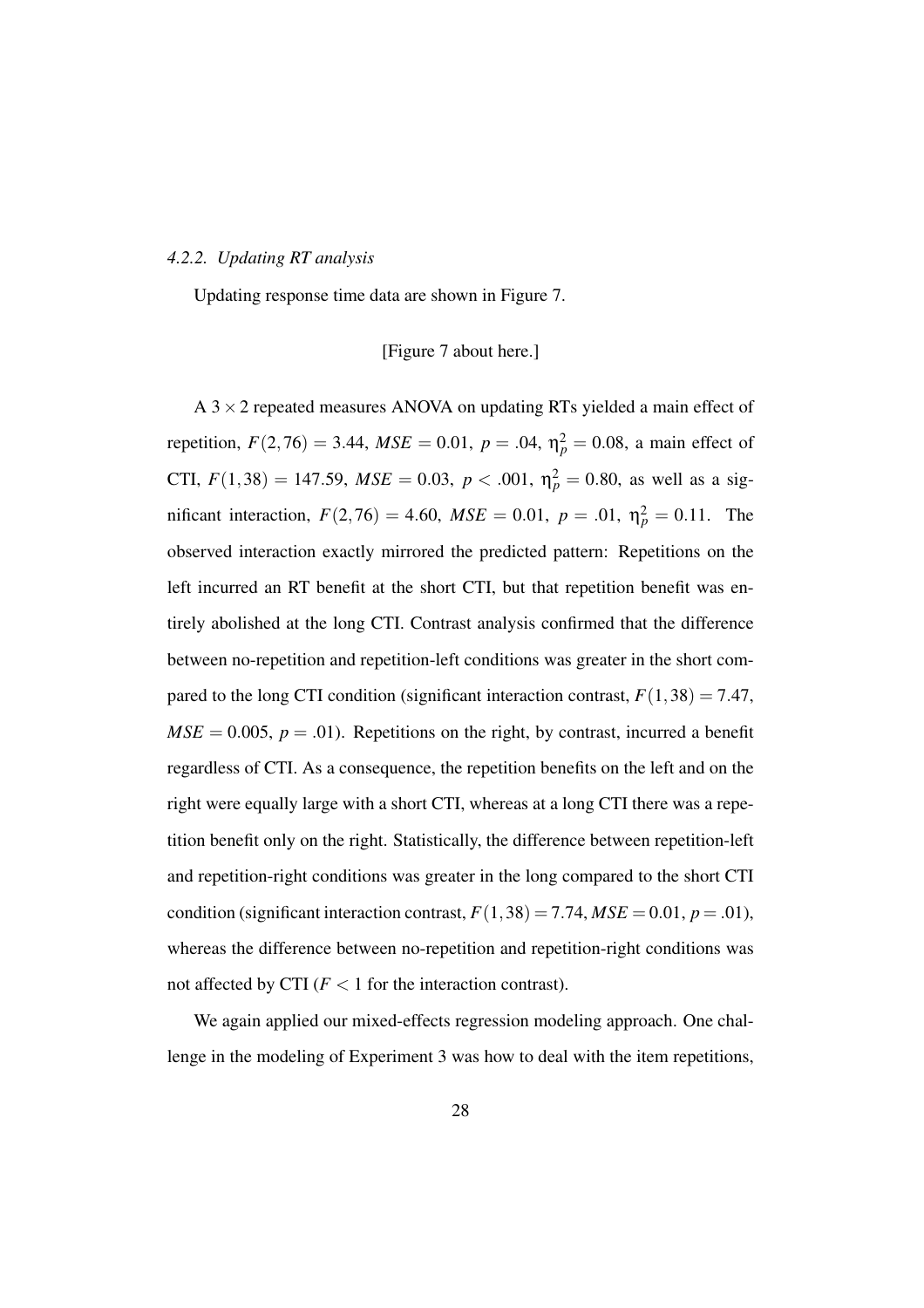that is, with situations where the cue prompts updating but the item prompts maintenance. Modeling of the long-CTI condition was straightforward, because we assumed that the first to-be-updated item encountered during scanning is removed, regardless of whether it was later to be replaced by an identical item or not. For the short-CTI condition, however, there were two options: (1) The cognitive system detects the repetition before deciding upon the operating mode (updating or maintenance), and hence remains in, or shifts into, maintenance mode. (2) The system first decides on the operation mode, hence remaining in, or shifting into, updating mode (as indicated by the cue), and only then detects the repetition, which obviates the removal of the item. We tried both options, in each case adding a further parameter  $D$  to capture the additional time for detecting the repetition. Initial modeling showed that possibility (1) invariably led to serious misfits of the data, and these models were thus discarded. By contrast, models of variety (2) achieved good fits, and Table 4 summarizes the model predictors for all conditions.

As in Experiments 1 and 2, the best-fitting models of Experiment 3 included both removal and mode-switch parameters; they are summarized in Table 5. We again found that a simple model provided the best fit (*SE*s in parentheses): Updating RT =  $862(94) + 71(51) \times R + 36(51) \times D$  ms, with  $COD = 0.430$ ,  $BIC =$ 37890. The best removal-free model achieved *BIC* = 37950; again the loss of fit relative to the best model with removal ( $BIC$  difference  $= 60$ ) is very strong evidence in favor of a model featuring a removal predictor. Figure 8 shows the best-fitting model's fit to the data.

## [Table 4 about here.]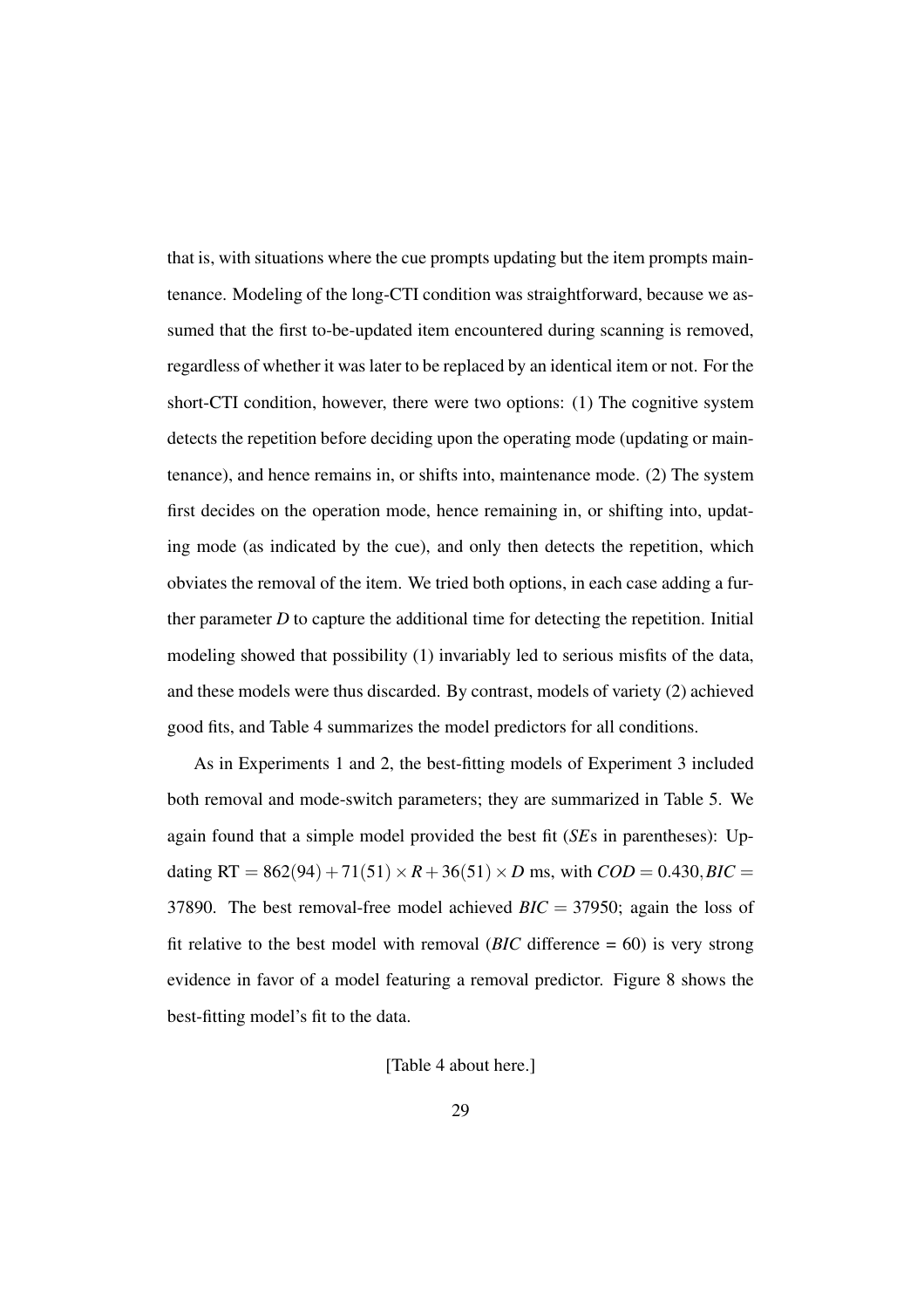#### [Table 5 about here.]

[Figure 8 about here.]

## *4.3. Discussion*

The results of Experiment 3 again showed that a longer CTI led to faster updating RTs, corroborating our claim of an active removal process contributing to WM updating. Results also showed that item repetition led to an updating RT benefit in all conditions, except for the long CTI condition that featured a repetition in the left-most frame. This supports our notion that item-specific removal took place only in the long CTI condition, and that even when two frames were updated, only the left-most to-be-updated item was in fact removed before presentation of the new items. We interpret this as corroborating evidence for our proposal that during WM updating in the current paradigm, people scan the memory set in forward order until encountering a to-be-substituted item, at which point WM switches from maintenance to updating mode, and the item is actively removed. To avoid further switches of WM mode and the focus of attention, the focus then stands by until a new item can be encoded by associating it to the cleared context (cf. also Kessler & Oberauer, in press), even if there would be enough time to perform a further removal.

# 5. General Discussion

Across three experiments, we provided evidence that giving people sufficient time in an updating task to remove to-be-substituted items before the presentation of new items substantially speeds subsequent updating. This supports Ecker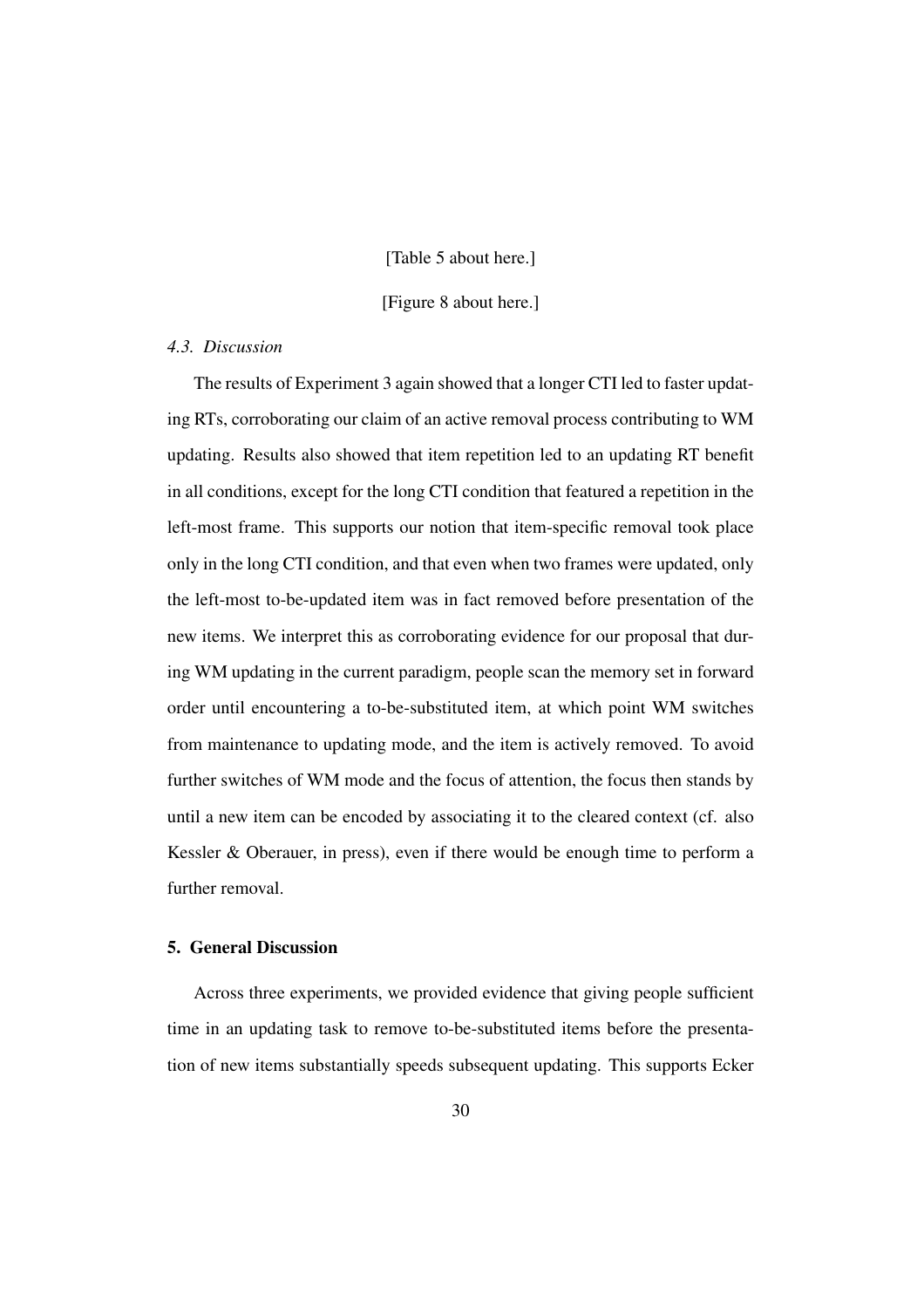et al. (in press)'s proposal that active removal is a core process involved in WM updating.

As alluded to in the Introduction, an alternative view might suggest that in the present set of experiments, people could have used the long CTI just to *find* the to-be-removed item, without actually removing it. We endorse the view that part of the long CTI is used to find the first to-be-removed item, and we note that this search process is reflected in our modeling in the assumption of sequential scanning and the time cost for a frame switch. However, assuming that the long CTI is used *only* for finding the to-be-replaced item but not for removing it cannot explain why, with a long CTI, item-repetition benefits disappear, as shown by (Ecker et al., in press) and again in the present Experiment 3. Therefore, the assumption that people use the long CTI to both find and remove the first to-beupdated item is in better agreement with the data than the alternative explanation that the CTI is used only for finding that item.

The present evidence for an active removal process in WM converges with other findings supporting active removal. Using a short-term variant of the DRM false-memory paradigm, Festini & Reuter-Lorenz (2013) showed that only to-beremembered items, but not to-be-forgotten items, produced false memories for semantic associates of those items. Hence, directed-forgetting instructions reduced semantic-associative processing of the to-be-forgotten items (Lin et al., 2013). Festini & Reuter-Lorenz (in press) used a two-list modified Sternberg paradigm, with directed forgetting of one of the lists (Oberauer, 2001). On some trials, study items from the previous trial served as the recognition probe. False alarm rates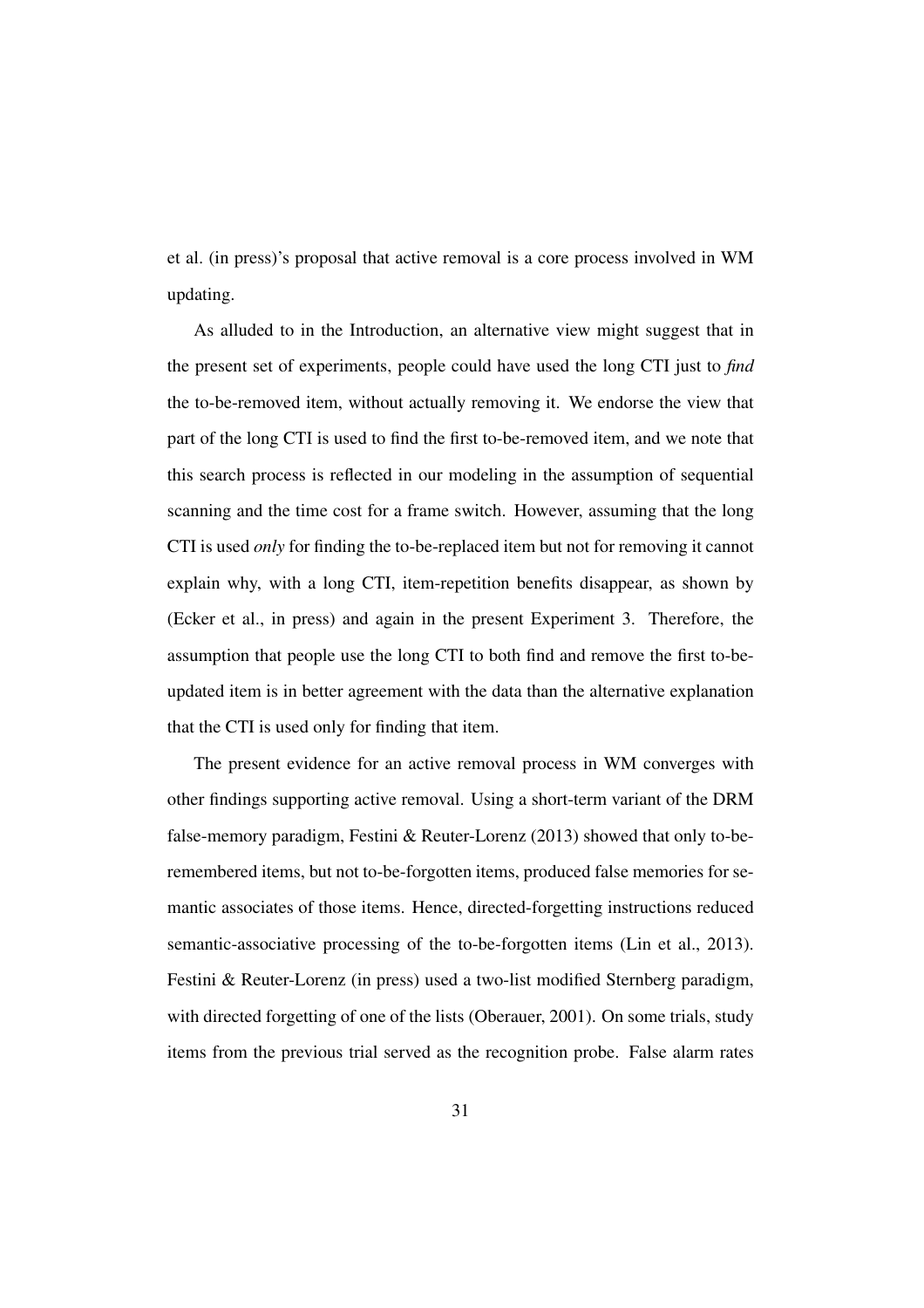and correct rejection RTs to recent to-be-forgotten items were not different from new items, showing that directed forgetting can virtually eliminate proactive interference in WM, suggesting complete removal. Likewise, Williams et al. (2013) showed that removal of irrelevant items from WM in a change-detection task can be highly effective: the authors provided evidence that items cued for removal were no longer available in WM subsequently, suggesting complete removal. The authors also demonstrated that removal of irrelevant items improved the representational quality of the remaining items. Finally, Fawcett  $\&$  Taylor (2008, 2012) showed that the act of intentional forgetting interfered with an unrelated secondary task and reduced incidental memory for distractor stimuli.

The question remains what specific mechanisms underlie these effects. Festini & Reuter-Lorenz (2013, in press) attributed their findings to an active forgetting process that attenuated the memory representation of to-be-forgotten items. They speculated that this might be an inhibitory process, as suggested for example by Hasher & Zacks (1988). Conceptually, our proposed removal process can be considered an inhibitory process, although the item-context "unlearning" implementation of removal in SOB is computationally different from traditional implementations of inhibition such as lateral inhibition (for a recent application in a WM model, see Chuderski et al., in press). Future research may investigate the relation between removal ability and other inhibitory processes such as response inhibition. For now, we argue that removal and inhibition, even though they serve similar cognitive-control functions, should be conceptually distinguished because they work differently in computational models (cf. Chuderski et al., 2012; Dave-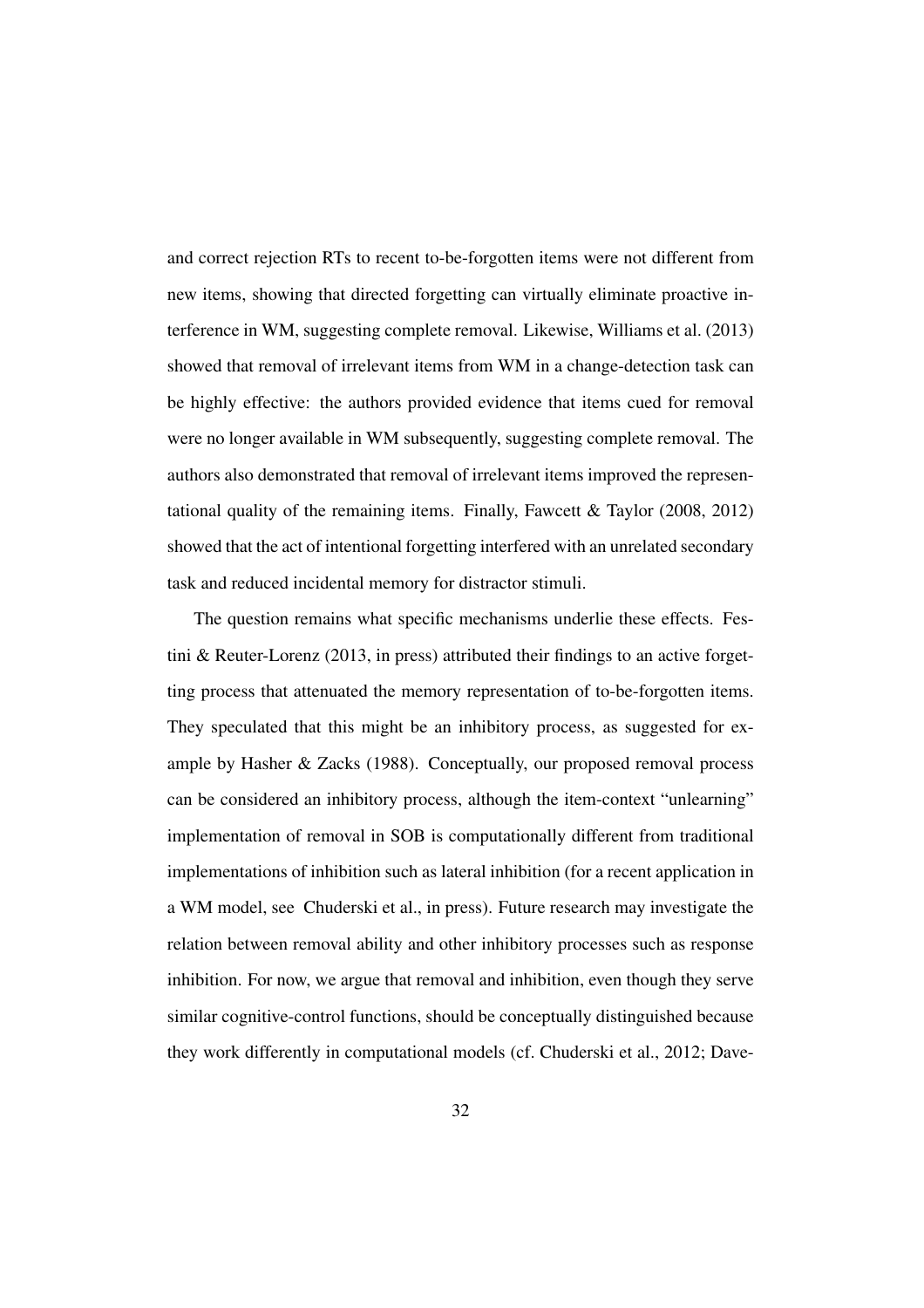#### laar & Cooper, 2010).

Festini & Reuter-Lorenz (2013, in press) further speculated that selective rehearsal (i.e., preferential processing of non-removed information) might have contributed to their results, but emphasized that active forgetting seems to differ from simply blocking rehearsal of the to-be-forgotten information. We agree that active removal is not inherently related to (although it may result in) selective rehearsal.

An account based purely on selective rehearsal would implicitly require a process to achieve the kind of representational weakening described by Festini & Reuter-Lorenz (in press), that is, a process by which non-rehearsed WM contents disappear—they could be assumed to decay, or to be crowded out by interference from the stronger rehearsed contents. Decay is a particularly unlikely explanation for the finding of Festini & Reuter-Lorenz (in press) that directed forgetting eliminates proactive interference from recent negative probes, because Berman et al. (2009) found that proactive interference from recent negative probes remains largely undiminished across a large range of inter-trial intervals. Thus, the mere passage of time does not do much to get rid of outdated information in WM; doing so requires an active process of forgetting.

To further support this argument, we argue that the differential pattern of repetition benefits for left-repetitions and right-repetitions at long CTIs in Experiment 3 presents a strong case against both decay and interference-based crowding out as the 'housekeeping' mechanism for clearing out outdated information from WM (adding to the already existing evidence against decay in verbal WM (Berman et al., 2009; Jalbert et al., 2011; Lewandowsky et al., 2009; Oberauer &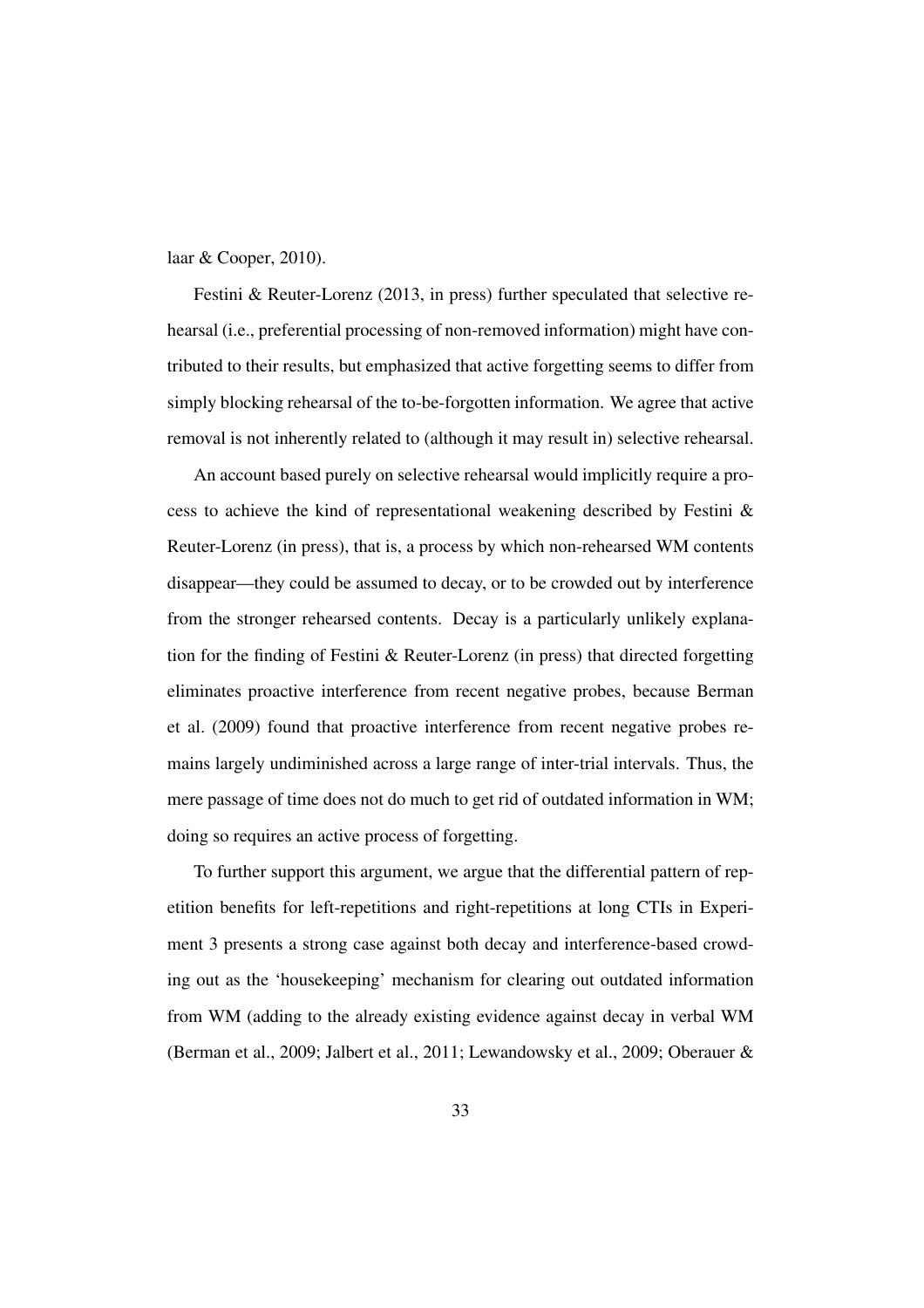Lewandowsky, 2008, 2013)). To specify: Selective rehearsal of to-be-remembered items, combined with decay or interference-based crowding out of to-be-forgetten items, implies that all non-rehearsed items disappear from WM at the same rate. This account cannot be reconciled with the fact that, after a long CTI, repetition benefits differed for to-be-removed items on the left and on the right side of the memory set. Therefore, the results of Experiment 3 strengthen the hypothesis of active removal and discriminate it from passive decay or crowding out of outdated information in WM.

Williams et al. (2013) took their results to imply that there are two ways for information to leave WM—an item can be replaced with a new item or it can be removed in a top-down fashion. We argue, in contrast, that it is the same removal process that is involved in both the "replacement" and "top-down removal" scenarios described by Williams et al. (2013), just accompanied or not accompanied by the encoding of a new item. A process of replacement separate from removal and encoding, as envisioned by Williams et al. (2013), does not agree with the mechanisms in the SOB model: If encoding involves binding an item to its context, then without removal (i.e., unbinding) the new item-context binding would be simply superimposed onto the existing one, rather than actually replacing it.

The distinction between removal of old information and encoding of new information in our theoretical framework implies that removal can also operate without immediate replacement of the removed content by new content. Whereas in the present paper we conceptualized removal and encoding as twin processes jointly accomplishing WM updating, removal can also be useful in situations that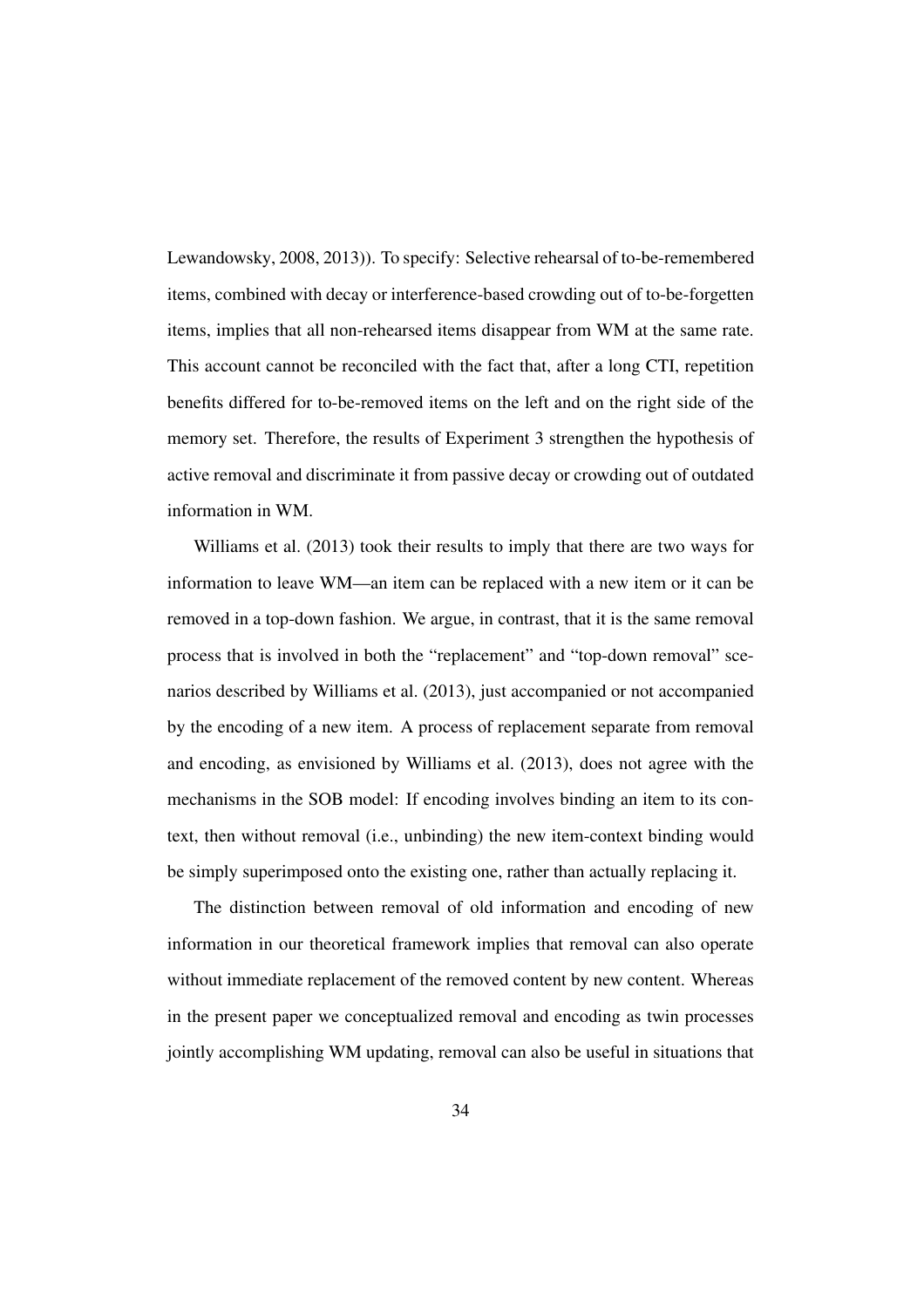are not typically considered to involve updating. For example, when a list item has been recalled and participants expect no further recall demand for that item, the recalled item is removed to avoid repetition errors. Likewise, if information encoded into WM distracts from the main task at hand, as the distractor items do in complex span tasks, the distracting information can be removed. We argue that there is now considerable evidence for the generality of a process of removal in cognition that can be formalized as Hebbian anti-learning (Anderson, 1991). Removal by anti-learning has been used to explain response suppression in standard (serial) recall (cf. Lewandowsky & Li, 1994; Lewandowsky, 1999; Lewandowsky & Farrell, 2000), removal of distractors in complex-span tasks (cf. Oberauer et al., 2012), and the removal of outdated items during updating.

Taken together, a number of recent studies support the notion that active removal is vital for WM updating, and can also act as the "housekeeper" of WM, serving to minimize interference from irrelevant information and thus allowing more efficient WM processing. It follows that the present results also support the implementation of a removal mechanism into contemporary computational models of WM, such as SOB (Oberauer et al., 2012).

In this context, however, one conundrum remains. In two individual-differences studies, we found that the efficiency of information removal and substitution in WM was unrelated to WM capacity (Ecker et al., 2010, in press). While these studies provide evidence that removal and substitution processes can be differentiated from more generic WM functions (such as retrieval), it is unclear why higher removal efficiency does not lead to higher WM capacity; this question needs to be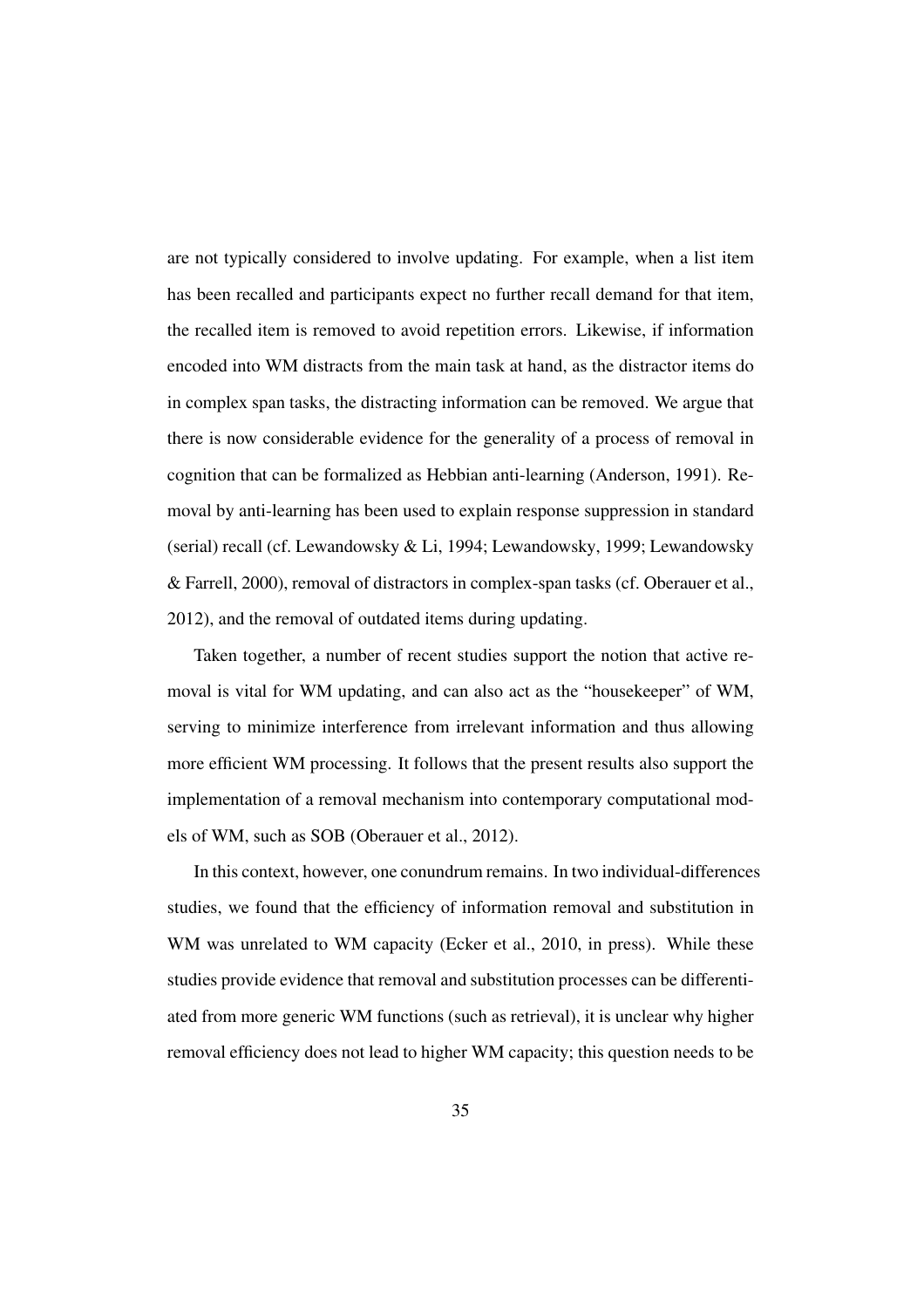addressed by future research.

Besides providing additional evidence for active removal of irrelevant information from WM, the present study sheds more light on the general workings of WM. We have provided evidence that circumstances exist in which people seem to only remove one item even though they know that two items will have to be updated. On the one hand, this demonstrates that removal is an item-specific process, and thus supports the assumption, derived from SOB, that removal operates via unlearning of a specific item-context association. On the other hand, this finding supports the notion that people try to avoid the costs associated with switching their focus of attention (Basak & Verhaeghen, 2011; Oberauer, 2002) and also their operational mode of WM (see below and Kessler & Oberauer, in press). A precedent for the avoidance of switch costs can be found in the literature on problem solving and categorization, where people may continue to use a suboptimal strategy to avoid strategy switch costs (Kalish et al., 2005; Lemaire & Lecacheur, 2010; Lewandowsky et al., 2000).

Finally, our modeling confirms some of the conclusions advanced by Kessler & Oberauer (in press): First, people carry out selective updating of a set of verbal memory items by scanning through the set in forward order (here: from left to right; we acknowledge that this may not apply to non-verbal stimuli, in particular if items are presented in a less-structured spatial array). The selective abolishment of the repetition benefit for the left-most but not the right-most updated item in the set (Experiment 3) provides a direct confirmation for that assumption. Second, selective updating of WM contents entails switching between maintenance and up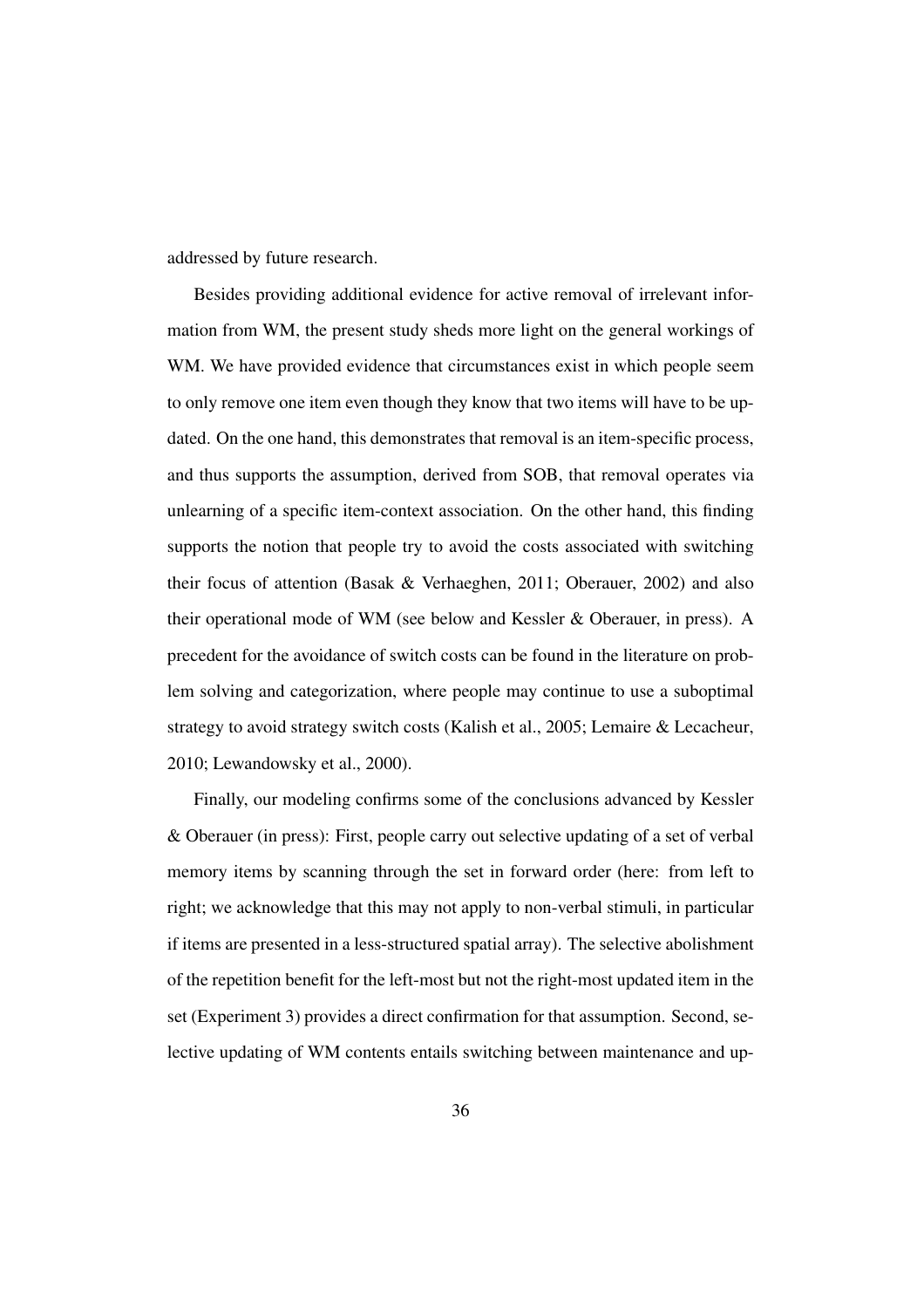dating modes of WM, and these switches incur a time cost that is reflected in the regression weight of the mode-switch predictor. Our consistent finding of a significant regression weight for the mode-switch predictor thus supports dual-mode theories of WM, with a default maintenance mode on the one hand—providing the stability expected of any memory system—and an updating mode on the other providing the flexibility that a working memory system in service of higher cognition requires (Artuso & Palladino, 2011; Kessler & Oberauer, in press). We argue that this conceptualization of dual WM modes provides a compelling explanation for how WM can achieve both stability and flexibility. The notion of dual modes of operation is also supported by recent findings from cognitive neuroscience. For example, Roth et al. (2006) identified a frontoparietal network specifically involved in WM updating, and Murty et al. (2011) provided evidence for selective recruitment of a neural network by partial updating as opposed to maintenance of WM content, thus supporting a distinction between updating and maintenance modes of WM that has also been incorporated into contemporary neuro-cognitive frameworks of WM (cf. Bledowski et al., 2010; O'Reilly, 2006).

#### 6. Acknowledgments

Preparation of this paper was facilitated by Discovery Grants and Research Fellowships from the Australian Research Council to Ullrich Ecker and Stephan Lewandowsky, and a grant from the Swiss National Science Foundation to Klaus Oberauer. We thank Charles Hanich and Devon Spaapen for research assistance, and Yoav Kessler and Nelson Cowan for their comments on earlier drafts.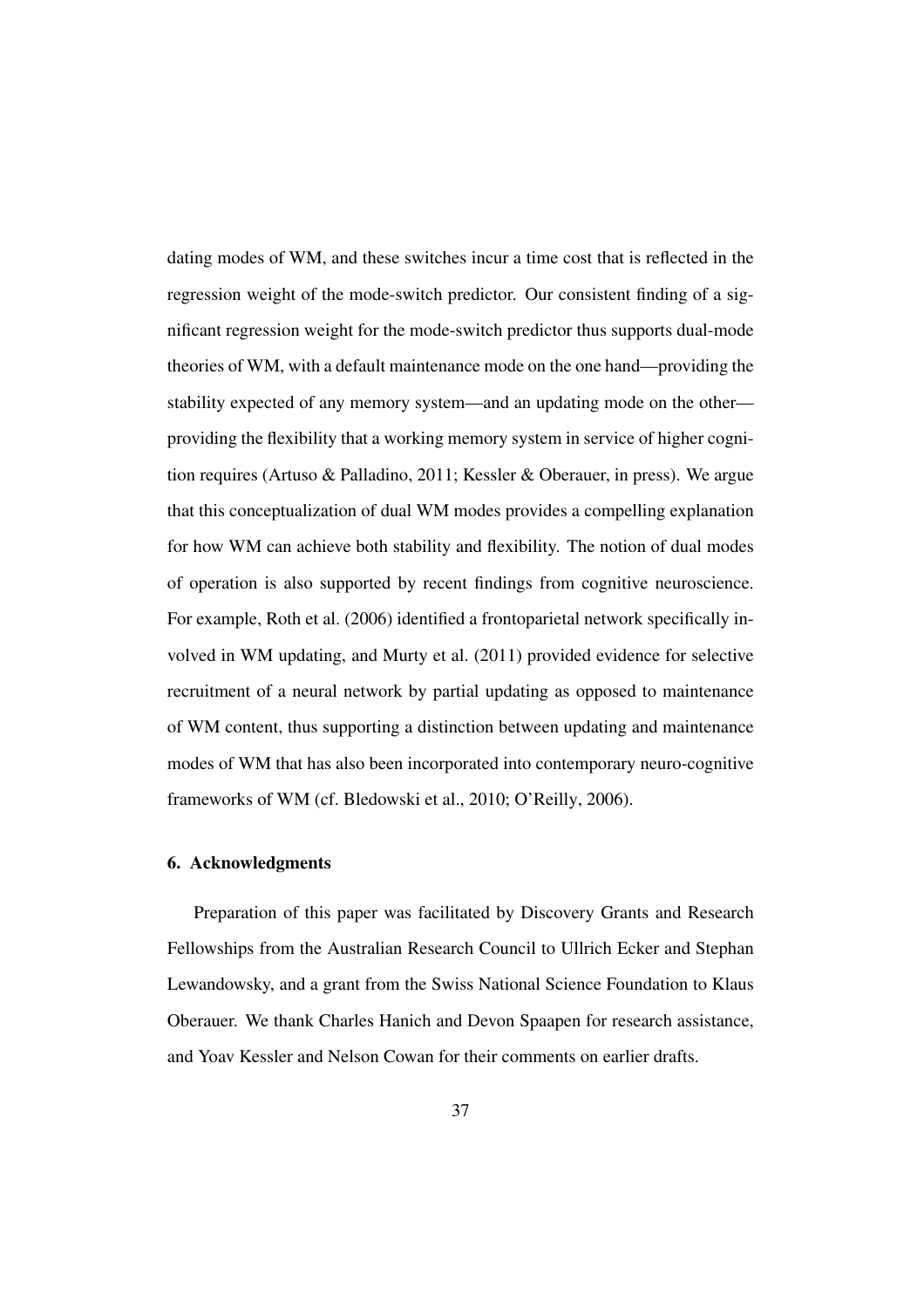#### References

- Anderson, J. (1991). Why, having so many neurons, do we have so few thoughts? In *Relating theory and data: Essays on human memory in honor of Bennet B. Murdock* (pp. 477–507). Hillsdale, NJ: Lawrence Erlbaum.
- Artuso, C., & Palladino, P. (2011). Content-context binding in verbal working memory updating: On-line and off-line effects. *Acta Psychologica*, *136*, 363– 369.
- Baddeley, A. (2000). The episodic buffer: A new component of working memory? *Trends in Cognitive Sciences*, *4*, 417–423.
- Baddeley, A. D. (1986). *Working memory*. New York: Oxford University Press.
- Barrouillet, P., Bernardin, S., Portrat, S., Vergauwe, E., & Camos, V. (2007). Time and cognitive load in working memory. *Journal of Experimental Psychology: Learning, Memory, and Cognition*, *33*, 570–585.
- Basak, C., & Verhaeghen, P. (2011). Three layers of working memory: Focusswitch costs and retrieval dynamics as revealed by the n-count task. *Journal of Cognitive Psychology*, *23*, 204–219.
- Berman, M. G., Jonides, J., & Lewis, R. L. (2009). In search of decay in verbal short-term memory. *Journal of Experimental Psychology: Learning, Memory, and Cognition*, *35*, 317–333.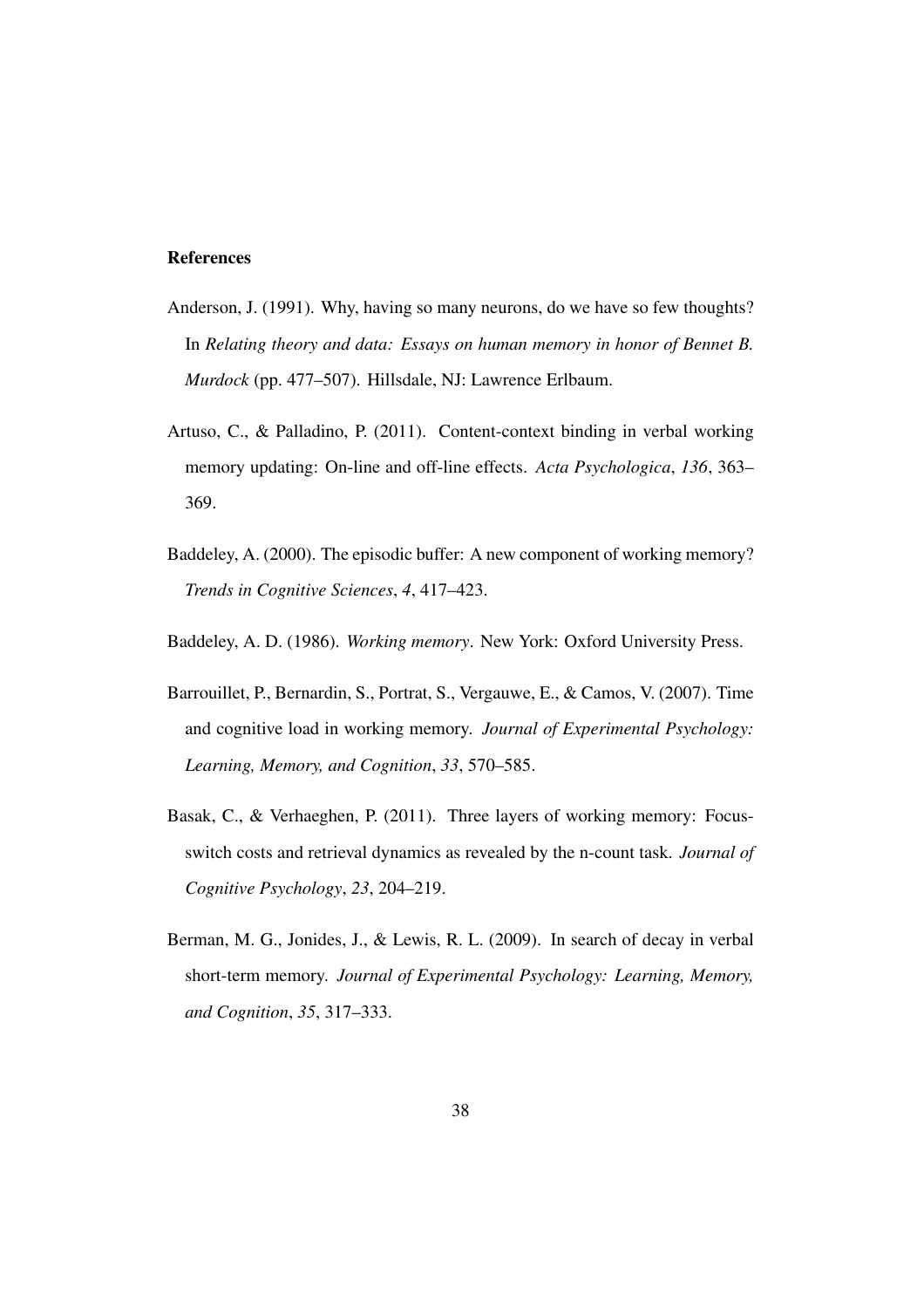- Bledowski, C., Kaiser, J., & Rahm, B. (2010). Basic operations in working memory: Contributions from functional imaging studies. *Behavioural Brain Research*, *214*, 172–179.
- Brainard, D. H. (1997). The Psychophysics Toolbox. *Spatial Vision*, *10*, 433–436.
- Carretti, B., Cornoldi, C., De Beni, R., & Romano, M. (2005). Updating in working memory: A comparison of good and poor comprehenders. *Journal of Experimental Child Psychology*, *91*, 45–66.
- Chen, T., & Li, D. (2007). The roles of working memory updating and processing speed in mediating age-related differences in fluid intelligence. *Aging, Neuropsychology, and Cognition*, *14*, 631–646.
- Chuderski, A., Andrelczyk, K., & Smolen, T. (in press). An oscillatory model of individual differences in working memory capacity and relational integration. *Cognitive Systems Research*, .
- Chuderski, A., Taraday, M., Necka, E., & Smolen, T. (2012). Storage capacity explains fluid intelligence but executive control does not. *Intelligence*, *40*, 278– 295.
- Cowan, N. (1999). An embedded-processes model of working memory. In A. Miyake, & P. Shah (Eds.), *Models of working memory: Mechanisms of active maintenance and exectutive control* (pp. 62–101). New York: Cambridge University Press.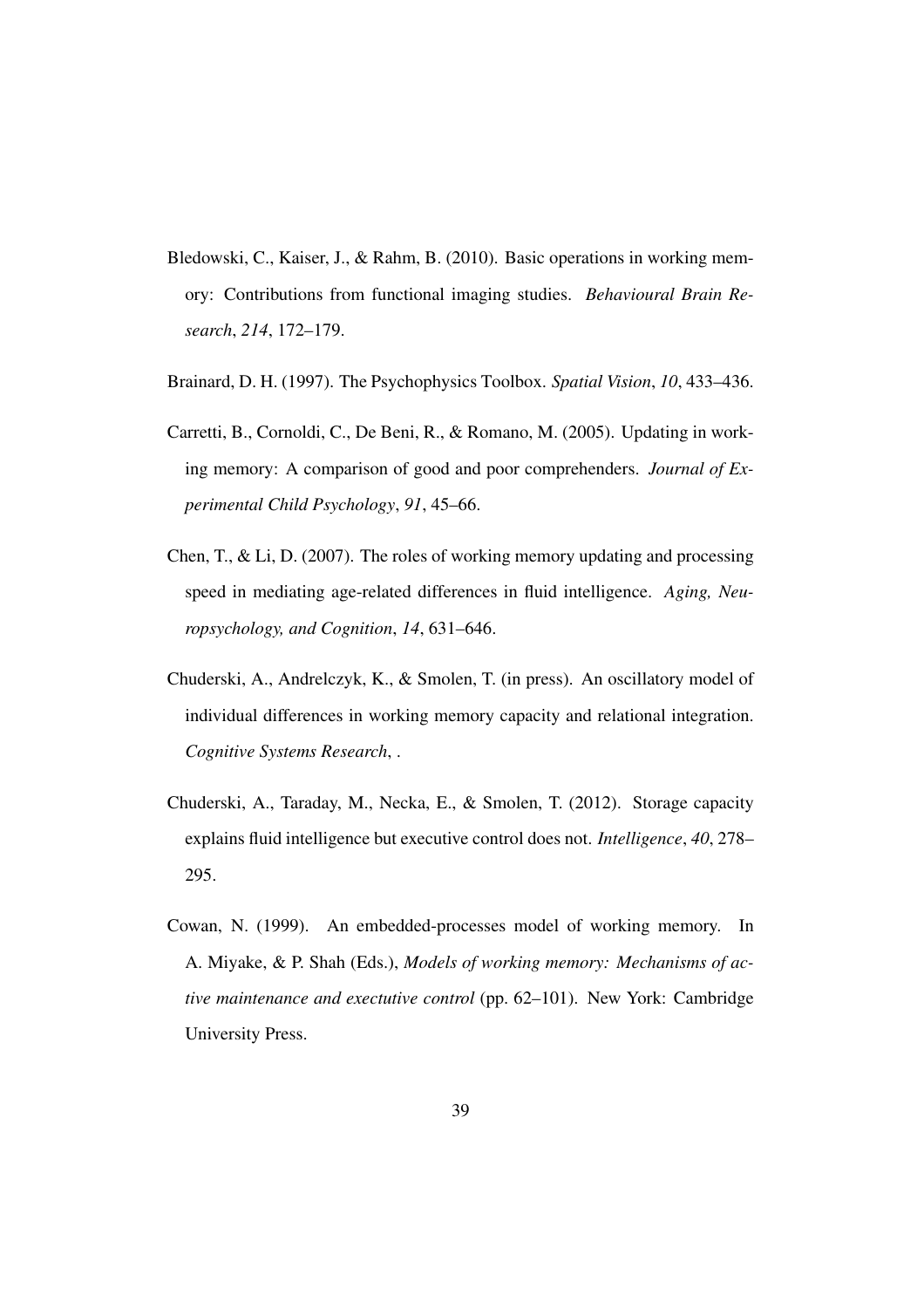- Davelaar, E., & Cooper, R. P. (2010). Modelling the correlation between two putative inhibition tasks: An analytic approach. In S. Ohlsson, & R. Catrambone (Eds.), *Proceedings of the 32nd Annual Conference of the Cognitive Science Society* (pp. 937–942). Austin, TX: Cognitive Science Society.
- Ecker, U. K. H., Lewandowsky, S., & Oberauer, K. (in press). Removal of information from working memory: A specific updating process. *Journal of Memory and Language*, .
- Ecker, U. K. H., Lewandowsky, S., Oberauer, K., & Chee, A. E. H. (2010). The components of working memory updating: An experimental decomposition and individual differences. *Journal of Experimental Psychology: Learning, Memory, and Cognition*, *36*, 170–189.
- Ecker, U. K. H., Maybery, M., & Zimmer, H. D. (2013). Binding of intrinsic and extrinsic features in working memory. *Journal of Experimental Psychology: General*, *142*, 218–234.
- Farrell, S., & Lelièvre, A. (2009). Is scanning in probed order recall articulatory? *Quarterly Journal of Experimental Psychology*, *62*, 1843–1858.
- Farrell, S., & Lewandowsky, S. (2002). An endogenous distributed model of ordering in serial recall. *Psychonomic Bulletin & Review*, *9*, 59–79.
- Fawcett, J. M., & Taylor, T. L. (2008). Forgetting is effortful: Evidence from reaction time probes in an item-method directed forgetting task. *Memory & Cognition*, *36*, 1168–1181.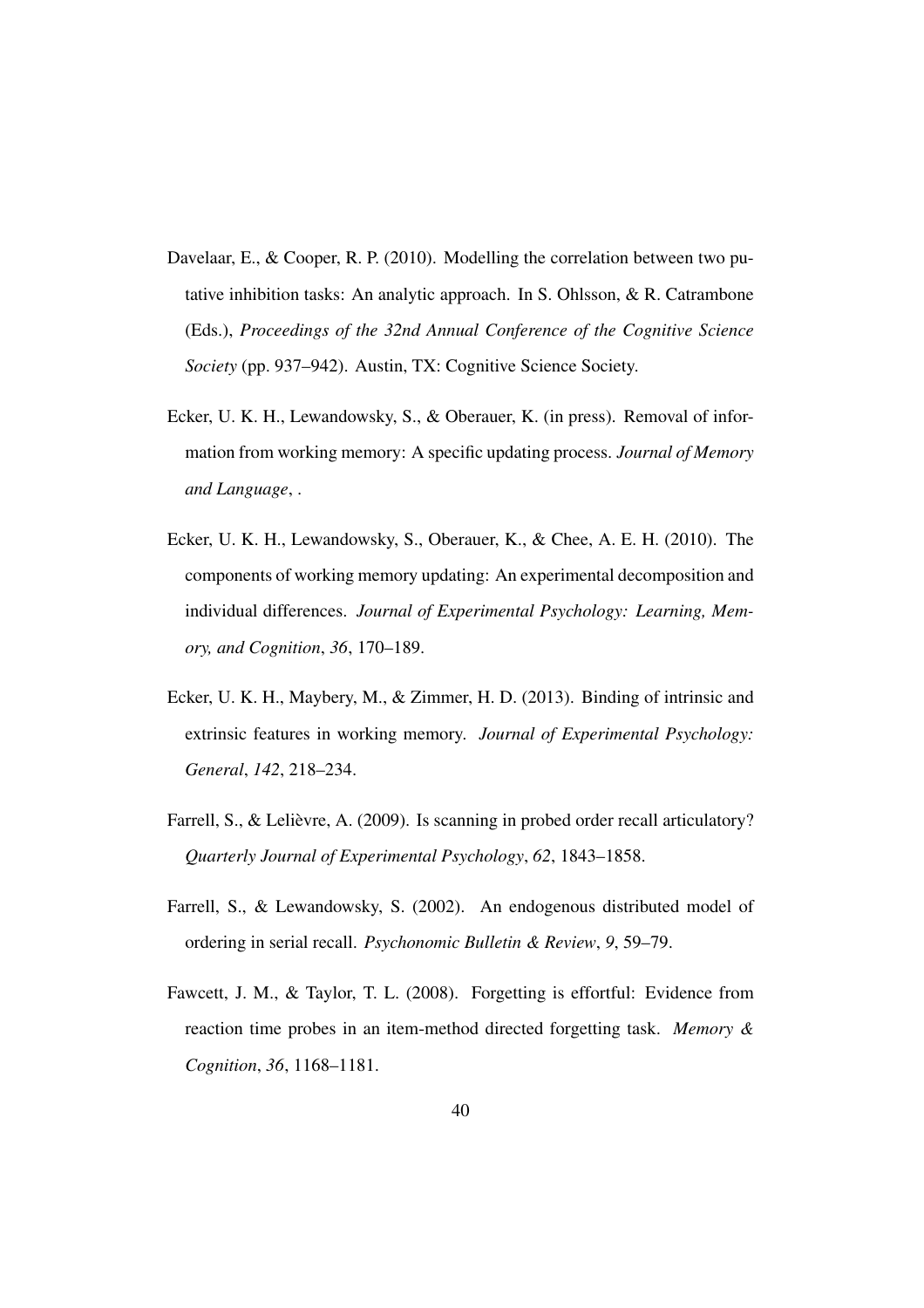- Fawcett, J. M., & Taylor, T. L. (2012). The control of working memory resources in intentional forgetting: Evidence from incidental probe word recognition. *Acta Psychologica*, *139*, 84–90.
- Festini, S. B., & Reuter-Lorenz, P. A. (2013). The short- and long-term consequences of directed forgetting in a working memory task. *Memory*, *21*, 763– 777.
- Festini, S. B., & Reuter-Lorenz, P. A. (in press). Cognitive control of familiarity: Directed forgetting reduces proactive interference in working memory. *Cognitive, Affective and Behavioral Neuroscience*, .
- Friedman, N. P., Miyake, A., Corley, R. P., Young, S. E., DeFries, J. C., & Hewitt, J. K. (2006). Not all executive functions are related to intelligence. *Psychological Science*, *17*, 172–179.
- Garavan, H. (1998). Serial attention within working memory. *Memory & Cognition*, *26*, 263–276.
- Gilbert, S. J., & Shallice, T. (2002). Task switching: A PDP model. *Cognitive Psychology*, *44*, 297–337.
- Gugerty, L. (1997). Situation awareness during driving: Explicit and implicit knowledge in dynamic spatial memory. *Journal of Experimental Psychology: Applied*, *3*, 42–66.
- Hasher, L., & Zacks, R. (1988). Working memory, comprehension, and aging: A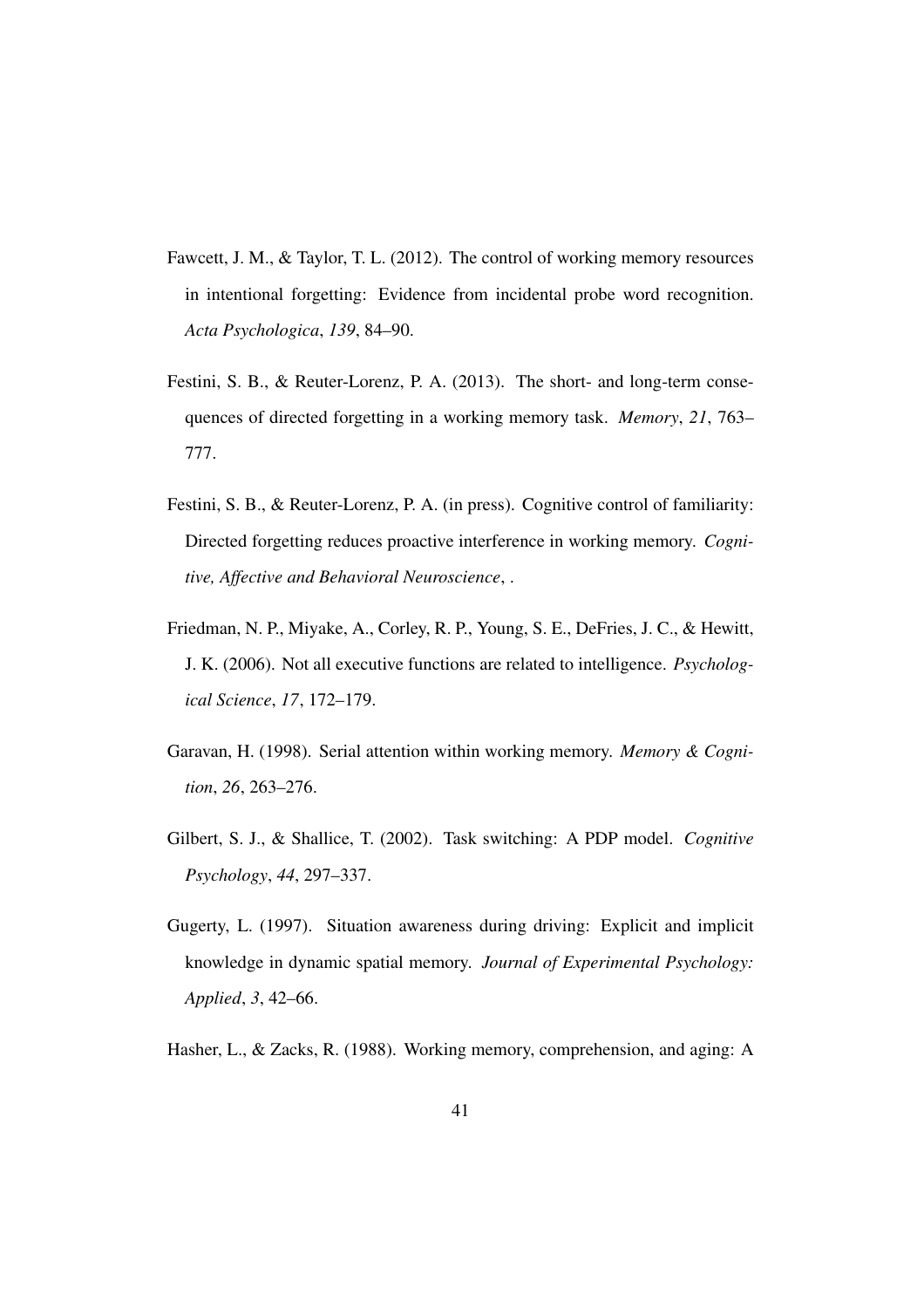review and a new view. In G. H. Bower (Ed.), *The Psychology of Learning and Motivation, 22* (pp. 193–225). London, UK: Elsevier.

- Jalbert, A., Neath, I., Bireta, T. J., & Surprenant, A. M. (2011). When does length cause the word length effect? *Journal of Experimental Psychology: Learning, Memory, and Cognition*, *37*, 338–353.
- Jolicoeur, P., & Dell'Acqua, R. (1998). The demonstration of short-term consolidation. *Cognitive Psychology*, *36*, 138–202.
- Kalish, M. L., Lewandowsky, S., & Davies, M. (2005). Error-driven knowledge restructuring in categorization. *Journal of Experimental Psychology: Learning, Memory, and Cognition*, *31*, 846–861.
- Kessler, Y., & Meiran, N. (2008). Two dissociable updating processes in working memory. *Journal of Experimental Psychology: Learning, Memory, and Cognition*, *34*, 1339–1348.
- Kessler, Y., & Oberauer, K. (in press). Working memory updating latency reflects the cost of switching between maintenance and updating modes of operation. *Journal of Experimental Psychology: Leaning, Memory, and Cognition*, .
- Lange, E. B., Cerella, J., & Verhaeghen, P. (2011). Ease of access to list items in short-term memory depends on the order of the recognition probes. *Journal of Experimental Psychology: Learning, Memory, and Cognition*, *37*, 608–620.

LaRocque, J. J., Lewis-Peacock, J. A., Drysdale, A. T., Oberauer, K., & Postle,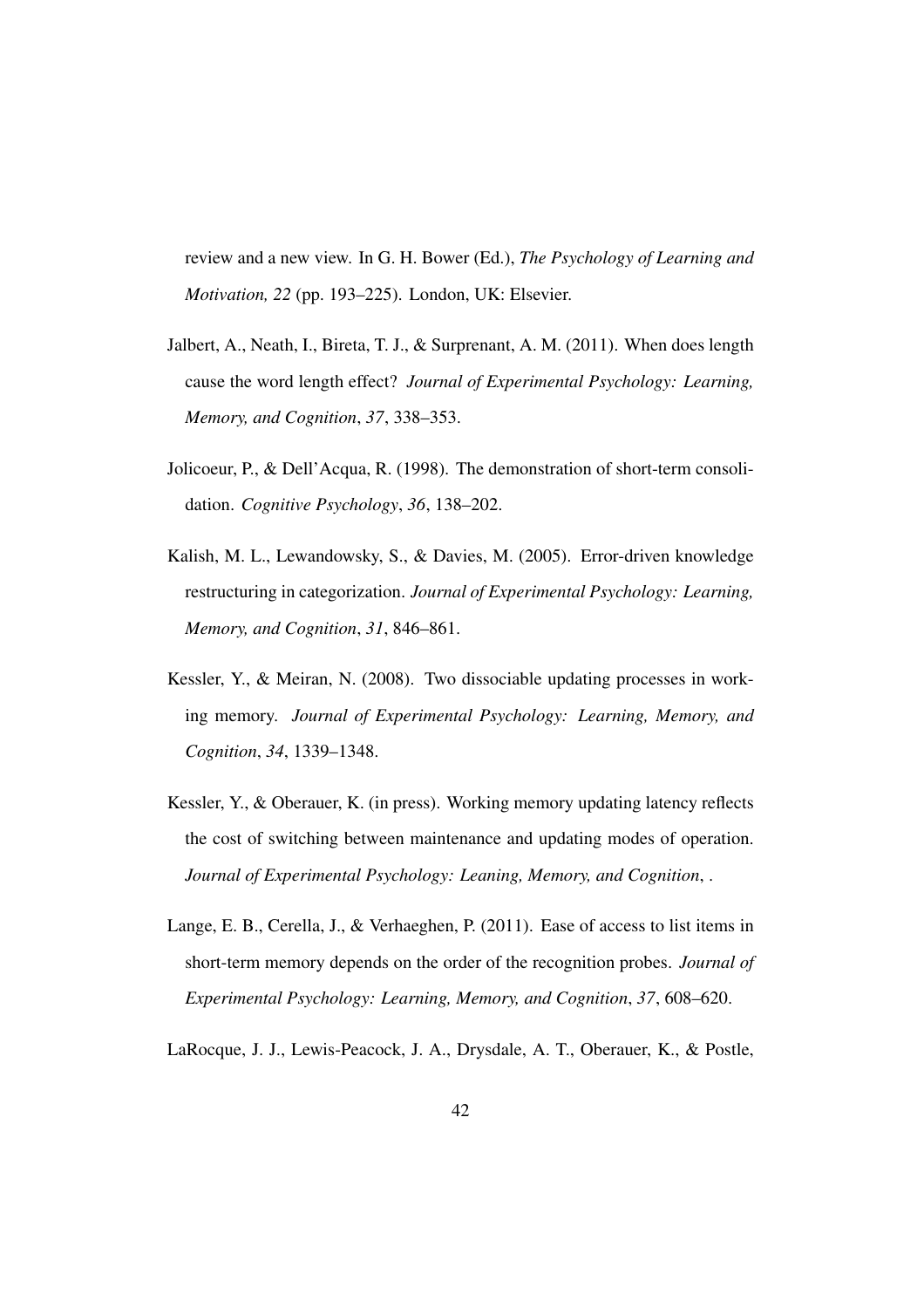B. R. (2013). Decoding attended information in short-term memory: An EEG study. *Journal of Cognitive Neuroscience*, *25*, 127–142.

- Lemaire, P., & Lecacheur, M. (2010). Strategy switch costs in arithmetic problem solving. *Memory & Cognition*, *38*, 322–332.
- Lewandowsky, S. (1999). Redintegration and response suppression in serial recall: A dynamic network model. *International Journal of Psychology*, *34*, 434–446.
- Lewandowsky, S., & Farrell, S. (2000). A redintegration account of the effects of speech rate, lexicality, and word frequency in immediate serial recall. *Psychological Research*, *63*, 163–73.
- Lewandowsky, S., & Farrell, S. (2008). Short-term memory: New data and a model. In B. H. Ross (Ed.), *The Psychology of Learning and Motivation, 49* (pp. 1–48). London, UK: Elsevier.
- Lewandowsky, S., Kalish, M., & Griffiths, T. (2000). Competing strategies in categorization: Expediency and resistance to knowledge restructuring. *Journal of Experimental Psychology: Learning, Memory, and Cognition*, *26*, 1666– 1684.
- Lewandowsky, S., & Li, S.-C. (1994). Memory for serial order revisited. *Psychological Review*, *101*, 539–543.
- Lewandowsky, S., Oberauer, K., & Brown, G. D. A. (2009). No temporal decay in verbal short-term memory. *Trends in Cognitive Sciences*, *13*, 120–126.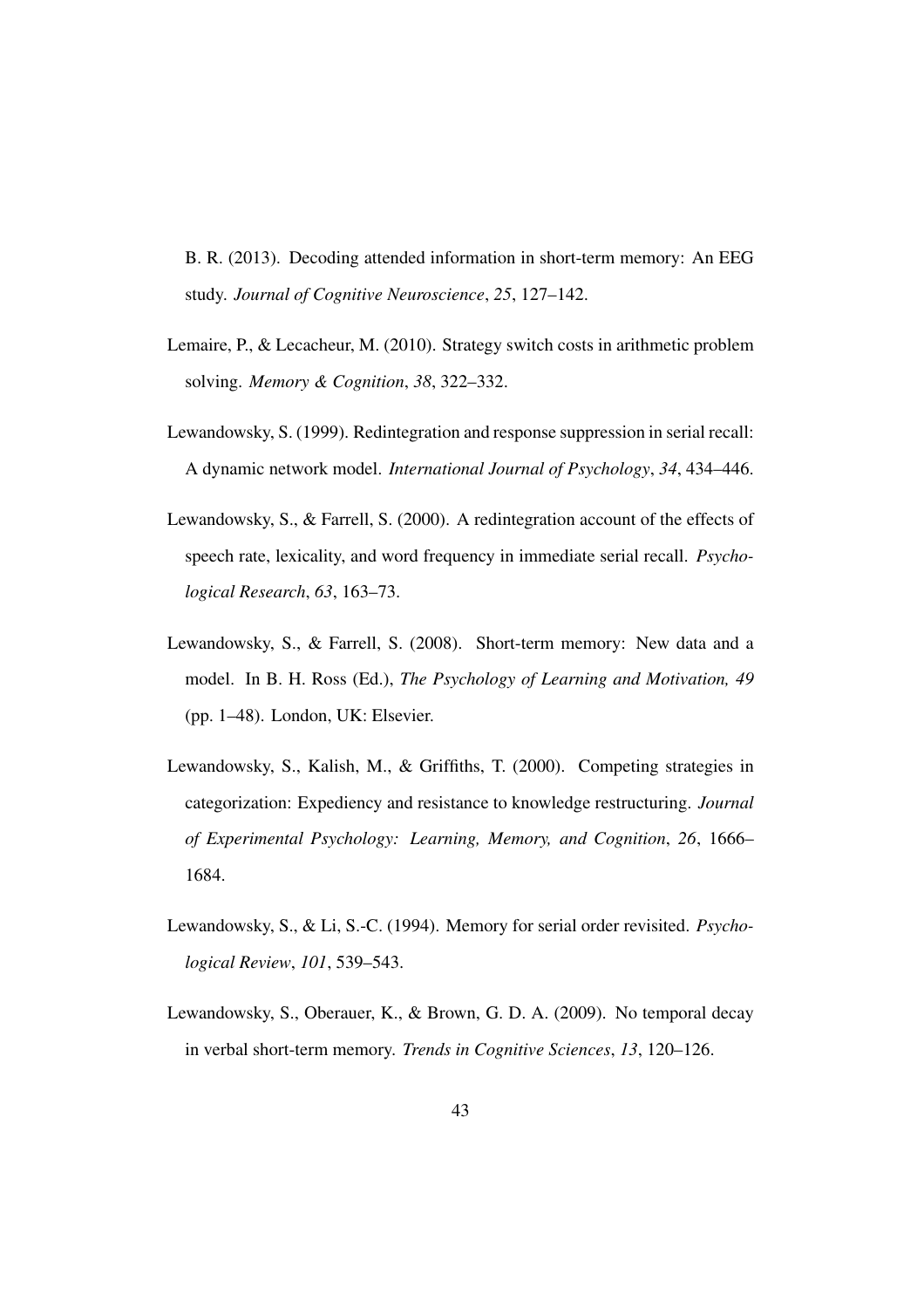- Lin, W.-J., Kuo, Y.-C., Liu, T.-L., Han, Y.-J., & Cheng, S.-K. (2013). Intentional forgetting reduces the semantic processing of to-be-forgotten items: An ERP study of item-method directed forgetting. *Psychophysiology*, *50*, 1120–1132.
- Murty, V. P., Sambataro, F., Radulescu, E., Altamura, M., Iudicello, J., Zoltick, B., Weinberger, D. R., Goldberg, T. E., & Mattay, V. S. (2011). Selective updating of working memory content modulates meso-cortico-striatal activity. *NeuroImage*, *57*, 1264–1272.
- Oberauer, K. (2001). Removing irrelevant information from working memory: A cognitive aging study with the modified Sternberg task. *Journal of Experimental Psychology: Learning, Memory, and Cognition*, *27*, 948–957.
- Oberauer, K. (2002). Access to information in working memory: Exploring the focus of attention. *Journal of Experimental Psychology: Learning, Memory, and Cognition*, *28*, 411–421.
- Oberauer, K. (2003). Understanding serial position curves in short-term recognition and recall. *Journal of Memory and Language*, *49*, 469–483.
- Oberauer, K. (2005). Binding and inhibition in working memory: Individual and age differences in short-term recognition. *Journal of Experimental Psychology: General*, *134*, 368–387.
- Oberauer, K. (2009). Design for a working memory. In B. H. Ross (Ed.), *The Psychology of Learning and Motivation, 51* (pp. 45–100). San Diego: Academic Press.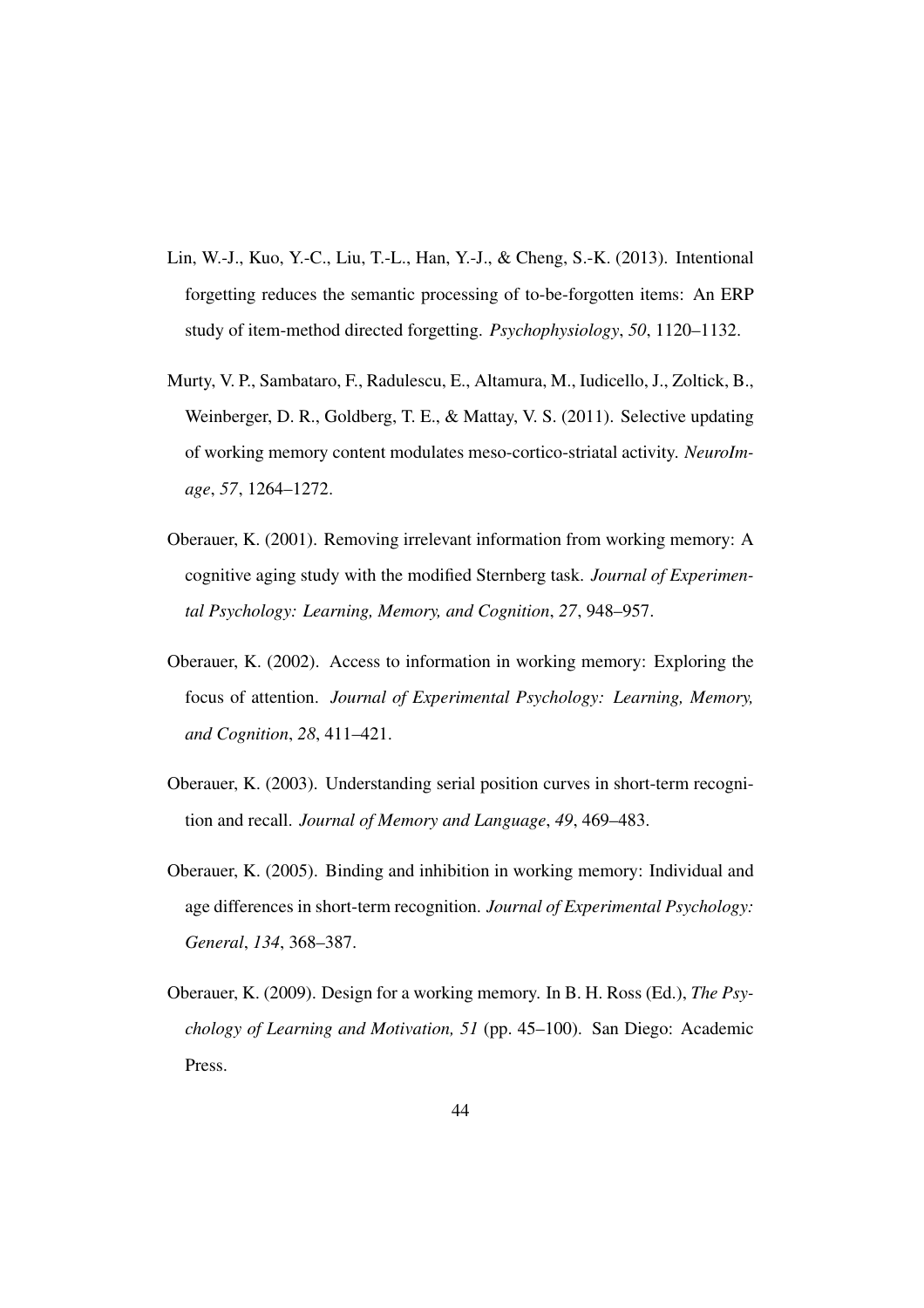- Oberauer, K., & Lewandowsky, S. (2008). Forgetting in immediate serial recall: Decay, temporal distinctiveness, or interference? *Psychological Review*, *115*, 544–576.
- Oberauer, K., & Lewandowsky, S. (2013). Evidence against decay in verbal working memory. *Journal of Experimental Psychology: General*, *142*, 380–411.
- Oberauer, K., Lewandowsky, S., Farrell, S., Jarrold, C., & Greaves, M. (2012). Modeling working memory: An interference model of complex span. *Psychonomic Bulletin & Review*, *19*, 779–819.
- O'Reilly, R. C. (2006). Biologically based computational models of high-level cognition. *Science*, *314*, 91–94.
- Raftery, A. E. (1996). Approximate Bayes factors and accounting for model uncertainty in generalised linear models. *Biometrica*, *83*, 251–266.
- Roth, J., Serences, J., & Courtney, S. (2006). Neural system for controlling the contents of object working memory in humans. *Cerebral Cortex*, *16*, 1595– 1603.
- Schneider, D. W., & Anderson, J. R. (2010). Asymmetric switch costs as sequential difficulty effects. *Quarterly Journal of Experimental Psychology*, *63*, 1873–1894.
- Wilhelm, O., Hildebrandt, A., & Oberauer, K. (2013). What is working memory capacity, and how can we measure it? *Frontiers in Psychology*, *4*, article 433.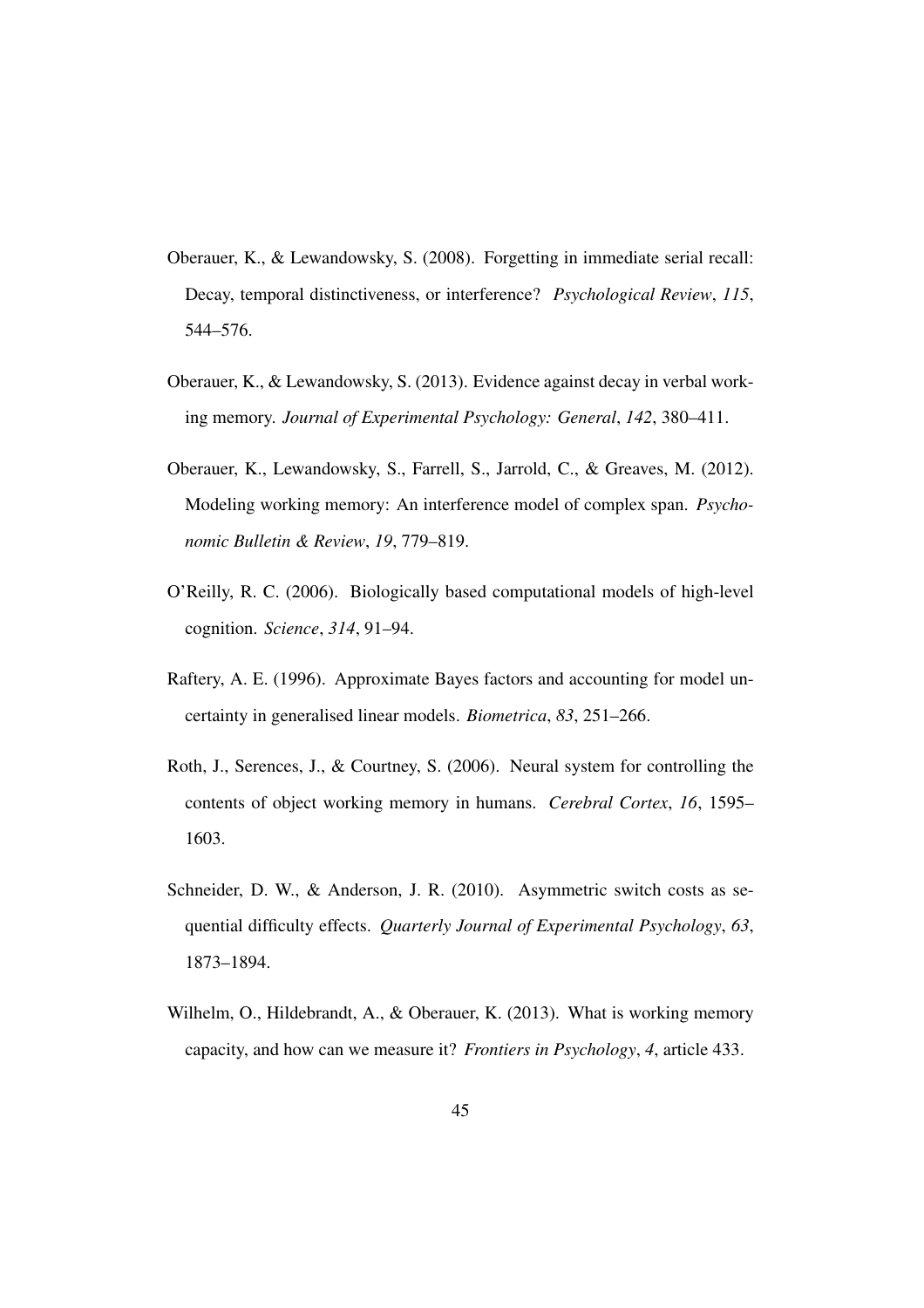Williams, M., Hong, S., Kang, M.-S., Carlisle, N., & Woodman, G. (2013). The benefit of forgetting. *Psychonomic Bulletin and Review*, *20*, 348–355.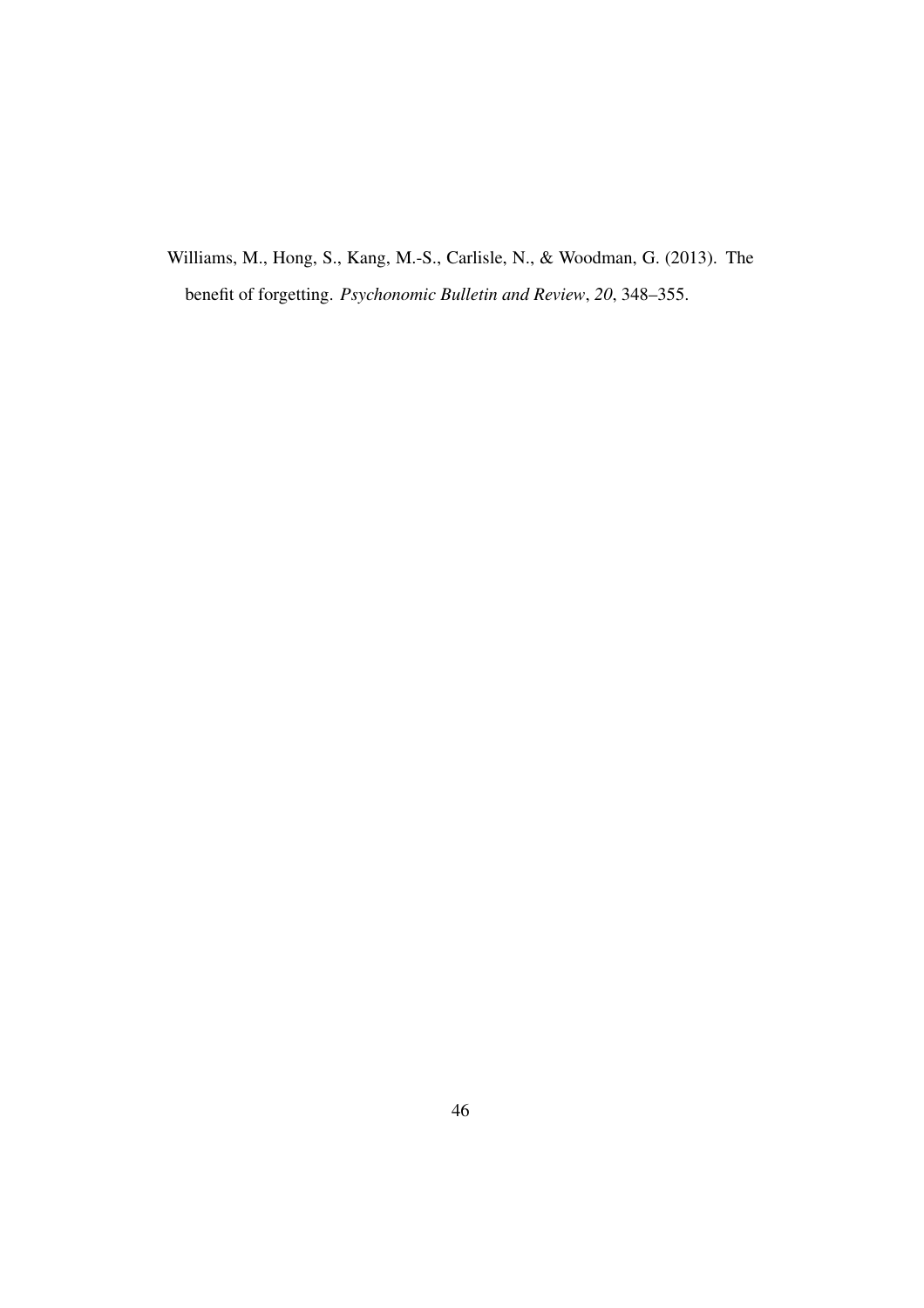| Condition    | E              | $\boldsymbol{R}$ | $\overline{MS}$ | FS             | W        | RF |
|--------------|----------------|------------------|-----------------|----------------|----------|----|
| <b>UMM-S</b> | 1              | 1                | 2               | 2              | 0        | 2  |
| <b>MUM-S</b> | 1              | 1                | 2               | 2              | 0        | 2  |
| MMU-S        | 1              | 1                | 1               | 2              | 0        | 2  |
| <b>UUM-S</b> | 2              | 2                | 2               | 2              | 0        | 1  |
| <b>UMU-S</b> | 2              | 2                | 3               | 2              | 0        | 1  |
| <b>MUU-S</b> | 2              | 2                | $\mathbf{1}$    | 2              | 0        | 1  |
| UUU-S        | 3              | 0                | $\mathbf{1}$    | 2              | 1        | 0  |
| UMM-L        | 1              | 0                | 1               | 2              | $\theta$ | 2  |
| <b>MUM-L</b> | 1              | 0                | 1               | 1              | 0        | 1  |
| MMU-L        | 1              | 0                | 0               | 0              | $\theta$ | 0  |
| UUM-L        | $\overline{2}$ | 1                | 1               | $\overline{c}$ | 0        | 1  |
| UMU-L        | 2              | 1                | 2               | $\overline{2}$ | $\theta$ | 1  |
| MUU-L        | 2              | 1                | 0               | 1              | 0        | 0  |
| UUU-L        | 3              | 0                | 0               | 2              | 0        | 0  |

Table 1: Model Predictor Values for each Updating Condition in Experiment 1

*Note*. Updating conditions specified by U and M, updating and maintenance requirements for each of the three frames, and S and L, short and long CTI conditions; Model predictors coded as *E*, Encoding; *R*, Removal; *MS*, Mode Switch; *FS*, Focus Switch; *W*, Wiping; *RF*, Refreshing. See text for details.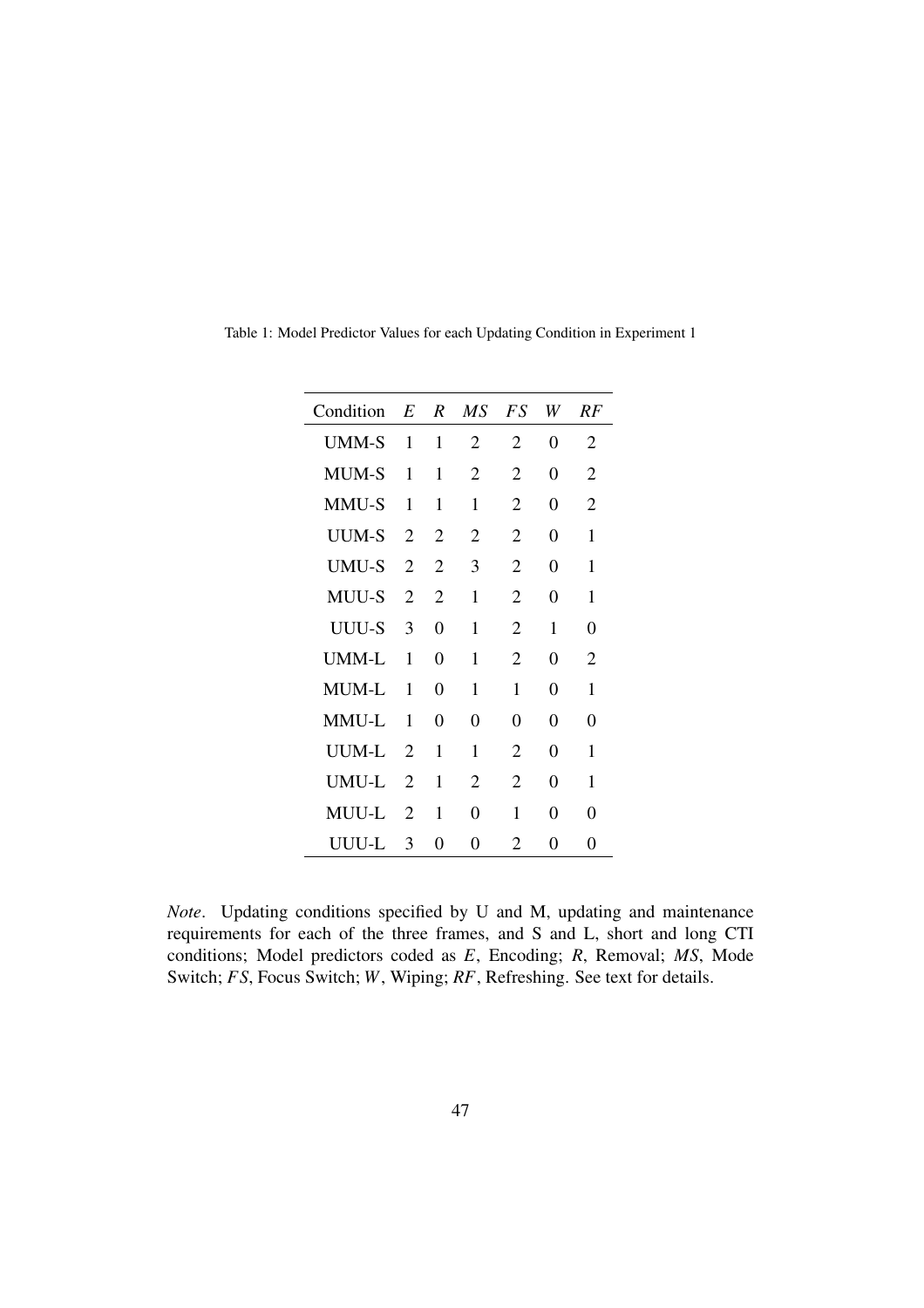| Model                                      | BIC — |             | AIC deviance COD |       |
|--------------------------------------------|-------|-------------|------------------|-------|
| $E + MS + W$                               |       | 23453 23337 | 23281            | 0.434 |
| $E + MS + W + E \times MS$                 | 23437 | 23314       | 23248            | 0.435 |
| $E + R + MS + E \times MS$                 | 23403 | 23279       | 23212            | 0.437 |
| $E + R + MS + W + E \times MS$ 23430 23260 |       |             | 23175            | 0.439 |
| $E + R + MS + W + E \times R$ 23411        |       | 23241       | 23157            | 0.439 |

Table 2: Model Fits in Experiment 1

*Note*. Five best-fitting models in Experiment 1, based on *BIC*. Model predictors coded as *E*, Encoding; *R*, Removal; *MS*, Mode Switch; *W*, Wiping; *RF*, Refreshing. *BIC*, Bayes Information Criterion; *AIC*, Akaike Information Criterion; *COD*, coefficient of determination. Best-fitting model in bold font. See text for details.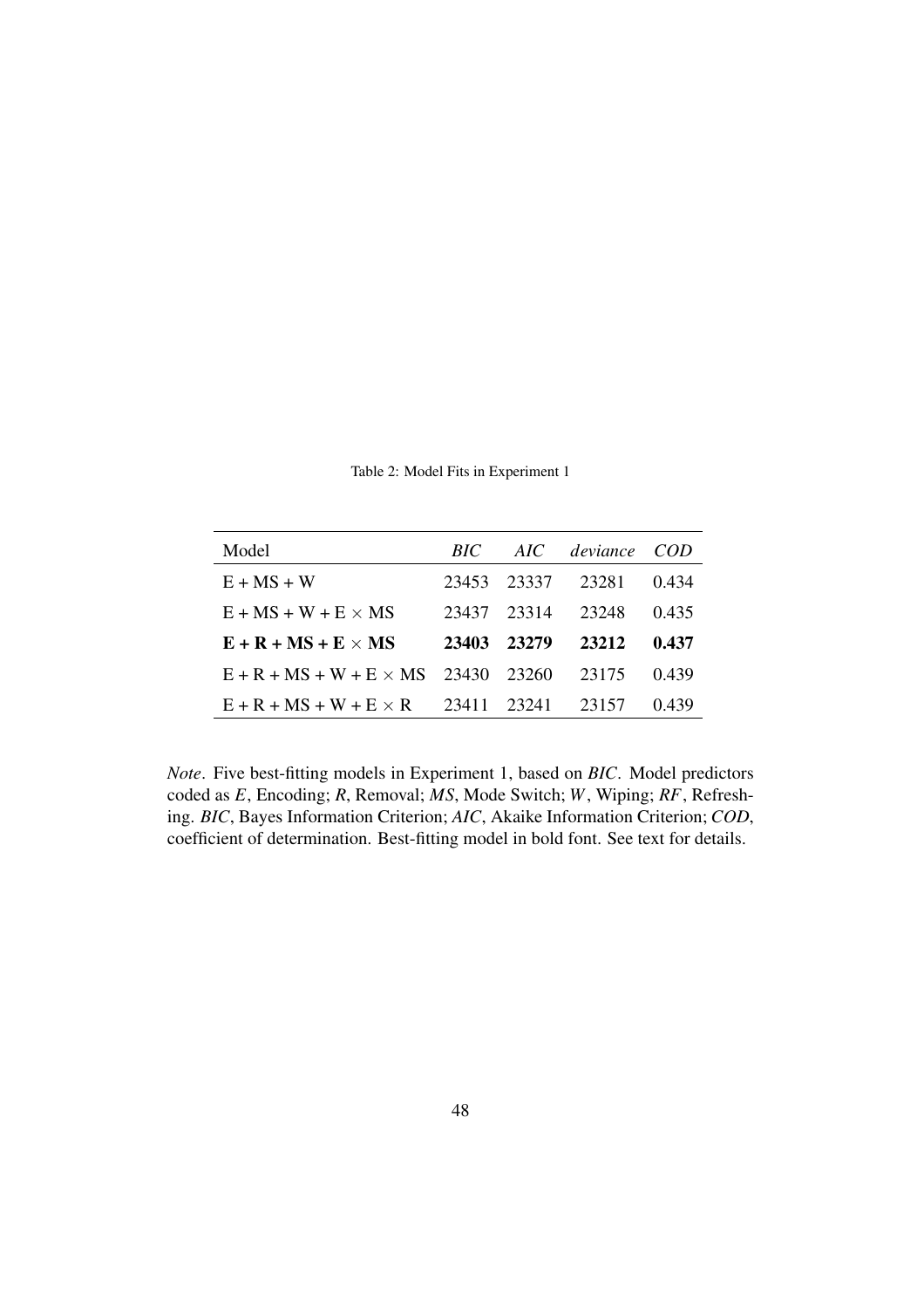| Model                      | <i>RIC</i> |      | AIC deviance | COD   |
|----------------------------|------------|------|--------------|-------|
| $E + MS$                   | 6910       | 6847 | 6811         | 0.378 |
| $R + MS$                   | 6865       | 6802 | 6765         | 0.380 |
| $R + MS + R \times MS$     | 6880       | 6810 | 6765         | 0.380 |
| $R + MS + c$               | 6871       | 6801 | 6756         | 0.382 |
| $R + MS + c + R \times MS$ | 6886       | 6810 | 6756         | 0.382 |
| $E + R + MS$               | 6889       | 6794 | 6742         | 0.391 |
| $E + R + MS + E \times MS$ | 6903       | 6801 | 6741         | 0.391 |

Table 3: Model Fits in Experiment 2

*Note*. Five best-fitting models in Experiment 2, based on *BIC*, plus best-fitting model without removal predictor (first row), and best-fitting model from Experiment 1 (last row). Model predictors coded as *E*, Encoding; *R*, Removal; *MS*, Mode Switch; *c*, constant benefit for very-long CTI condition. *BIC*, Bayes Information Criterion; *AIC*, Akaike Information Criterion; *COD*, coefficient of determination. Best-fitting model in bold font. See text for details.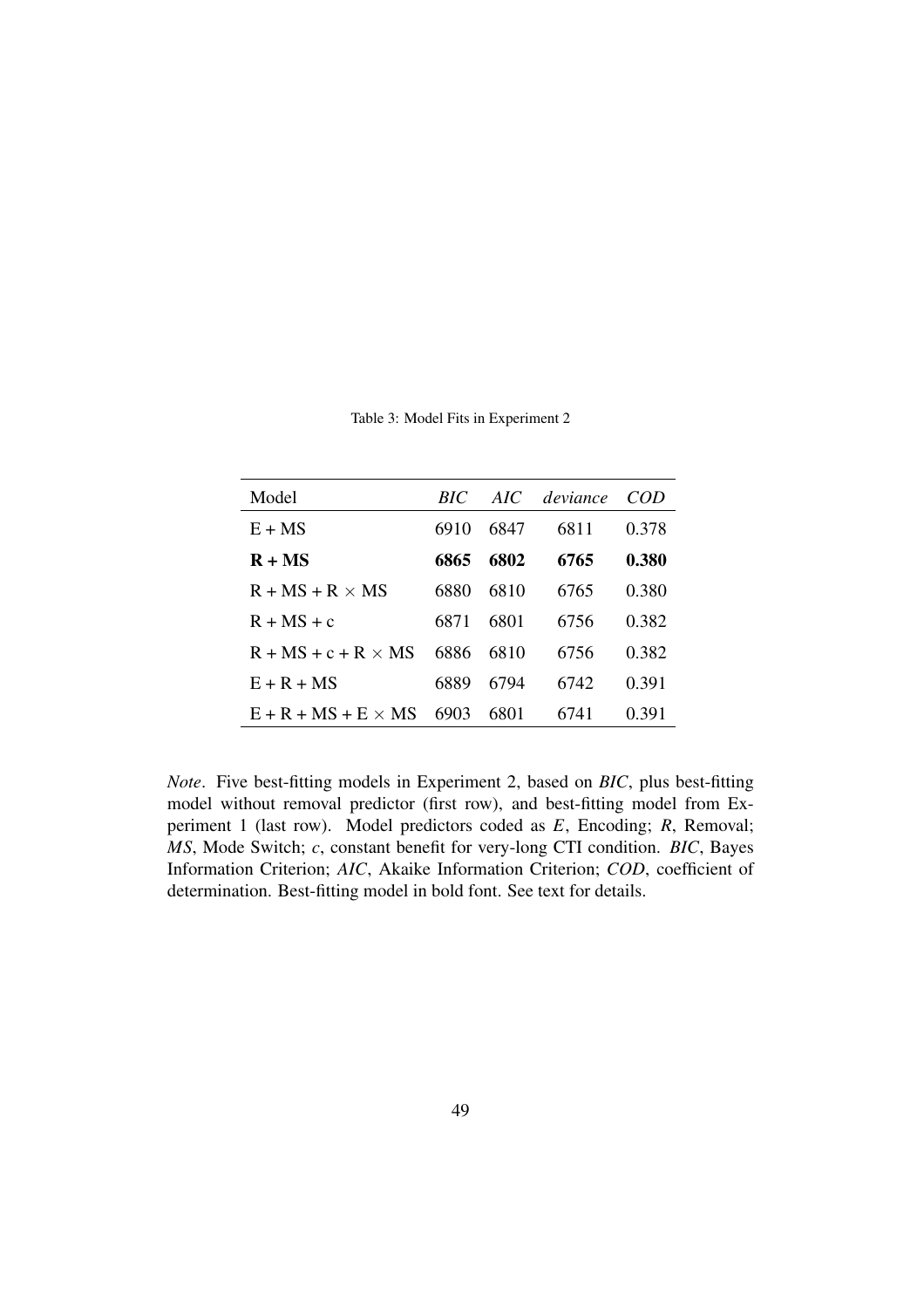| Condition     | E              | R              | MS             | FS             | D | RF             |
|---------------|----------------|----------------|----------------|----------------|---|----------------|
| <b>UUM-SN</b> | $\overline{2}$ | $\overline{2}$ | $\overline{2}$ | $\overline{2}$ | 0 | 1              |
| <b>UMU-SN</b> | $\overline{2}$ | $\overline{2}$ | 3              | $\overline{2}$ | 0 | 1              |
| <b>MUU-SN</b> | $\overline{2}$ | $\overline{2}$ | 1              | $\overline{2}$ | 0 | 1              |
| <b>UUM-LN</b> | $\overline{2}$ | 1              | 1              | $\overline{2}$ | 0 | 1              |
| <b>UMU-LN</b> | $\overline{2}$ | 1              | $\overline{2}$ | $\overline{2}$ | 0 | 1              |
| MUU-LN        | $\overline{2}$ | 1              | 0              | 1              | 0 | 0              |
| UUM-SL        | 1              | 1              | 2              | 2              | 1 | 1              |
| <b>UMU-SL</b> | 1              | 1              | 3              | $\overline{2}$ | 1 | 1              |
| <b>MUU-SL</b> | 1              | 1              | 1              | $\overline{2}$ | 1 | 1              |
| <b>UUM-LL</b> | $\overline{2}$ | 1              | 1              | $\overline{2}$ | 0 | 1              |
| <b>UMU-LL</b> | 2              | 1              | 2              | 2              | 0 | 1              |
| <b>MUU-LL</b> | $\overline{2}$ | 1              | 0              | 1              | 0 | 0              |
| <b>UUM-SR</b> | 1              | 1              | 2              | 2              | 1 | 1              |
| <b>UMU-SR</b> | 1              | 1              | 3              | $\overline{2}$ | 1 | 1              |
| <b>MUU-SR</b> | 1              | 1              | 1              | 2              | 1 | 1              |
| <b>UUM-LR</b> | 1              | 0              | 1              | 2              | 1 | 1              |
| UMU-LR        | 1              | $\Omega$       | 2              | $\overline{2}$ | 1 | 1              |
| <b>MUU-LR</b> | 1              | $\overline{0}$ | 0              | 1              | 1 | $\overline{0}$ |

Table 4: Model Predictor Values for each Updating Condition in Experiment 3

*Note*. Updating conditions specified by U and M, updating and maintenance requirements for each of the three frames, S and L, short and long CTI conditions, and N, L, and R, coding no-repetition, repetition in the left 'U' frame, and repetition in the right 'U' frame; Model predictors coded as *E*, Encoding; *R*, Removal; *MS*, Mode Switch; *FS*, Focus Switch; *D*, Detection of repetition; *RF*, Refreshing. See text for details.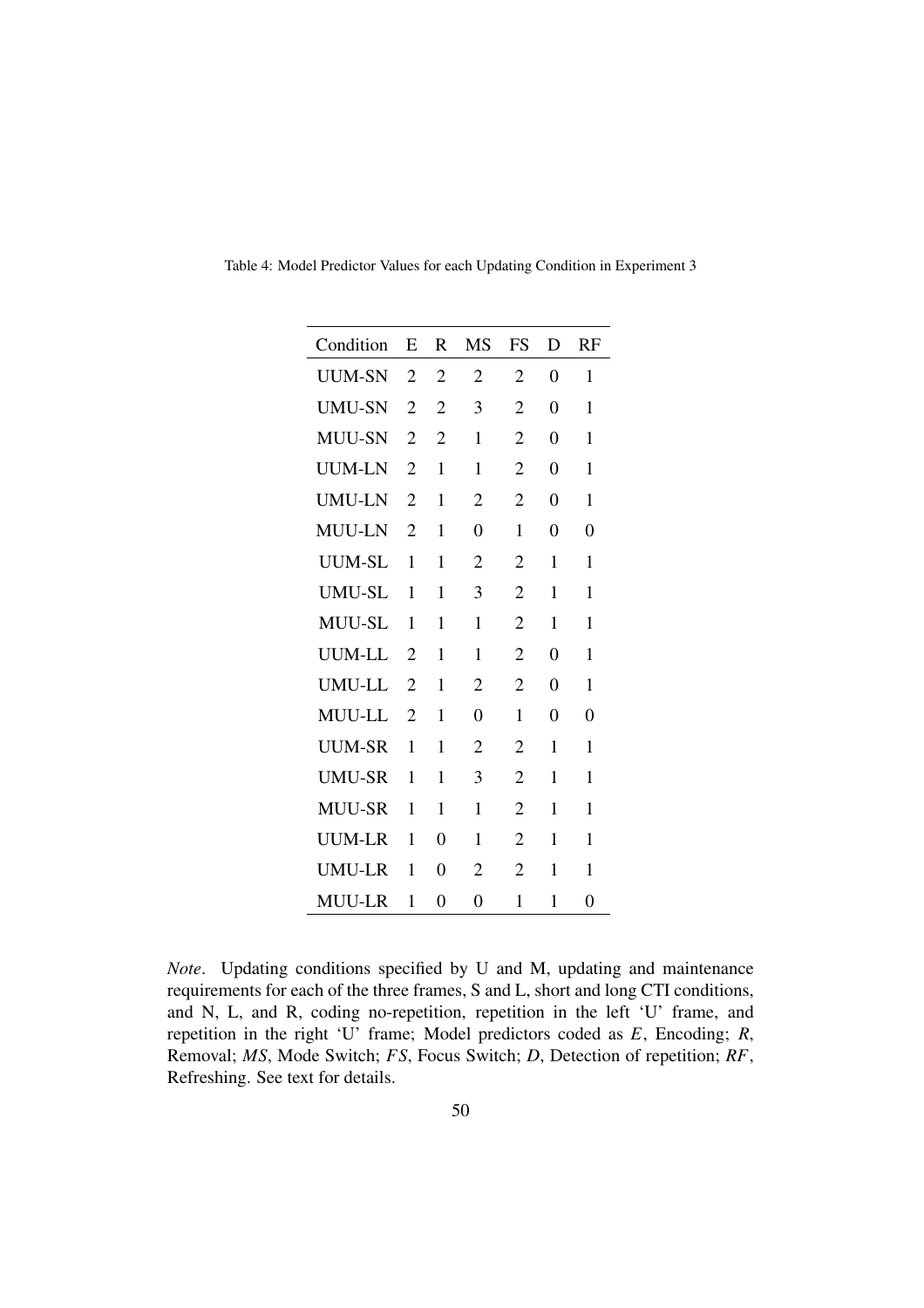| Model                            | BIC   | AIC.  | deviance | – COD  |
|----------------------------------|-------|-------|----------|--------|
| $MS + FS$                        | 37950 | 37869 | 37849    | 0.423  |
| $R + MS + R \times MS$           | 37900 | 37811 | 37789    | 0.427  |
| $R + MS + D + MS \times D$ 37916 |       | 37786 | 37754    | (1430) |
| $R + MS + D + R \times D$        | 37906 | 37776 | 37744    | 0.430  |
| $R + MS + D$                     | 37890 | 37769 | 37739    | 0.430  |
| $R + MS + D + R \times MS$       | 37896 | 37767 | 37735    | 0.430  |

Table 5: Model Fits in Experiment 3

*Note*. Five best-fitting models in Experiment 3, based on *BIC*, plus best-fitting model without removal predictor (first row). Model predictors coded as *R*, Removal; *MS*, Mode Switch; *FS*, Frame Switch; *D*, Detection of repetition. *BIC*, Bayes Information Criterion; *AIC*, Akaike Information Criterion; *COD*, coefficient of determination. Best-fitting model in bold font. See text for details.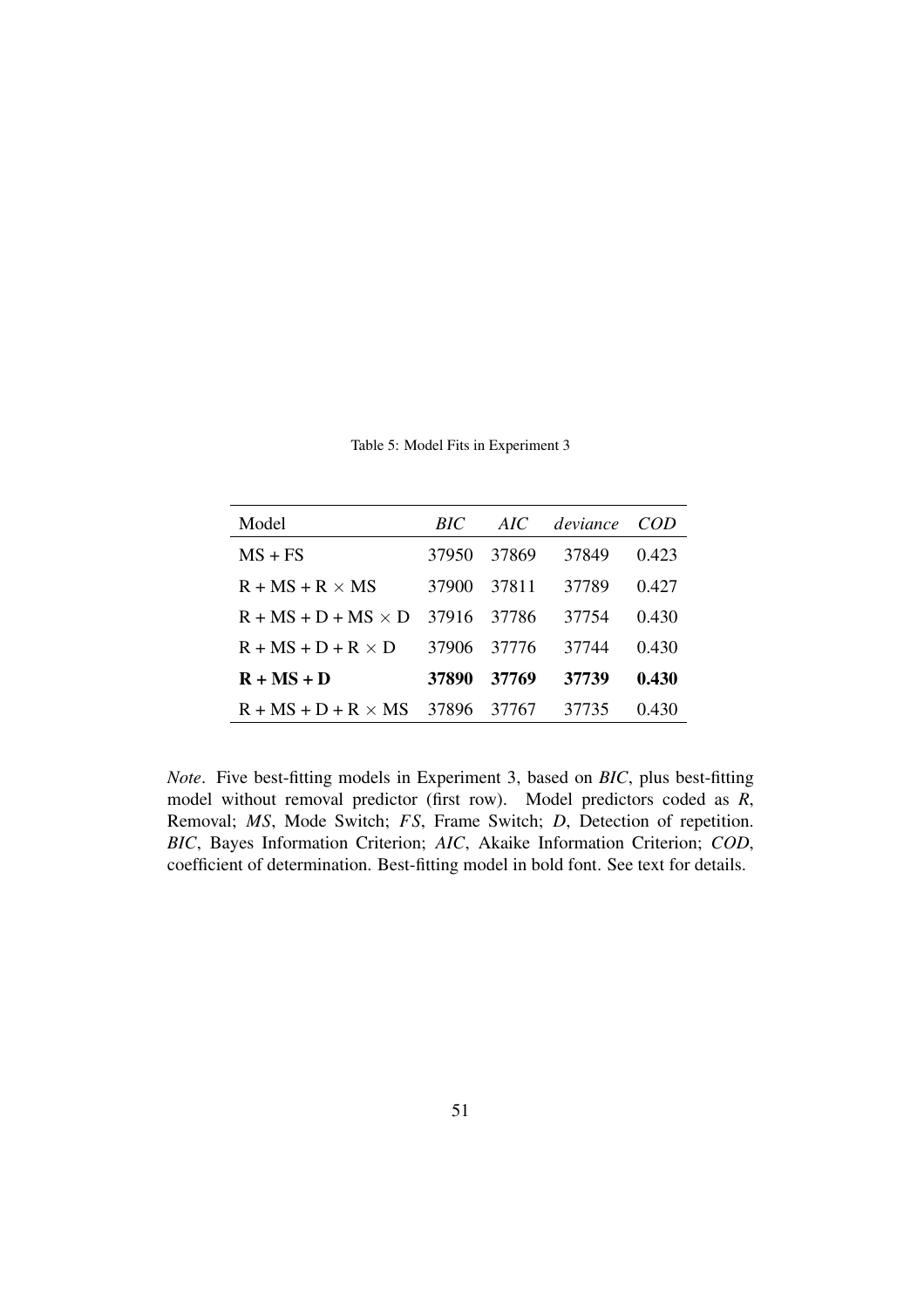

Figure 1: A representative but short trial sequence from Experiment 1, featuring 3 updating steps. Across trials, the number of updating steps ranged from 1 to 21, with a 10% termination probability after each step; this yielded a mean number of approx. 9 updating steps per trial. The duration of the empty-frames interval after each updating step was determined by the length of the subsequent cue-target interval (CTI): If the CTI was short (200 ms), the empty-frames interval was long (1800 ms), if the CTI was long (1500 ms), the empty-frames interval was short (500 ms), and hence the retention interval between updating steps was constant at 2000 ms.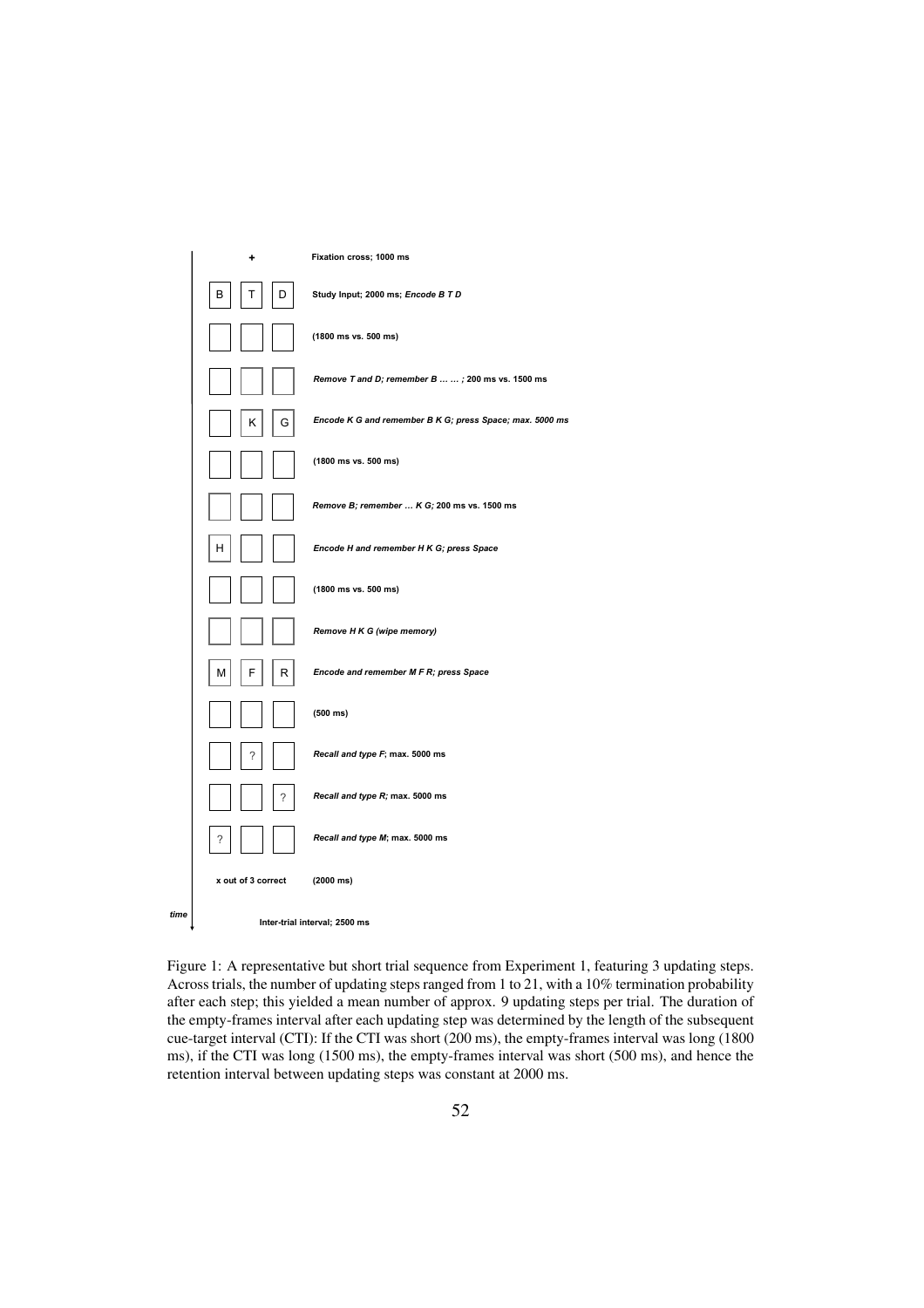

Figure 2: Updating response times from Experiment 1. Vertical bars denote within-subject standard errors of the mean.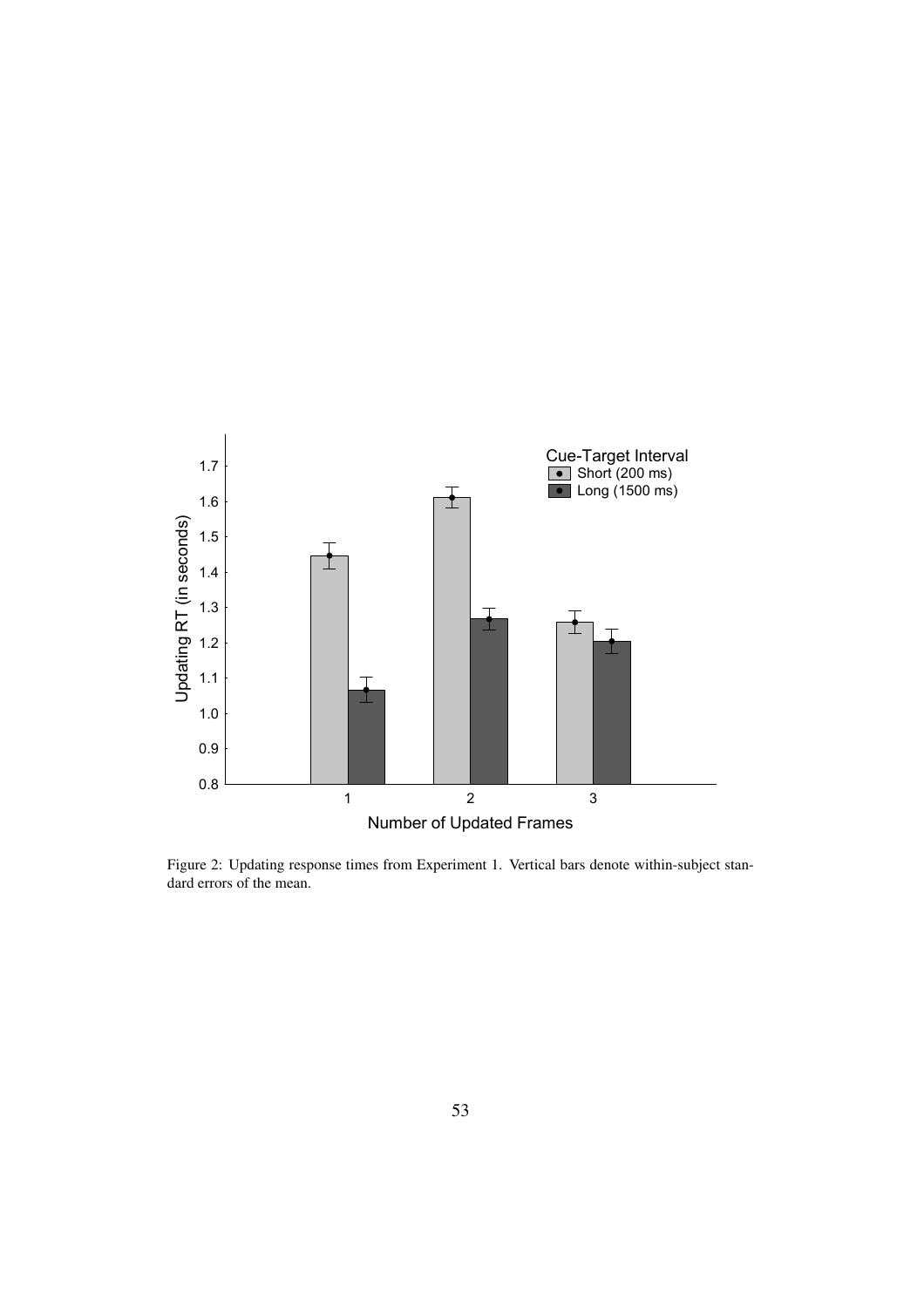

RT = 2FS + 3MS + 1R + 2E + Motor

Figure 3: Snapshot of events during an updating step according to the scanning removal model, for short CTIs (left) and for long CTIs (right). Time runs from top to bottom, from t0 to t8; events on the screen are presented in frames, and events assumed to happen in working memory are presented in thought bubbles. The updating step starts with the state of working memory after the last step, with the focus of attention (bold circle) on the last item, and the mode of operation set to maintenance (continuous line of the bold circle). The updating step commences with a focus switch (*FS*) to the first item, together with a mode switch (*MS*) to updating mode (broken-line circle). The first item is removed (*R*). With a short CTI, the new item is by then available for encoding, and is immediately encoded (*E*). This is followed by a focus switch to the second item, together with a mode switch to maintenance mode. Nothing is to be done on the second item (except perhaps refreshing it, not illustrated), so the focus shifts to the third item, together with a switch to updating mode. The third item is removed, and the new letter encoded into the third frame. At this point, working memory switches back into its default maintenance mode, and the motor response is made. In the case of a long CTI, all processing steps starting with the first encoding operation wait until display of the new letters. The arrow on the right of each column shows the duration measured as updating RT in each condition.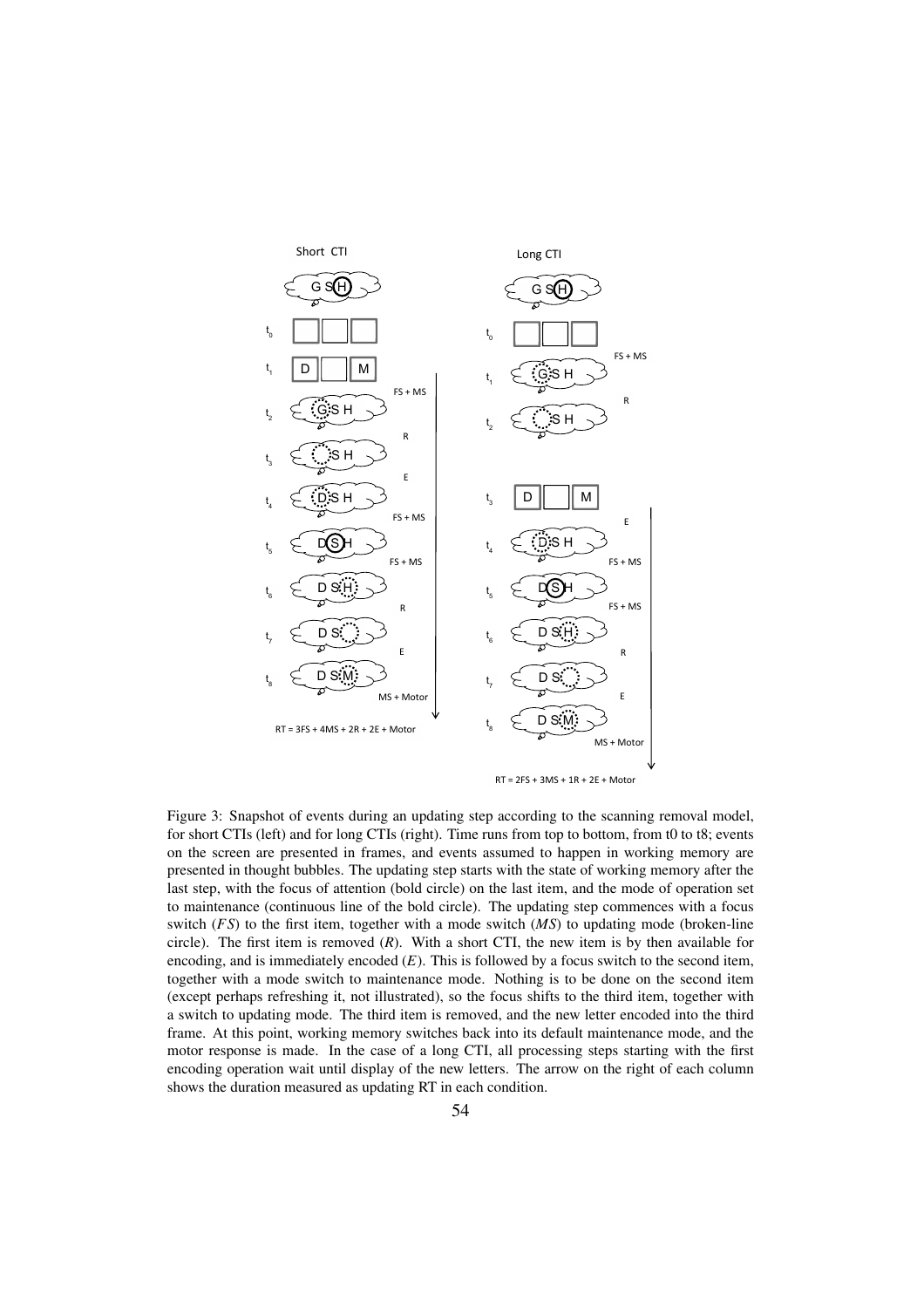

Figure 4: Model fit in Experiment 1. Bars represen<sup>t</sup> observed mean RTs of specific updating conditions, which take position of updated frames into account; condition labels refer to the three frames, the content of which is either maintained (M) or updated (U); S and L referto the duration of the CTI. Error bars show standard errors of the mean. Dots show predictions of the best-fitting regression model.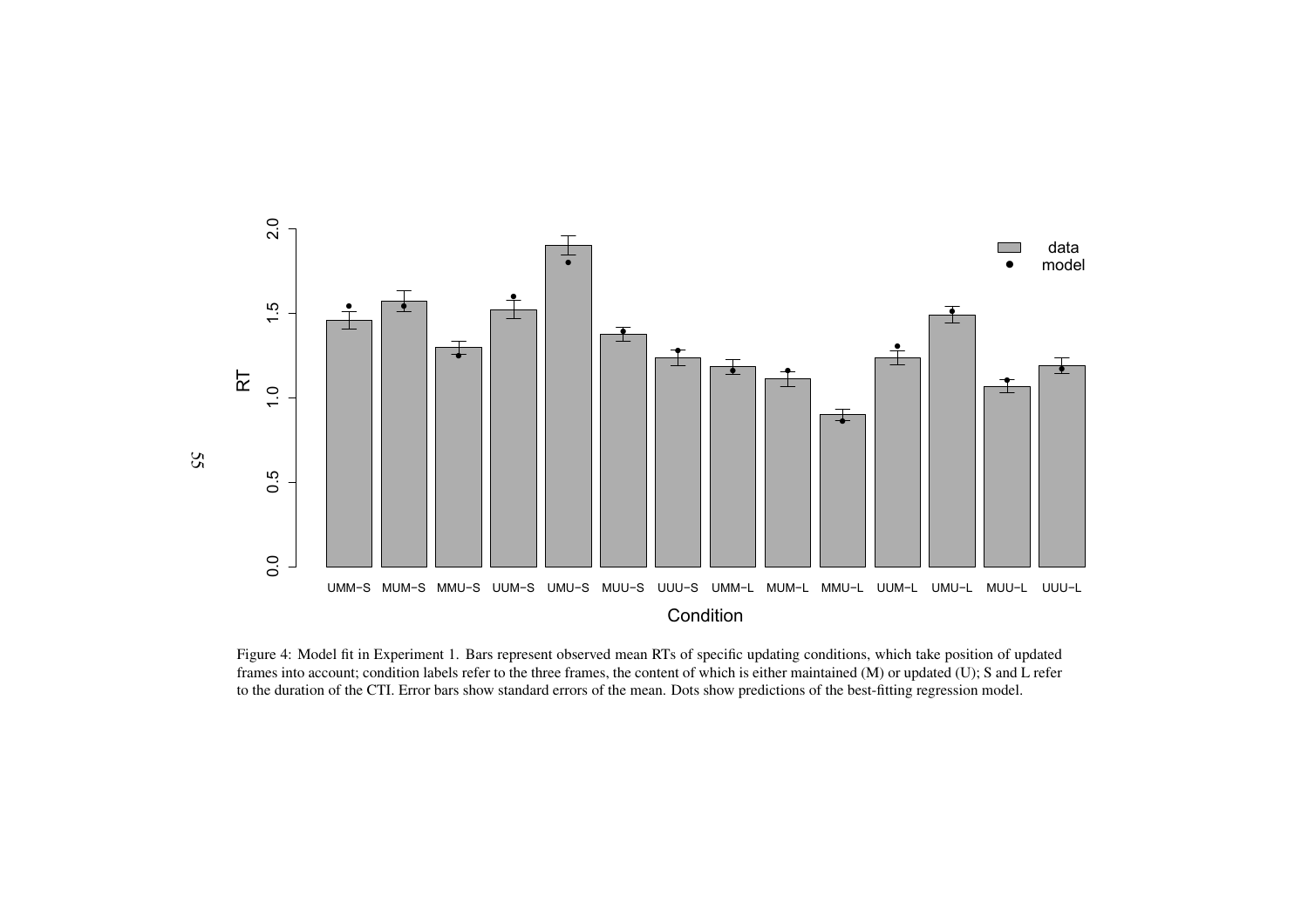

Figure 5: Updating response times from Experiment 2. Vertical bars denote within-subject standard errors of the mean.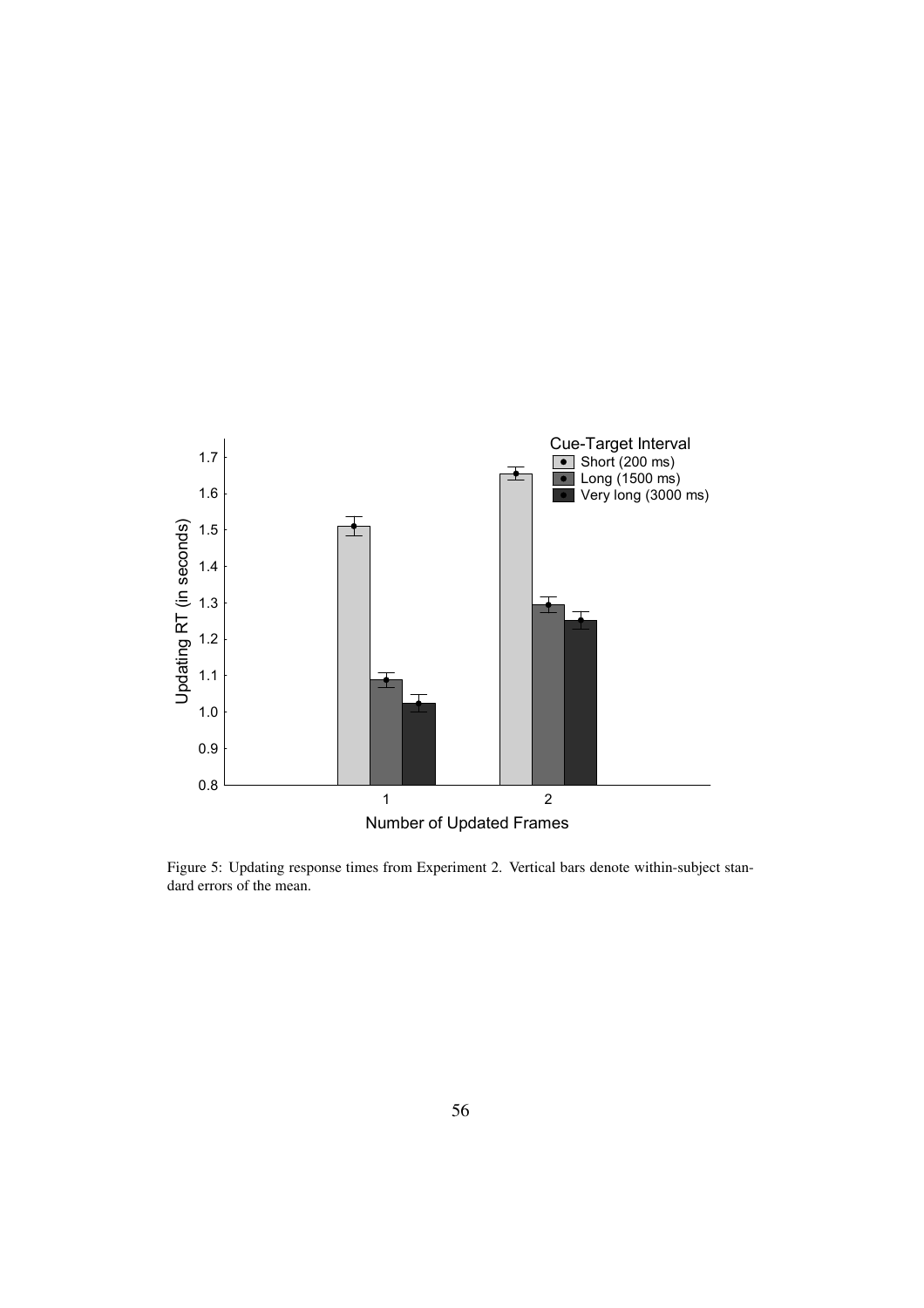

Figure 6: Model fit in Experiment 2. Bars represen<sup>t</sup> observed means of specific updating conditions, which take position of updated frames into account; condition labels refer to the three frames, the content of which is either maintained (M) or updated (U); S and L referto the duration of the CTI. Error bars show standard errors of the mean. Dots show predictions of the best-fitting regression model.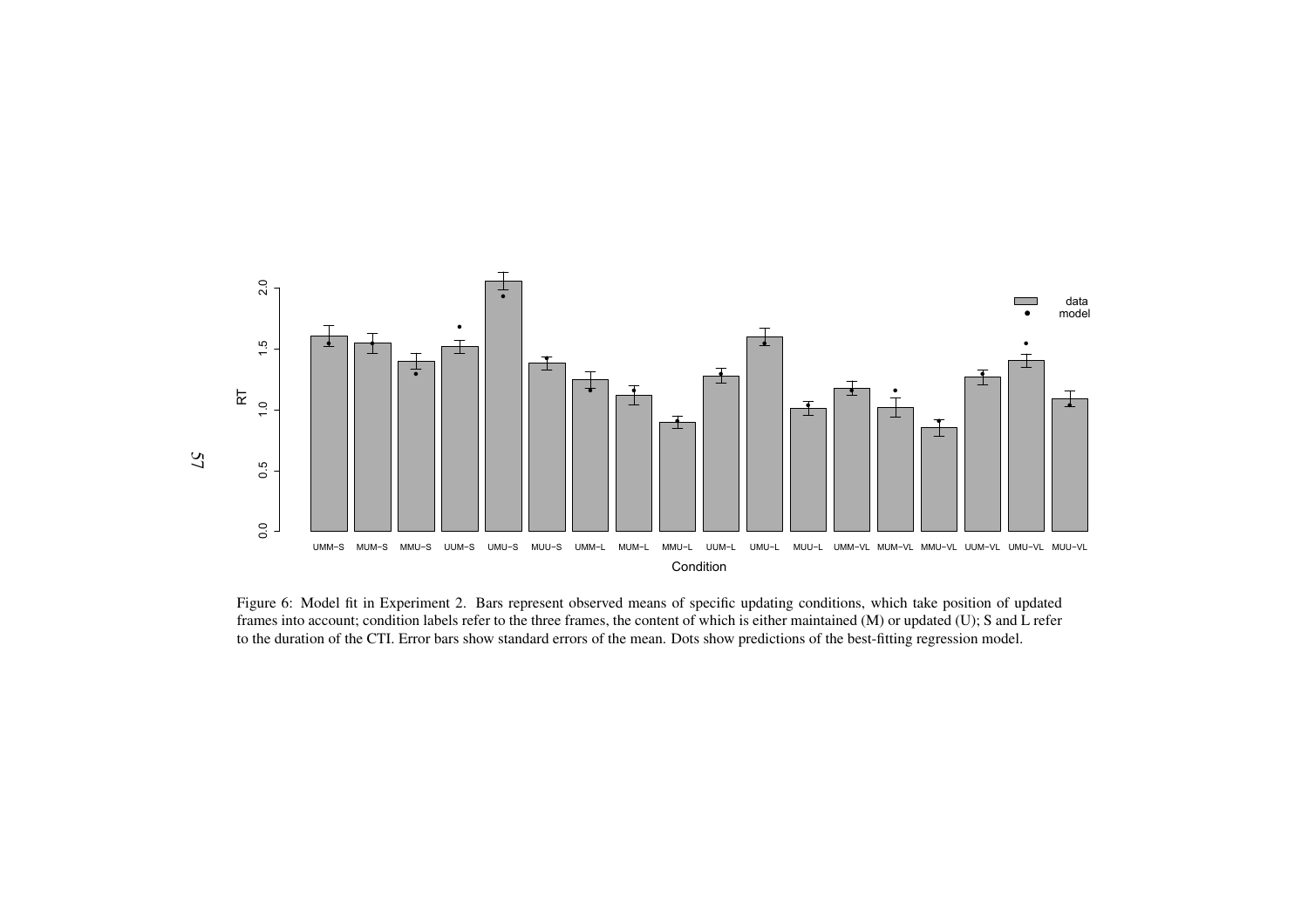

Figure 7: Updating response times from Experiment 3. Vertical bars denote within-subject standard errors of the mean.